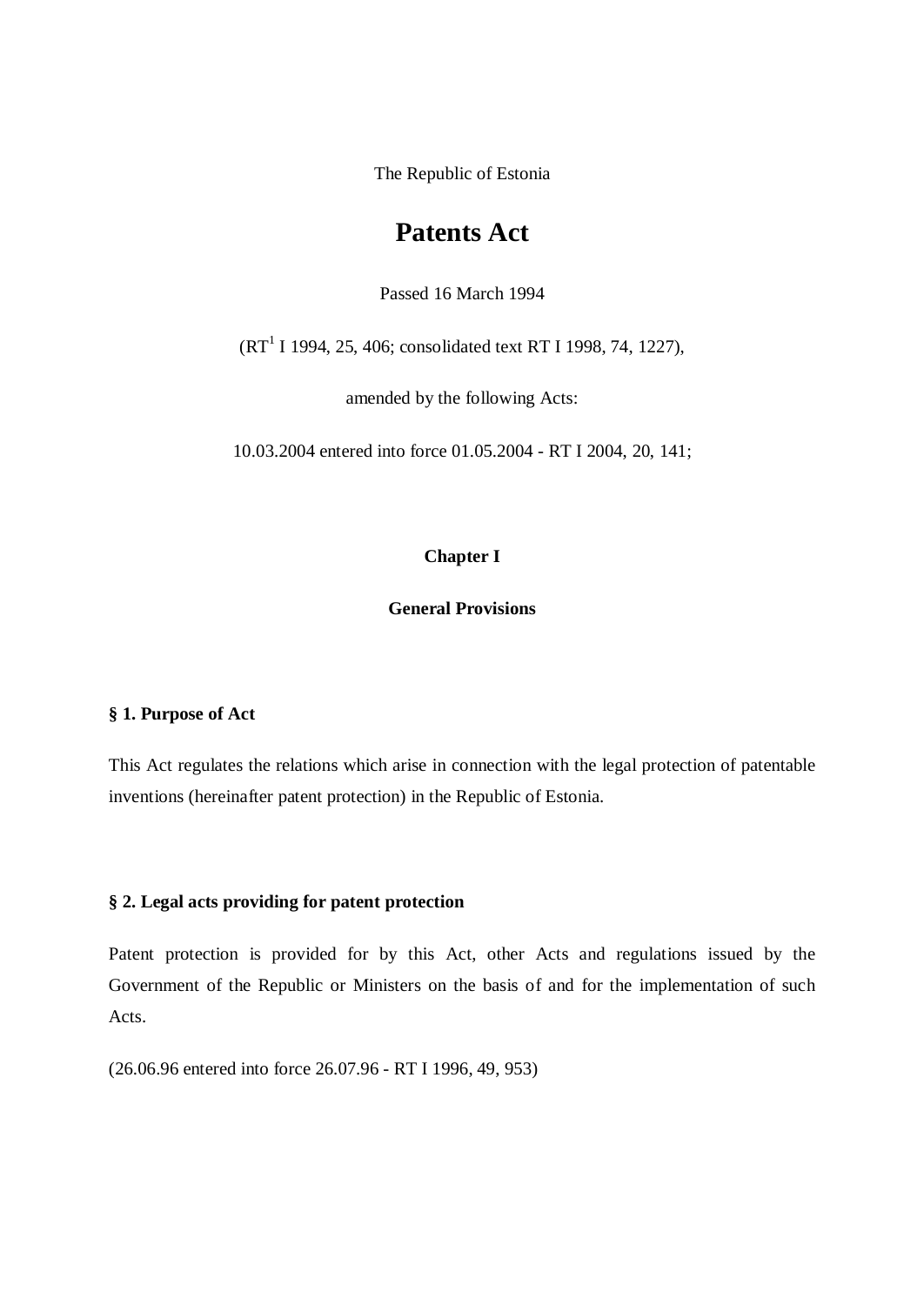# **§ 3. Equality of rights and obligations of natural and legal persons of the Republic of Estonia and of foreign states**

The rights and obligations prescribed in this Act apply equally to natural and legal persons of the Republic of Estonia and of foreign states (hereinafter persons) unless the legislation of the Republic of Estonia or international agreements ratified by the Riigikogu<sup>2</sup> provide otherwise.

## **§ 4. Application of international agreements**

If this Act is contrary to an international agreement, the provisions of the international agreement apply.

# **Chapter II**

## **Patent Protection and Patentability**

## **§ 5. Patent protection**

(1) Inventions of any field of technology may be protected by a patent if the invention complies with the criteria of patentability provided for in § 8 of this Act and is considered to be unpatentable pursuant to the provisions of § 7.

(27.10.1999 entered into force 01.01.2000 - RT I 1999, 84, 764)

(2) An invention is granted patent protection upon registration of the invention in the register of patents. The registration of an invention in the register of patents is deemed to be the issue of a patent.

(10.03.2004 entered into force 01.05.2004 - RT I 2004, 20, 141)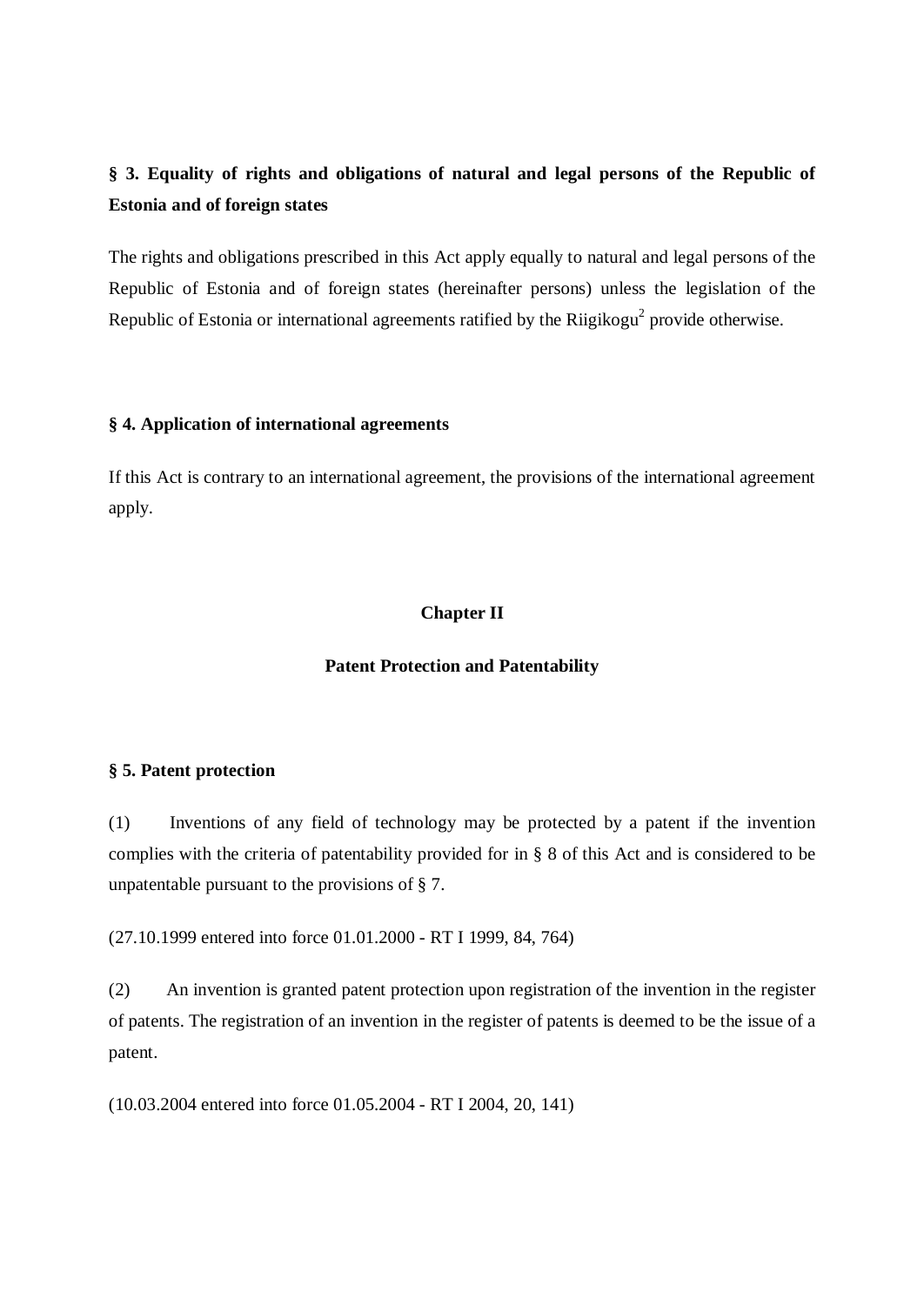(3) Medicinal products and plant protection products which contain an active substance protected by a patent may be granted supplementary legal protection (hereinafter supplementary protection) under the conditions and pursuant to the procedure provided for in Chapter VIII<sup>1</sup> of this Act.

(27.10.1999 entered into force 01.01.2000 - RT I 1999, 84, 764)

#### **§ 6. Subject of invention**

(1) The subject of an invention may be a device, process, material, including biological material, or a combination thereof.

(27.10.1999 entered into force 01.01.2000 - RT I 1999, 84, 764)

(2) The following, inter alia, shall not be regarded as the subject of inventions:

(29.01.2003 entered into force 01.04.2003 - RT I 2003, 18, 106)

1) discoveries, including descriptions of the formation or development of the human body or sequence or partial sequence of human gene, scientific theories and mathematical methods;

(27.10.1999 entered into force 01.01.2000 - RT I 1999, 84, 764)

2) schemes, rules and methods for performing mental acts or doing business;

- 3) design documentation for and plans of constructions, buildings or areas;
- 4) symbols;

5) algorithms for computers and computer programs;

6) designs;

7) presentations of information;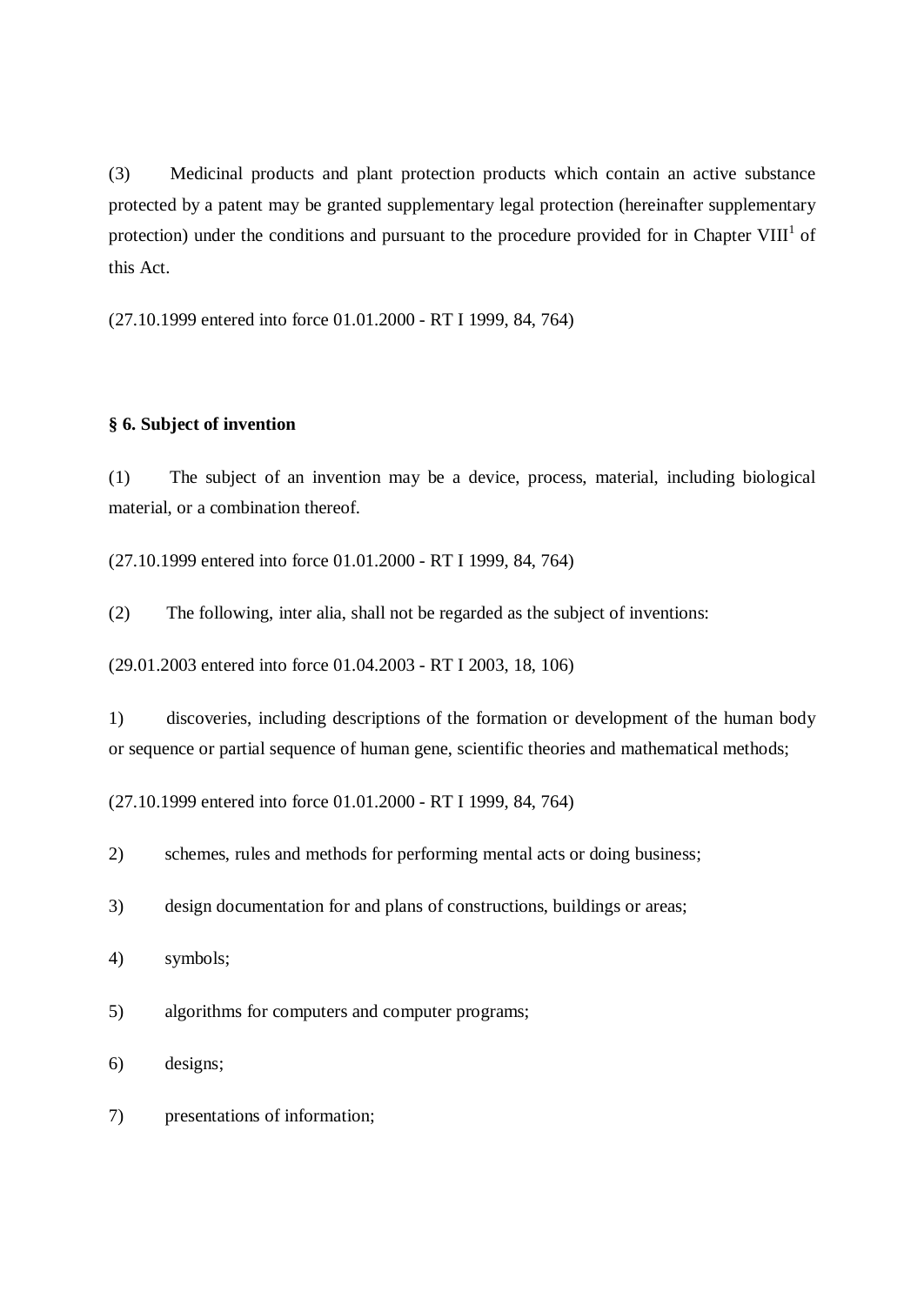8) plant and animal varieties;

9) layout-designs of integrated circuits.

(29.01.2003 entered into force 01.04.2003 - RT I 2003, 18, 106)

(3) For the purposes of this Act, "biological material" means any material, including microorganisms, which contains genetic information and is capable of reproducing itself or being reproduced in a biological system.

(27.10.1999 entered into force 01.01.2000 - RT I 1999, 84, 764)

## **§ 7. Unpatentable inventions**

- (1) The following shall not be protected by a patent:
- 1) inventions which are contrary to public order and morality;
- 2) methods of treatment and diagnostic methods practised on the human or animal body;
- 3) (Repealed 29.01.2003 entered into force 01.04.2003 RT I 2003, 18, 106)
- 4) (Repealed 16.06.98 entered into force 25.07.98 RT I 1998, 64/65, 1003)
- (2) The following biotechnological inventions shall not be protected by a patent:
- 1) processes for cloning human beings;
- 2) processes for modifying the germ line genetic identity of human beings;

3) uses of human embryos for commercial purposes, including processes prohibited by the Artificial Insemination and Embryo Protection Act (RT I 1997, 51, 824; 2003, 18, 102);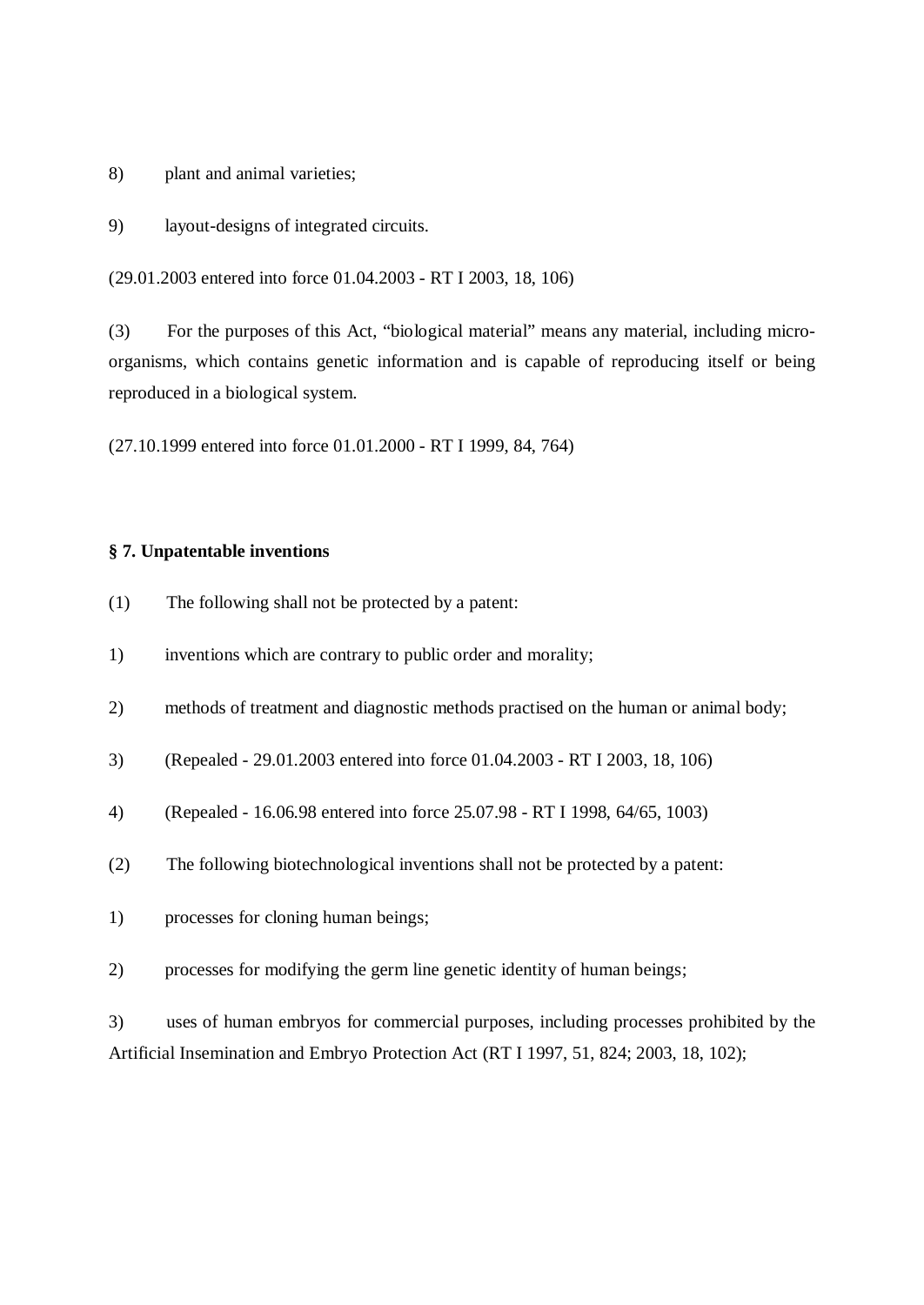4) processes for modifying the genetic identity of animals which are likely to cause them suffering without any substantial benefit to man or animal, and animals resulting from such processes;

5) essentially biological processes for the derivation of biological materials or the production of plant or animal varieties, except microbiological processes for the derivation of micro-organisms;

6) inventions the application of which is confined to a single plant or animal variety.

(27.10.1999 entered into force 01.01.2000 - RT I 1999, 84, 764)

(3) For the purposes of this Act, "essentially biological process for the derivation of a biological material or production of plant or animal varieties" means a process which consists entirely of natural phenomena, including crossing and selection.

(27.10.1999 entered into force 01.01.2000 - RT I 1999, 84, 764)

(4) For the purposes of this Act, "microbiological process" means any process involving or performed upon or resulting in microbiological material.

(27.10.1999 entered into force 01.01.2000 - RT I 1999, 84, 764)

# **§ 7 1 . Classification of inventions**

Inventions are classified according to the international patent classification adopted under the Strasbourg Agreement concerning the International Patent Classification (RT II 1996, 4, 15).

(16.06.98 entered into force 25.07.98 - RT I 1998, 64/65, 1003)

### **§ 8. Criteria of patentability**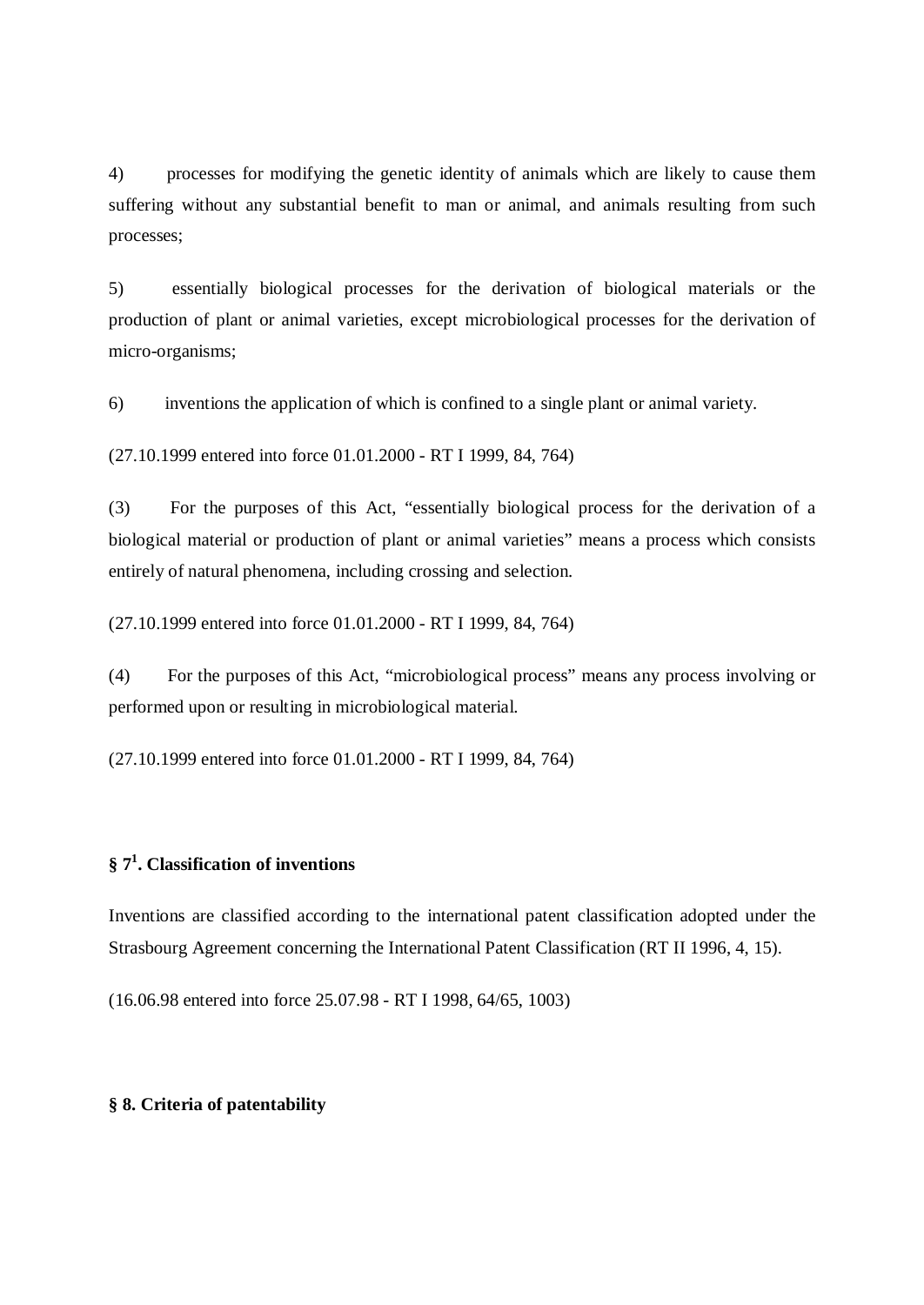(1) An invention is patentable if it is new, involves an inventive step and is susceptible to industrial application.

(2) An invention shall be considered to be new if it does not form part of the state of the art. The state of the art shall be held to comprise everything made available to the public by means of written or oral description, by use, or in any other way, in any part of the world before the filing date of the patent application or before the date of priority if priority is claimed. In determining novelty, the content of patent applications and the content of registration applications of utility models which were filed with the Patent Office earlier pursuant to the Utility Models Act (RT I 1994, 25, 407; 2000, 60, 388; 2001, 27, 151; 2002, 53, 336; 63, 387; 2003, 18, 106; 88, 594; 2004, 20, 141) shall also be taken into consideration according to their filing dates or, if priority is claimed, dates of priority provided that the patent applications are published pursuant to § 24 of this Act and registration applications of utility models are published pursuant to § 33 of the Utility Models Act.

(29.01.2003 entered into force 01.04.2003 - RT I 2003, 18, 106)

(3) In determining the state of the art, any information relating to an invention is not taken into consideration, provided that a corresponding request is submitted, if such information is disclosed by a person who is entitled to the patent pursuant to § 12 of this Act or another person with the knowledge of the said person within twelve months before the filing date of the first patent application or registration application of a utility model containing the invention in the Republic of Estonia or abroad. The request shall be filed together with the patent application or not later than two months before the publication of the patent application pursuant to § 24. If another person acquired the information unlawfully or the information was published unlawfully or without the knowledge of the person who has the right to apply for the patent, the request may be filed in the course of the examination of the patent application or in case the patent is contested. Evidence supporting the request shall be appended to the request.

(29.01.2003 entered into force 01.04.2003 - RT I 2003, 18, 106)

(4) An invention shall be considered as involving an inventive step if, having regard to the state of the art, it is not obvious to a person skilled in the art.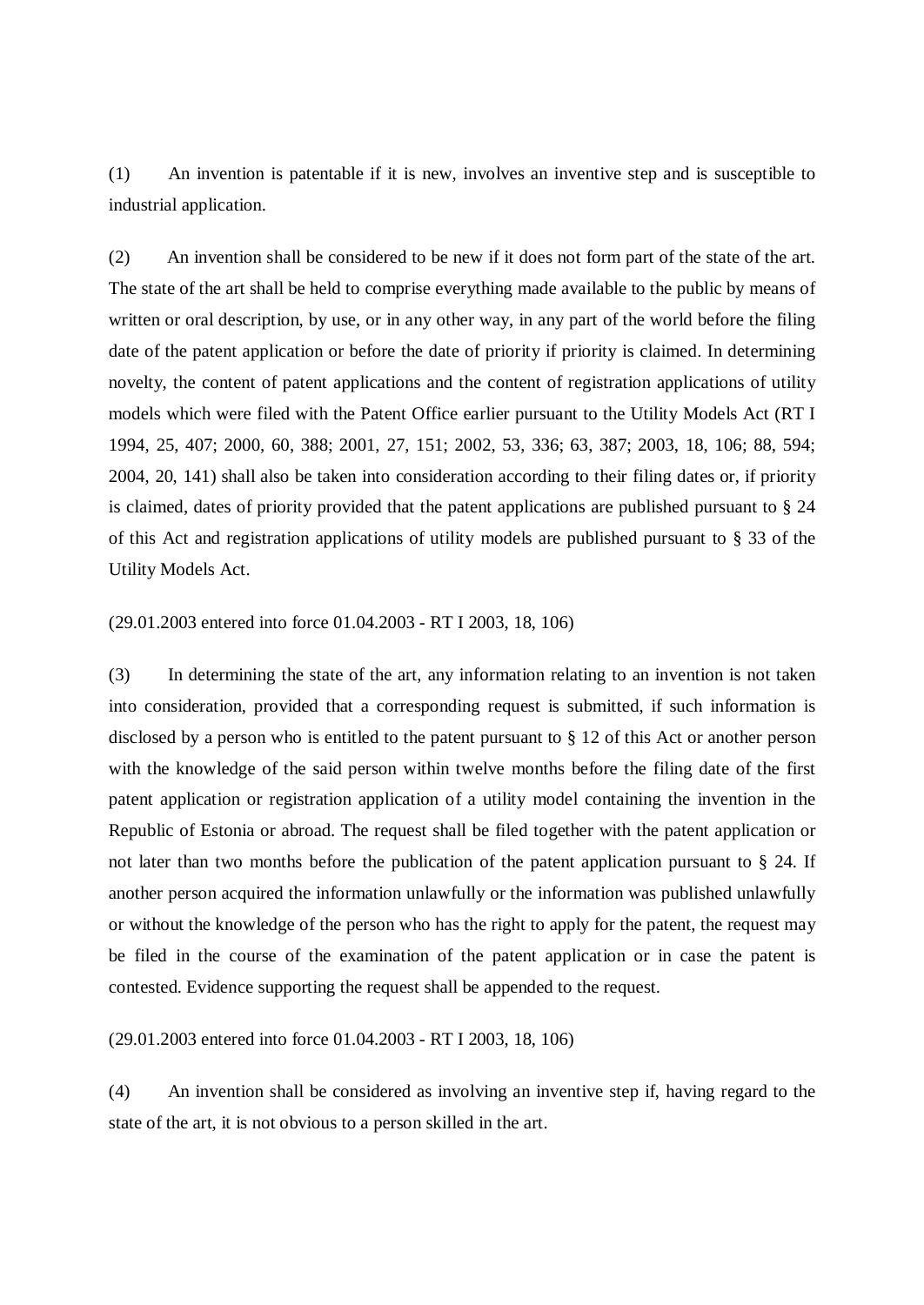(5) An invention shall be considered as susceptible to industrial application if it can be manufactured or used in economy.

### **§ 9. Unity of invention**

(1) Patent protection for only one invention or a group of inventions so linked as to form a single general inventive concept can be applied for in a patent application.

(29.01.2003 entered into force 01.04.2003 - RT I 2003, 18, 106)

(2) If a patent application contains several inventions, the applicant may separate the inventions from the patent application during the processing of the patent application and file separate patent applications pursuant to §§ 19 and 20 of this Act. The filing date of the initial patent application shall be deemed to be the filing date of any separate patent applications filed for separated inventions (hereinafter separated patent application) if the invention corresponds to the subject matter of the invention as disclosed in the initial patent application. Separated patent applications may be filed up to six months after termination of the processing of the patent application pursuant to § 28 or completion of the processing of the patent application pursuant to § 31.

(29.01.2003 entered into force 01.04.2003 - RT I 2003, 18, 106)

(3) If patent claims contain several inventions not forming a single general inventive concept, the applicant shall separate the inventions which violate the requirement of unity from the patent application at the request of the Patent Office within the term set by the Patent Office. Subsection (2) of this section applies to separated inventions.

(29.01.2003 entered into force 01.04.2003 - RT I 2003, 18, 106)

#### **§ 10. Scope of patent protection and patent claims**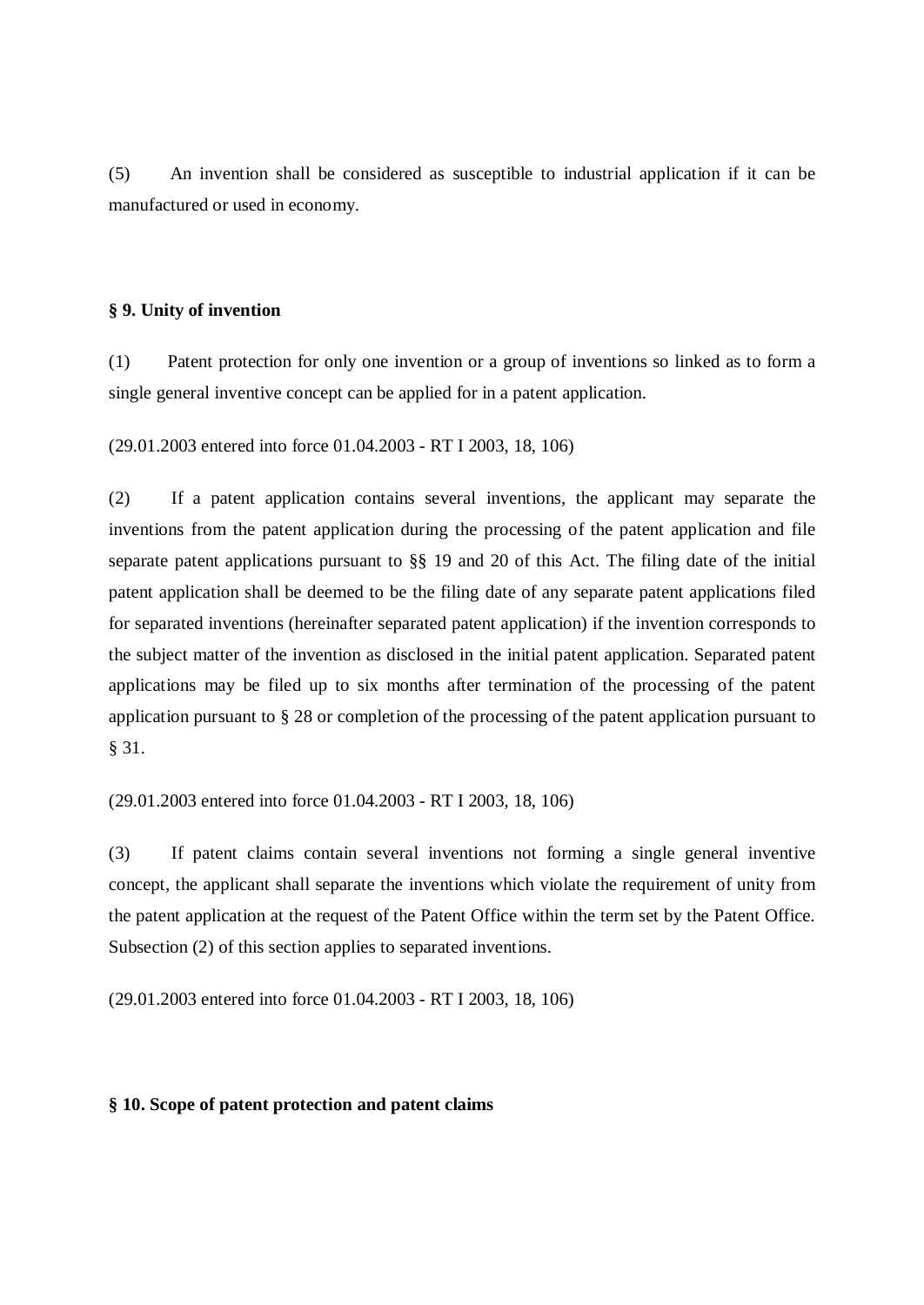(1) The scope and content of patent protection shall be determined by the wording of patent claims. The wording of patent claims shall be interpreted based on the level of knowledge of a person skilled in the art at the time of filing the patent application. The description, drawings and other illustrative material shall be used to interpret the wording of patent claims.

(29.01.2003 entered into force 01.04.2003 - RT I 2003, 18, 106)

(2) Patent claims shall define the subject matter of the invention, for which patent protection is applied, in words in a clear, concise and short manner. In patent claims, the subject matter of an invention shall be presented as a set of essential features of the invention. Patent claims consist of one or several claims.

(3) Patent claims consist of independent and dependent claims. Patent claims shall not contain more than one independent claim with regard to one invention, unless:

1) the invention consists of several products grouped together, or

2) the apparatus or product is used for various purposes, or

3) such alternative solutions to the technical problem exist as not to allow the subject-matter of the invention to be covered by a single claim.

(29.01.2003 entered into force 01.04.2003 - RT I 2003, 18, 106)

(4) Where the derogations referred to in subsection (3) of this section apply, the requirement of unity of invention must be met.

(29.01.2003 entered into force 01.04.2003 - RT I 2003, 18, 106)

(5) The abstract of the subject matter of an invention has no legal effect upon disclosing the subject matter of the invention or determining the scope of patent protection. The abstract shall merely serve for use upon disclosing technical information concerning the invention.

(29.01.2003 entered into force 01.04.2003 - RT I 2003, 18, 106)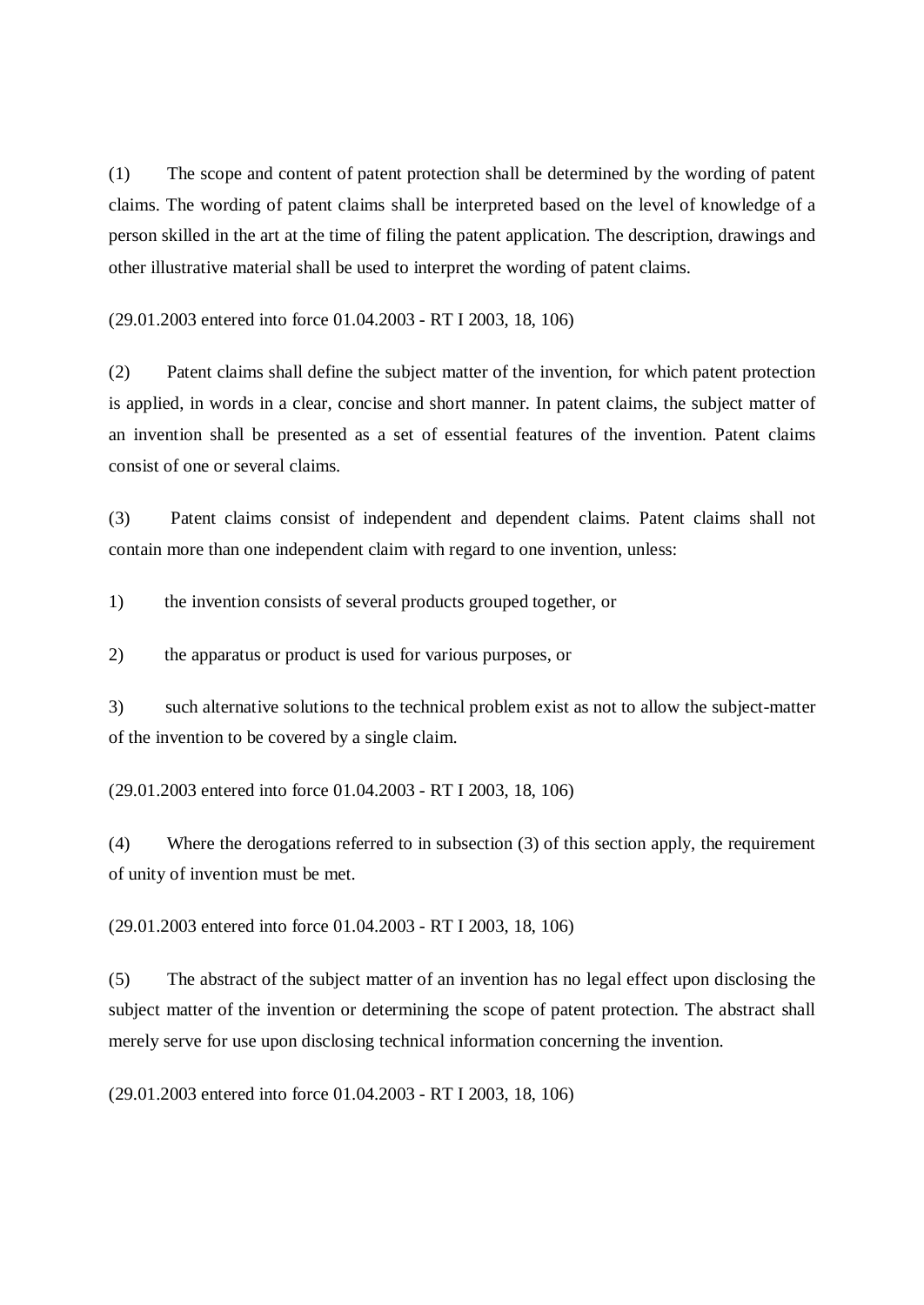## **§ 11. Priority**

(1) Priority is the preferential right of the person who files the first patent application or registration application of a utility model or the legal successor of such person to apply for patent protection for an invention. The filing date of the first patent application or registration application of a utility model shall be considered to be the date of priority.

(29.01.2003 entered into force 01.04.2003 - RT I 2003, 18, 106)

(2) If a patent application is filed with the Patent Office within twelve months after the filing date of the first patent application or registration application of a utility model and priority is claimed, priority may be established:

1) on the basis of the filing date of the first patent application or registration application of a utility model in any State party to the Paris Convention of the Protection of Industrial Property (RT II 1994, 4/5, 19) or member of the World Trade Organisation;

(16.06.98 entered into force 25.07.98 - RT I 1998, 64/65, 1003)

2) on the basis of the filing date of the first patent application or registration application of a utility model in a state which is not a State party to the Paris Convention for the Protection of Industrial Property or in a state which is not member of the World Trade Organisation if such state guarantees equivalent conditions for first patent applications and registration applications of utility models filed in the Republic of Estonia.

(27.10.1999 entered into force 01.01.2000 - RT I 1999, 84, 764)

(3) Priority for a patent application filed on the basis of corrections and amendments to an earlier patent application which alter the subject matter of the invention may be established, if priority is claimed, based on the filing date of such corrections and amendments with the Patent Office.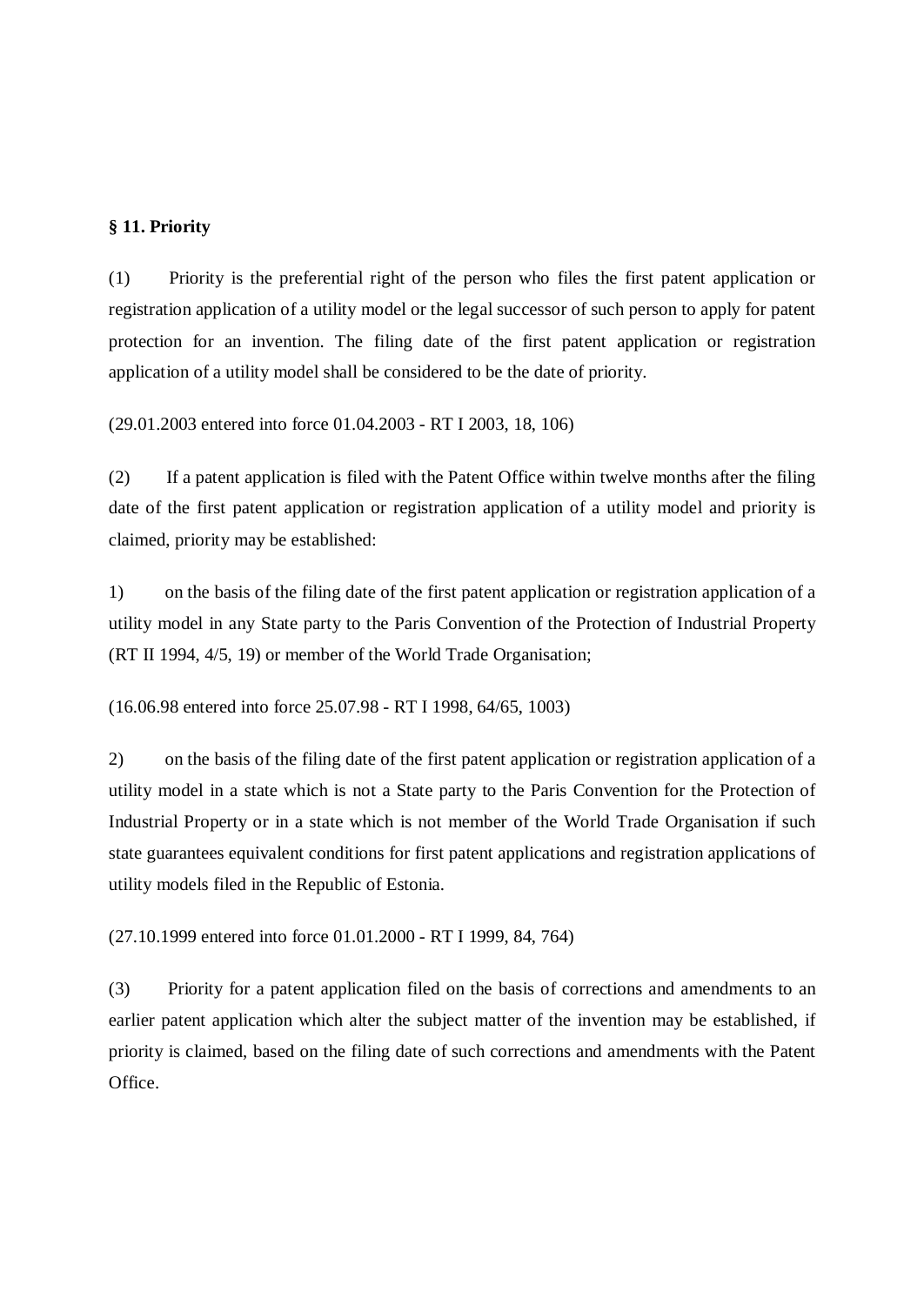(4) Priority for a patent application which is separated from an earlier patent application pursuant to subsection 9 (2) or (3) of this Act may be established, if priority is claimed, on the basis of the date of priority of the earlier patent application.

(29.01.2003 entered into force 01.04.2003 - RT I 2003, 18, 106)

(5) If priority is claimed, priority may be established for a patent application filed with the Patent Office within twelve months by the same applicant for the same invention on the basis of the filing date of an earlier patent application or registration application of a utility model, provided that the earlier patent application or registration application of a utility model has not been published and priority has not been claimed on the basis thereof for some other patent application or registration application of a utility model. If an earlier patent application is being processed, the earlier patent application is deemed to be withdrawn.

(6) If priority is claimed, priority may be established on the basis of the filing dates of several patent applications or registration applications of utility models filed earlier. In the case of several patent applications or registration applications of utility models filed earlier, the twelve-month term specified in subsection (2) or (5) of this section shall be calculated as of the earliest date of priority.

(29.01.2003 entered into force 01.04.2003 - RT I 2003, 18, 106)

 $(6^1)$ ) If priority is claimed, priority for a patent application filed with the Patent Office after expiry of the twelve-month term specified in subsection (2) or (5) of this section may be established on the basis of the filing date of a first patent application or registration application of a utility model pursuant to subsection (2) or (5) of this section if:

1) the reasons for the failure to comply with the abovementioned term are appended to the priority claim;

2) the reasons stated pursuant to clause 1) of this subsection prove that the failure to file the application within the term was unintentional;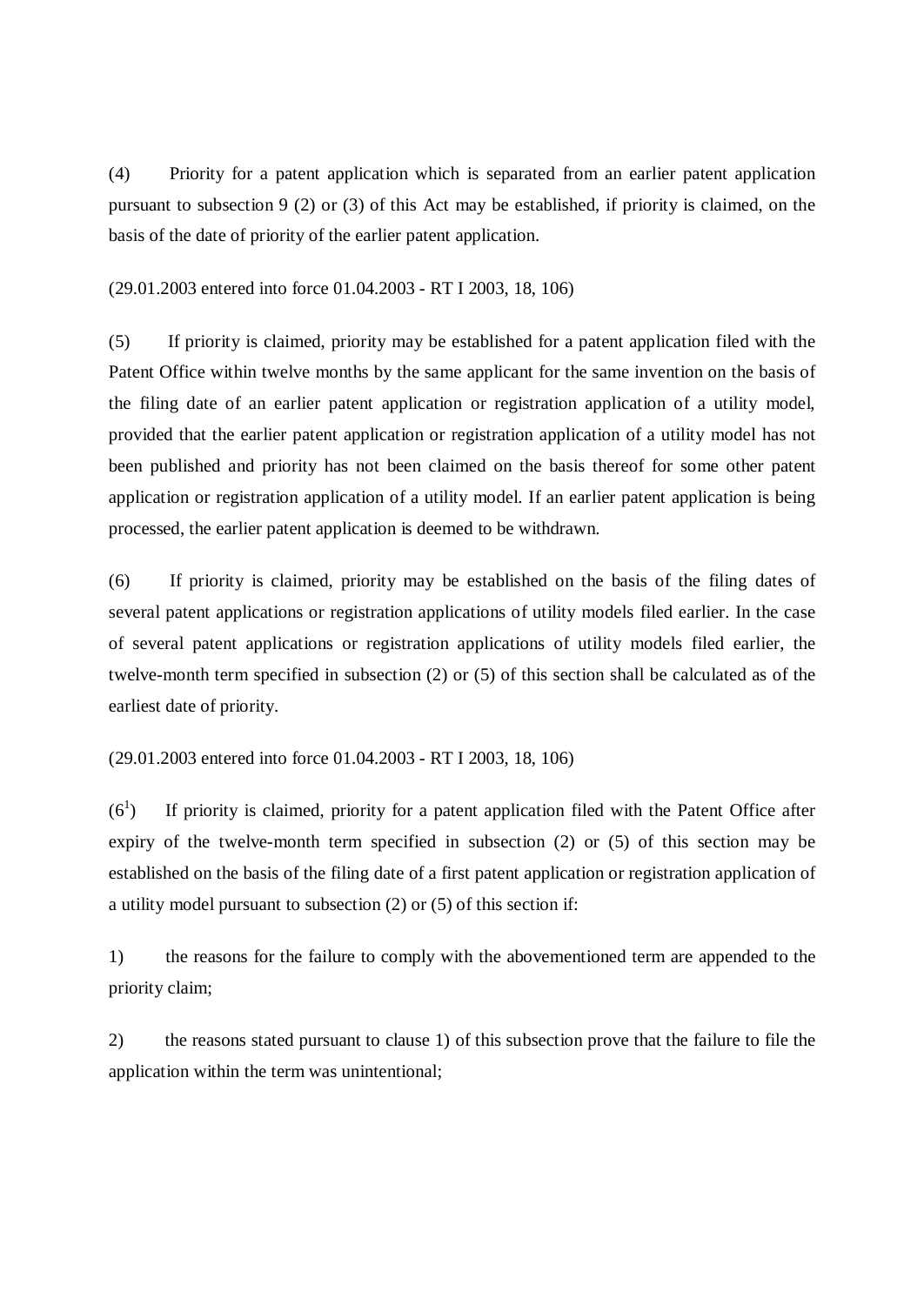3) the patent application was filed within two months from the date on which the abovementioned term expired.

(29.01.2003 entered into force 01.04.2003 - RT I 2003, 18, 106)

(7) (Repealed - 29.01.2003 entered into force 01.04.2003 - RT I 2003, 18, 106)

## **Chapter III**

#### **Right to Apply for Patent**

### **§ 12. Right to patent**

(1) The right to apply for a patent and to become the proprietor of a patent is vested in the author of the invention and a legal successor of the author.

(2) If an invention is created in the performance of contractual obligations or duties of employment, the right to apply for a patent and to become the proprietor of the patent is vested in the author or other person pursuant to the contract or employment contract, unless otherwise prescribed by the legislation of the country of the residence or seat of the applicant.

(10.03.2004 entered into force 01.05.2004 - RT I 2004, 20, 141)

(3) Any person who pursuant to §§ 1 and 2 of this Act has the right to apply for a patent may transfer such right to another person.

(10.03.2004 entered into force 01.05.2004 - RT I 2004, 20, 141)

(4) The right to apply for a patent shall transfer to a legal successor.

(10.03.2004 entered into force 01.05.2004 - RT I 2004, 20, 141)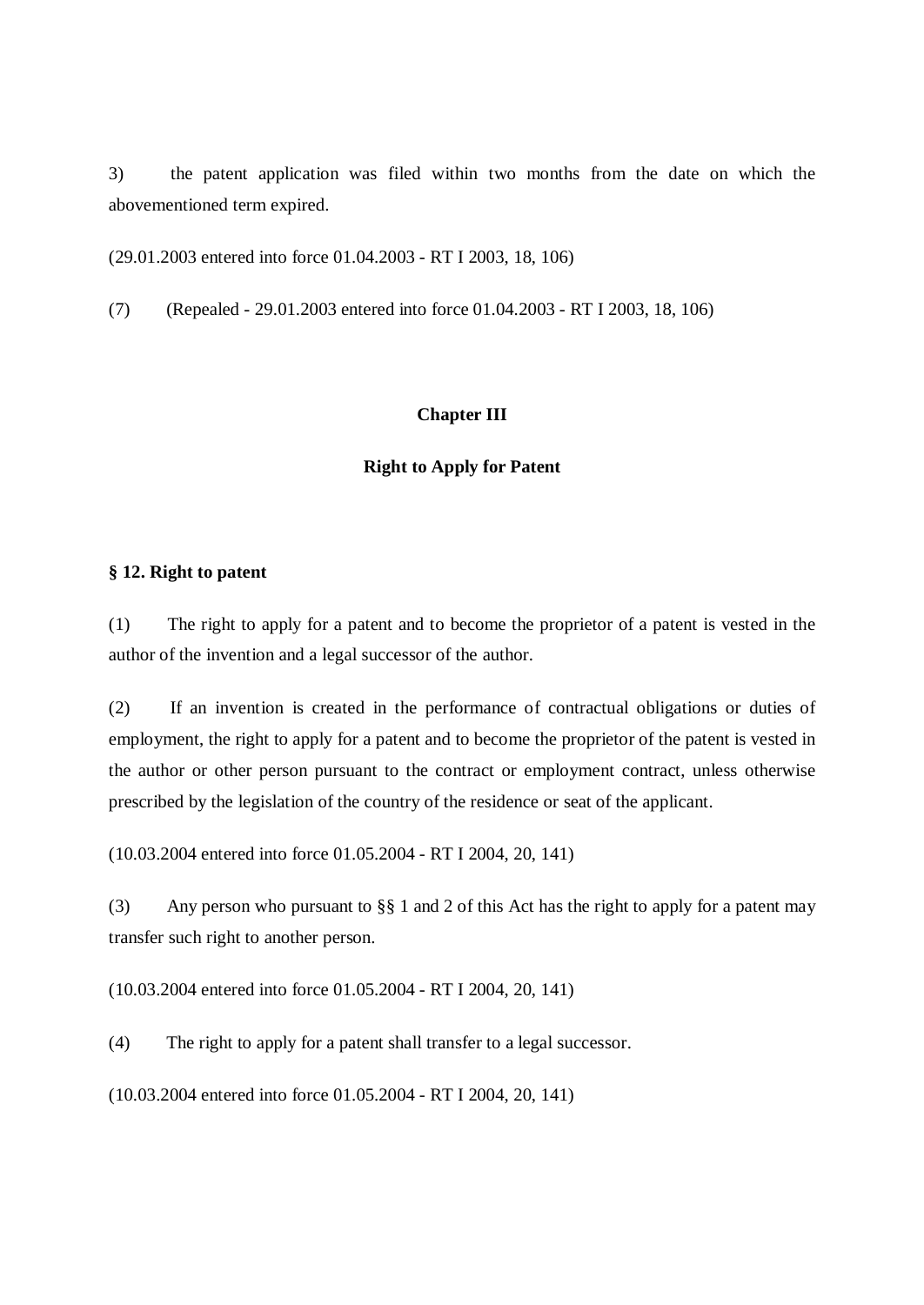(5) If two or more persons apply for a patent regarding the same invention independently of each other, the right to apply for a patent is vested in the person who is indicated as the applicant in the patent application which has been filed earlier or which has an earlier date of priority provided that such patent application has not been withdrawn prior to publication pursuant to this Act or the Patent Office has not rejected the patent application or deemed the patent application to be withdrawn.

(10.03.2004 entered into force 01.05.2004 - RT I 2004, 20, 141)

#### **§ 13. Author of invention**

(1) The author of an invention (hereinafter author) is a natural person who has created an invention as a result of his or her inventing activities.

(2) If an invention is created as a result of the joint inventing activities of several natural persons, such persons are joint authors.

(3) In the case of joint authorship, all rights arising from the authorship are exercised by the authors jointly, including the right to apply for a patent and to become the proprietor of the patent, unless they have entered into a written agreement which prescribes otherwise.

(10.03.2004 entered into force 01.05.2004 - RT I 2004, 20, 141)

- (4) (Repealed 10.03.2004 entered into force 01.05.2004 RT I 2004, 20, 141)
- (5) (Repealed 10.03.2004 entered into force 01.05.2004 RT I 2004, 20, 141)
- (6) Authorship is inalienable and unspecified in term.
- (7) An author has the right to a pseudonym and he or she may:
- 1) request the disclosure of his or her name as the author;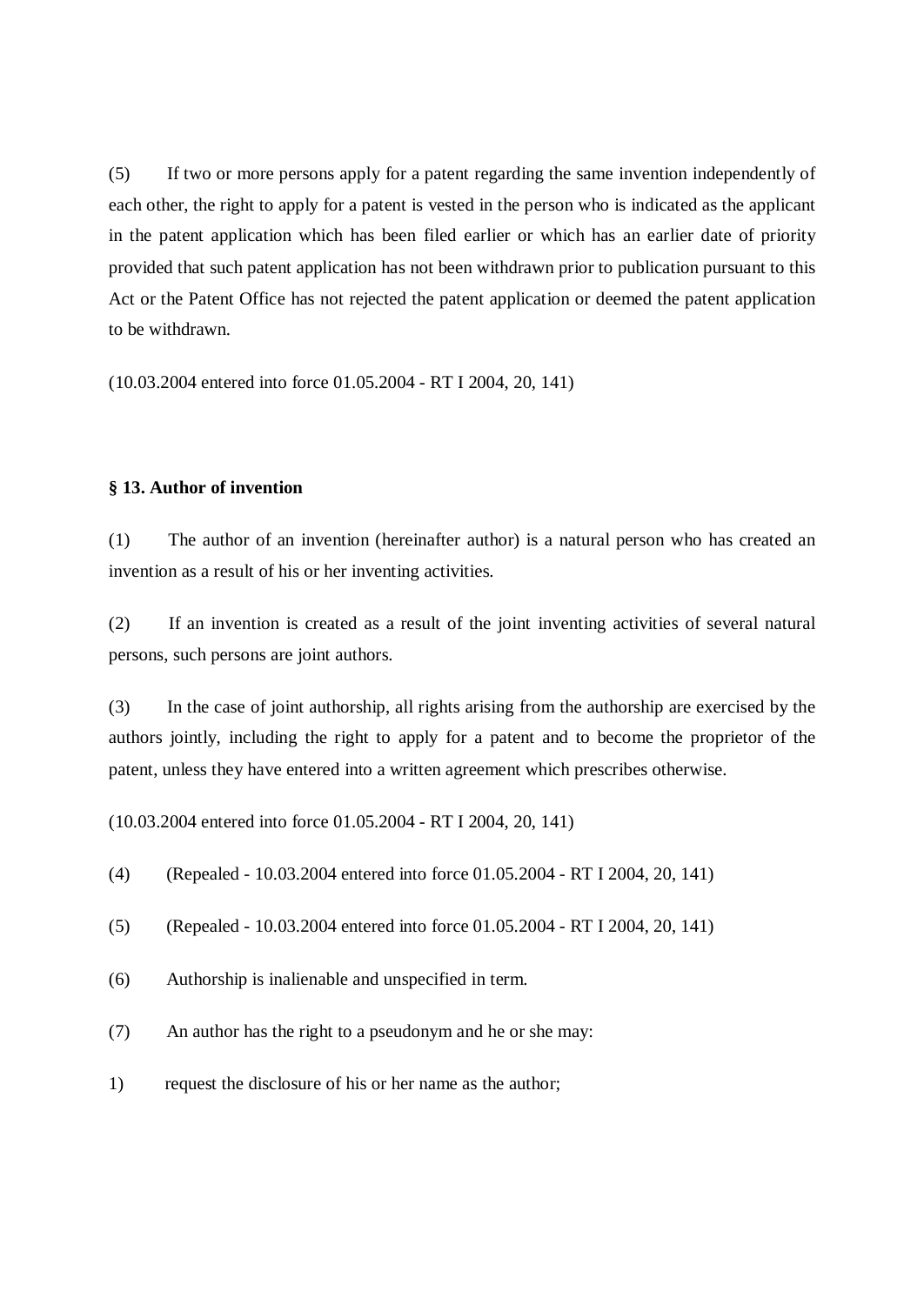2) prohibit the disclosure of his or her name as the author;

3) revoke at any time the prohibition to disclose his or her name.

(8) An author has the right to receive fair proceeds from the profit received from the invention.

(9) The proprietary rights of an author are transferable and inheritable.

# **§ 13 1 . Representation in performance of procedures related to patent protection**

(1) Procedures related to patent protection shall be performed in the Patent Office and in the Industrial Property Board of Appeal (hereinafter Board of Appeal) by interested persons or patent agents who are expressly authorised by the interested persons and who have been awarded patent agent qualifications for operation in the area of inventions pursuant to the Patent Agents Act (RT I 2001, 27, 151; 93, 565; 2002, 53, 336; 2003, 88, 594). An interested person or patent agent may involve, at own expense, an interpreter or adviser without the right of representation in oral proceedings in the Patent Office or in the Board of Appeal.

(2) A person whose residence or seat is not located in the Republic of Estonia shall authorise a patent agent as the person's representative for the performance of procedures related to patent protection in the Patent Office and in the Board of Appeal, except filing of a patent application, filing of a request for acceptance of an international application for national processing specified in subsection 33 (1) of this Act and payment of all the state fees specified in this Act.

(3) If procedures related to patent protection are performed in the Patent Office or in the Board of Appeal by several persons together, they may authorise a patent agent as their representative or choose a representative from among themselves (hereinafter joint representative) whose residence or seat is in the Republic of Estonia. A joint representative has the right to perform all procedures related to the processing of a patent application in the name of the applicants, except transfer of the patent application.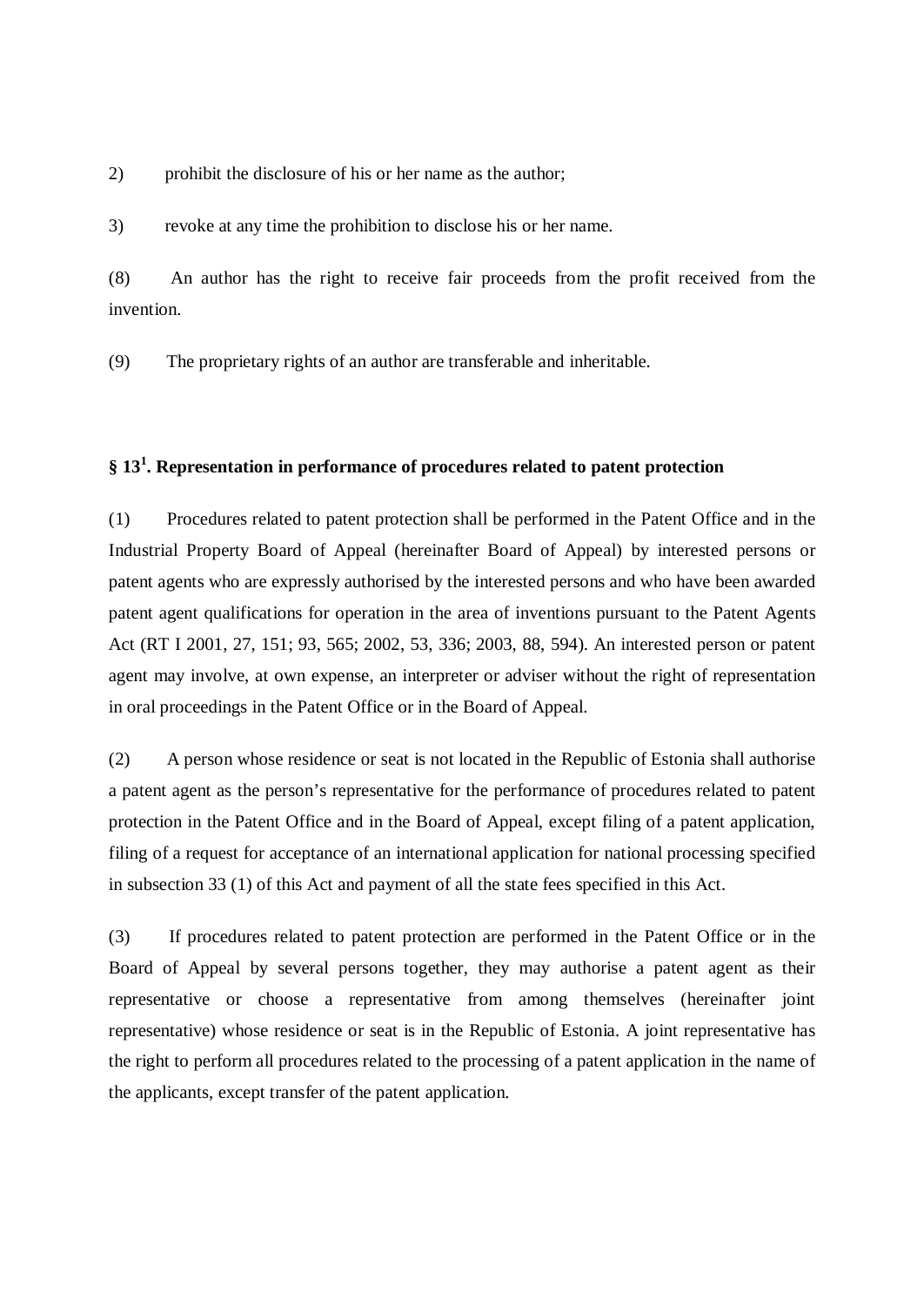(29.01.2003 entered into force 01.04.2003 - RT I 2003, 18, 106)

## **Chapter IV**

# **Patent Rights**

(10.03.2004 entered into force 01.05.2004 - RT I 2004, 20, 141)

## **§ 14. Proprietor of patent**

(1) The proprietor of a patent is the person in respect of whom the last entry as the proprietor of the patent has been made in the register of patents.

(10.03.2004 entered into force 01.05.2004 - RT I 2004, 20, 141)

(2) The proprietor of a patent has exclusive right to the invention protected by the patent. Only the proprietor of a patent has the right to exercise rights arising from the patent and to prohibit other persons from exercising those rights.

 $(2^1)$ ) The proprietor of a patent may transfer or surrender the rights of the proprietor of the patent in full or in part to another person or to pledge the patent pursuant to the procedure provided by this Act. Patent rights may be transferred to a legal successor of the proprietor of the patent, provided that the registration in the register of patents is valid.

(10.03.2004 entered into force 01.05.2004 - RT I 2004, 20, 141)

(3) The exclusive right of the proprietor of a patent may only be restricted by this Act or the rights of other persons.

(29.01.2003 entered into force 01.04.2003 - RT I 2003, 18, 106)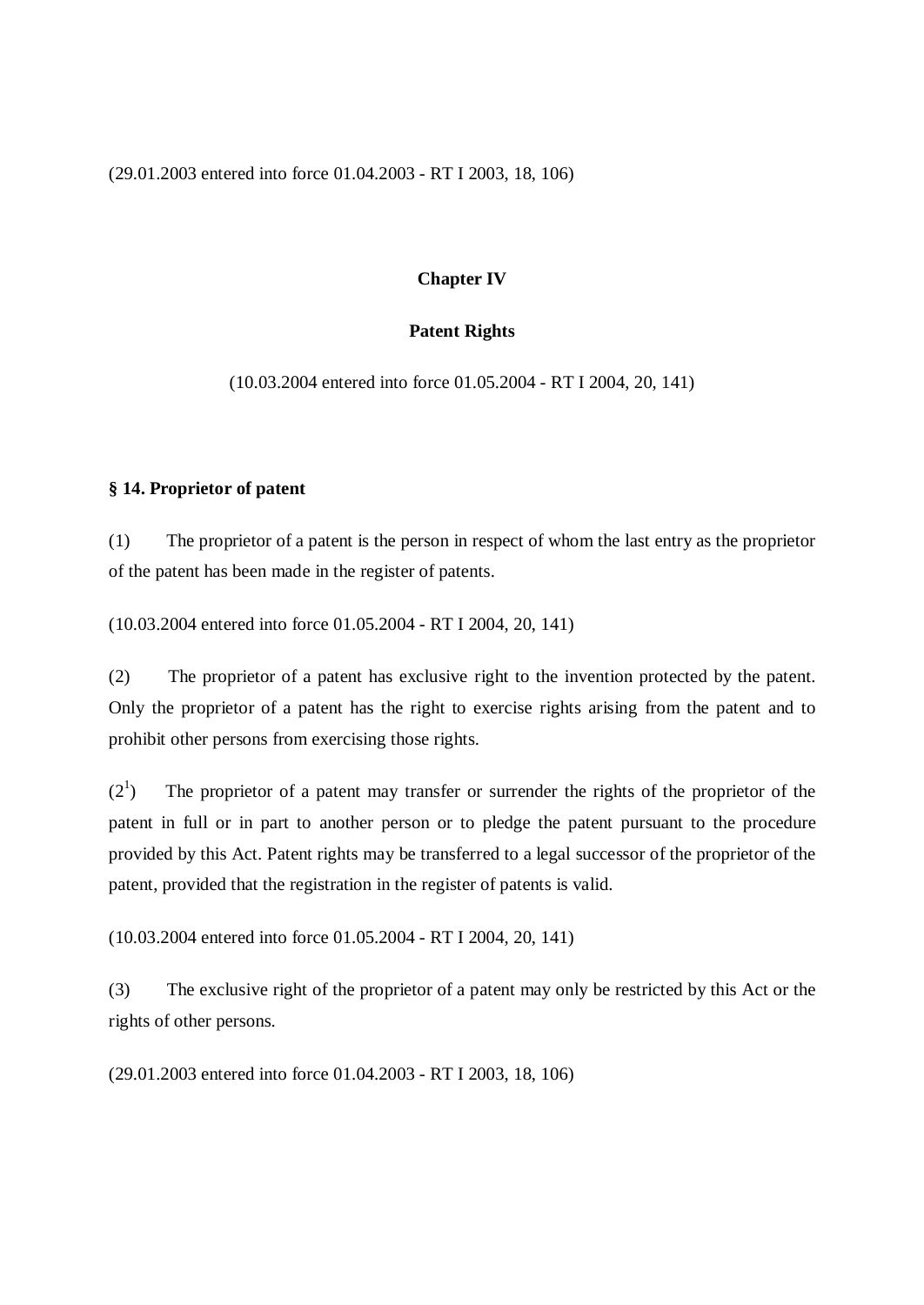### **§ 15. Exclusive right of proprietor of patent**

(1) The exclusive right of the proprietor of a patent means that during the period of validity of the patent and without the permission of the proprietor of the patent no person shall:

1) (Repealed - 27.10.1999 entered into force 01.01.2000 - RT I 1999, 84, 764)

2) manufacture, use, distribute, sell or offer for sale products protected by the patent or acquire (incl. by way of importation) such products for the aforementioned purposes;

3) manufacture, sell or offer for sale components which form a significant part of the product protected by the patent or acquire and export such components for the manufacture or preparation of the product, except if the components are other independent products;

4) use or offer for use to third persons the patented process;

5) use, distribute, sell or offer for sale a product manufactured according to the patented process or to acquire (including by way of importation) such products for the aforementioned purposes.

(16.06.98 entered into force 25.07.98 - RT I 1998, 64/65, 1003)

(2) In the case of products manufactured according to a patented process, the manufacture, use, distribution, sale, offering for sale or acquisition (including by way of importation) for the aforementioned purposes of a similar product without the authorisation of the proprietor of the patent is considered an infringement of the exclusive right of the proprietor of the patent unless it is proved that the similar product is manufactured according to a different process.

(16.06.98 entered into force 25.07.98 - RT I 1998, 64/65, 1003)

# **§ 15 1 . Extension of exclusive right of proprietor of patent**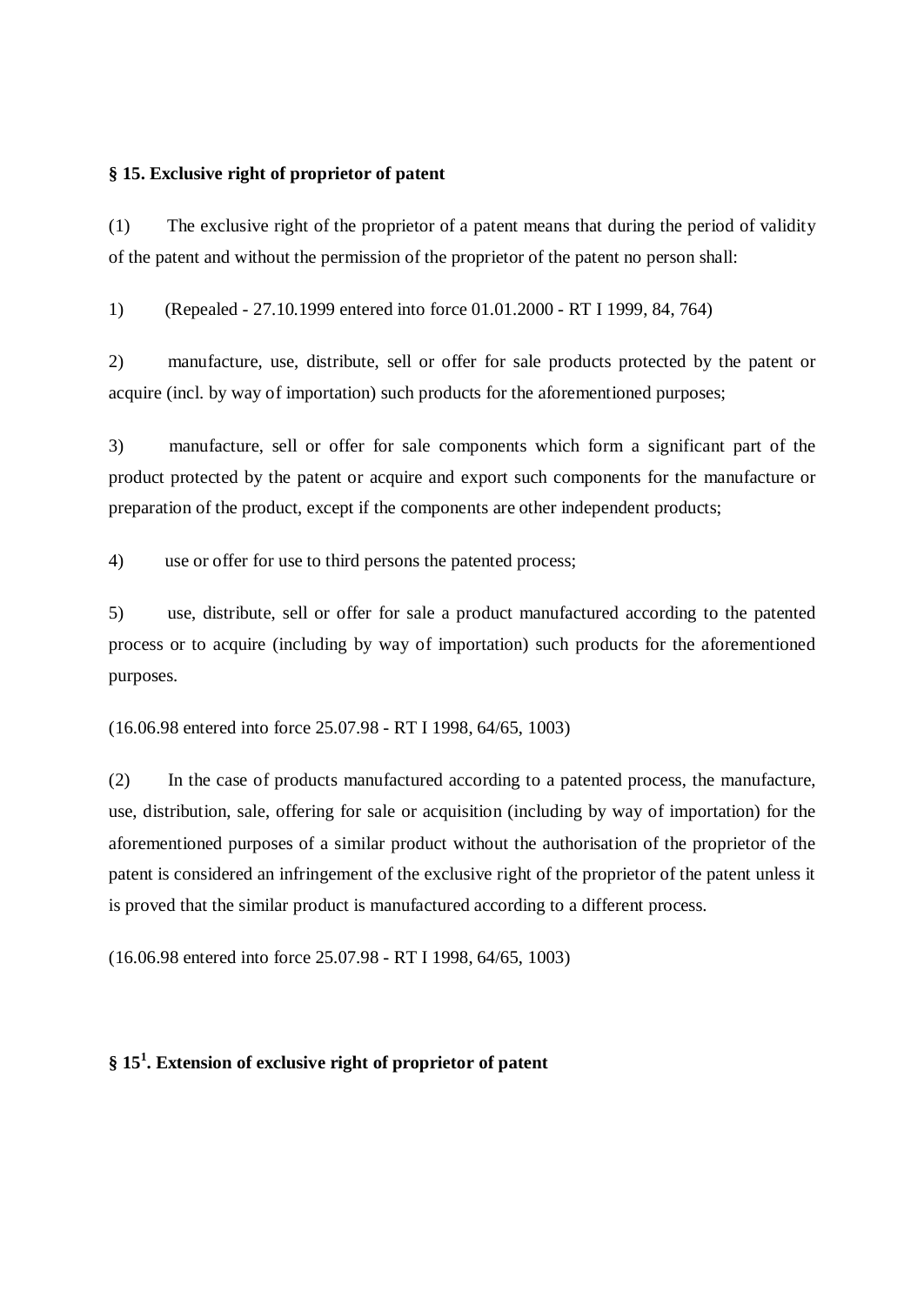(1) In the case of a patented biological material, the exclusive right of the proprietor of the patent shall extend to any biological material derived from that biological material through propagation or multiplication in an identical or divergent form and possessing the same characteristics.

(2) In the case of a biological material produced according to a patented process, the exclusive right of the proprietor of the patent shall extend to any biological material derived from the biological material obtained through the patented process through propagation or multiplication in an identical or divergent form and possessing the same characteristics.

(3) In the case of an invention containing genetic information, the exclusive right of the proprietor of the patent shall extend to all biological material in which the invention is incorporated and which performs its function according to the said genetic information, except the human body and parts thereof.

(27.10.1999 entered into force 01.01.2000 - RT I 1999, 84, 764)

### **§ 16. Acts which do not constitute infringement of exclusive right of proprietor of patent**

The following acts do not constitute infringement of the exclusive right of the proprietor of a patent:

1) the use of the patented invention on board of ships of other states (within the hull, machinery, rigging, radio-navigation equipment or other equipment) if such ships are temporarily or accidentally in the waters of the Republic of Estonia and the invention is used solely for the purposes of the ship;

2) the use of the patented invention within the construction or auxiliary equipment of aircraft or land vehicles of other countries, or in the operation of the vehicles or equipment if such vehicles are temporarily or accidentally in the Republic of Estonia;

3) the use of the patented invention in testing related to the invention itself;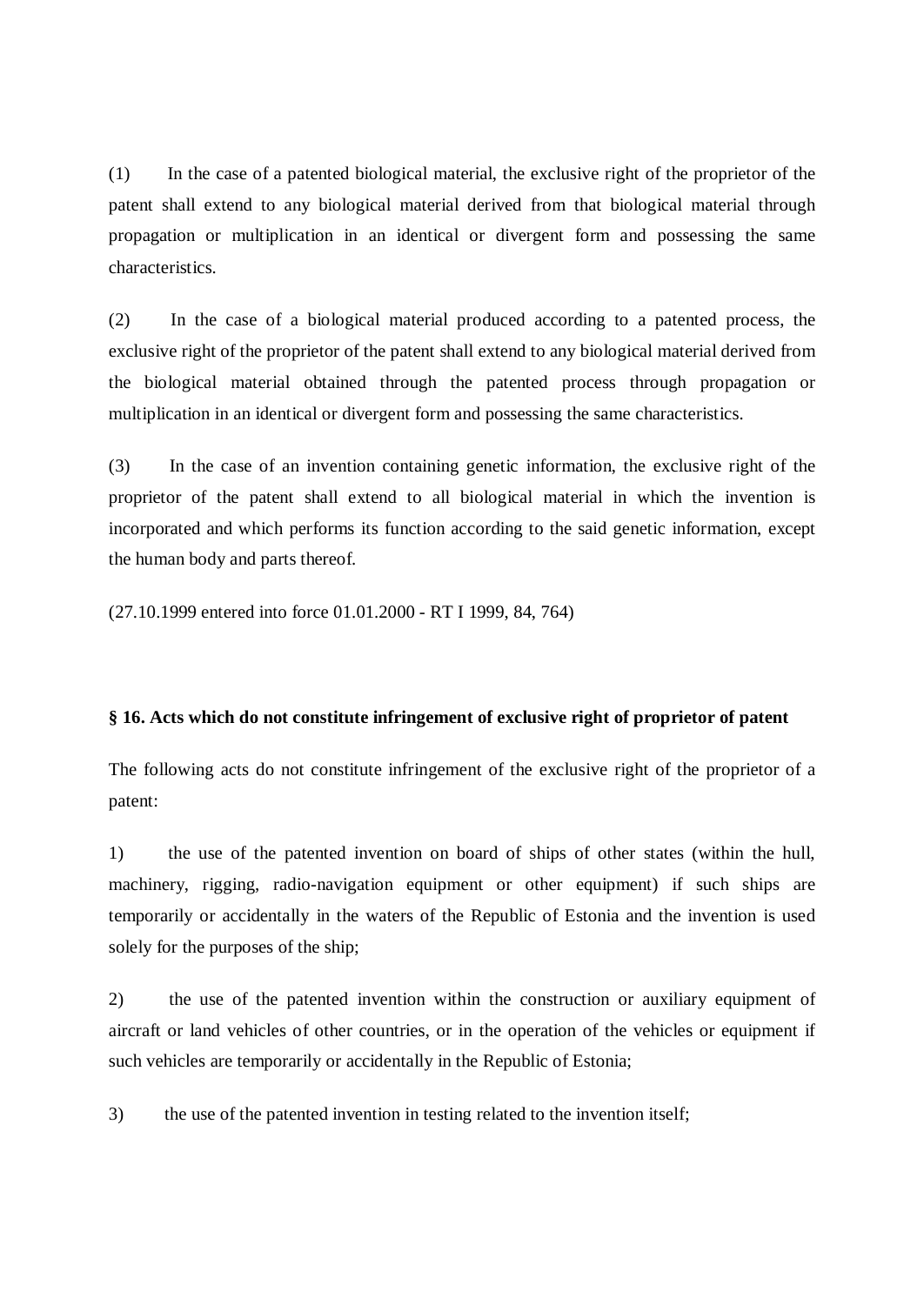4) the single preparation of a medicinal product containing the patented invention on the basis of a prescription in a pharmacy and the use of such medicinal product;

(27.10.1999 entered into force 01.01.2000 - RT I 1999, 84, 764)

5) the private non-commercial use of the patented invention if such use does not harm the interests of the proprietor of the patent;

(27.10.1999 entered into force 01.01.2000 - RT I 1999, 84, 764)

6) the use, distribution, sale or offer for sale in the Republic of Estonia of the patented invention by the proprietor of the patent or with the proprietor's consent;

7) the propagation or multiplication of biological material placed on the market by the proprietor of the patent or with the proprietor's consent, where the multiplication or propagation necessarily results from the application for which the biological material was marketed, provided that the biological material obtained is not subsequently used for other propagation or multiplication.

(27.10.1999 entered into force 01.01.2000 - RT I 1999, 84, 764)

## **§ 17. Right of prior use**

(1) A person who, prior to the filing of a patent application for an invention by another person, has, in good faith and independently of the applicant, used the same invention for industrial application in the Republic of Estonia, may continue to use the invention retaining the same general nature of application. Use is in good faith unless the user knew or should have known that the filing of a patent application for the invention was intended.

(2) The right of prior use also belongs to a person who has, in good faith, made serious preparations for the industrial application of an invention in the Republic in Estonia.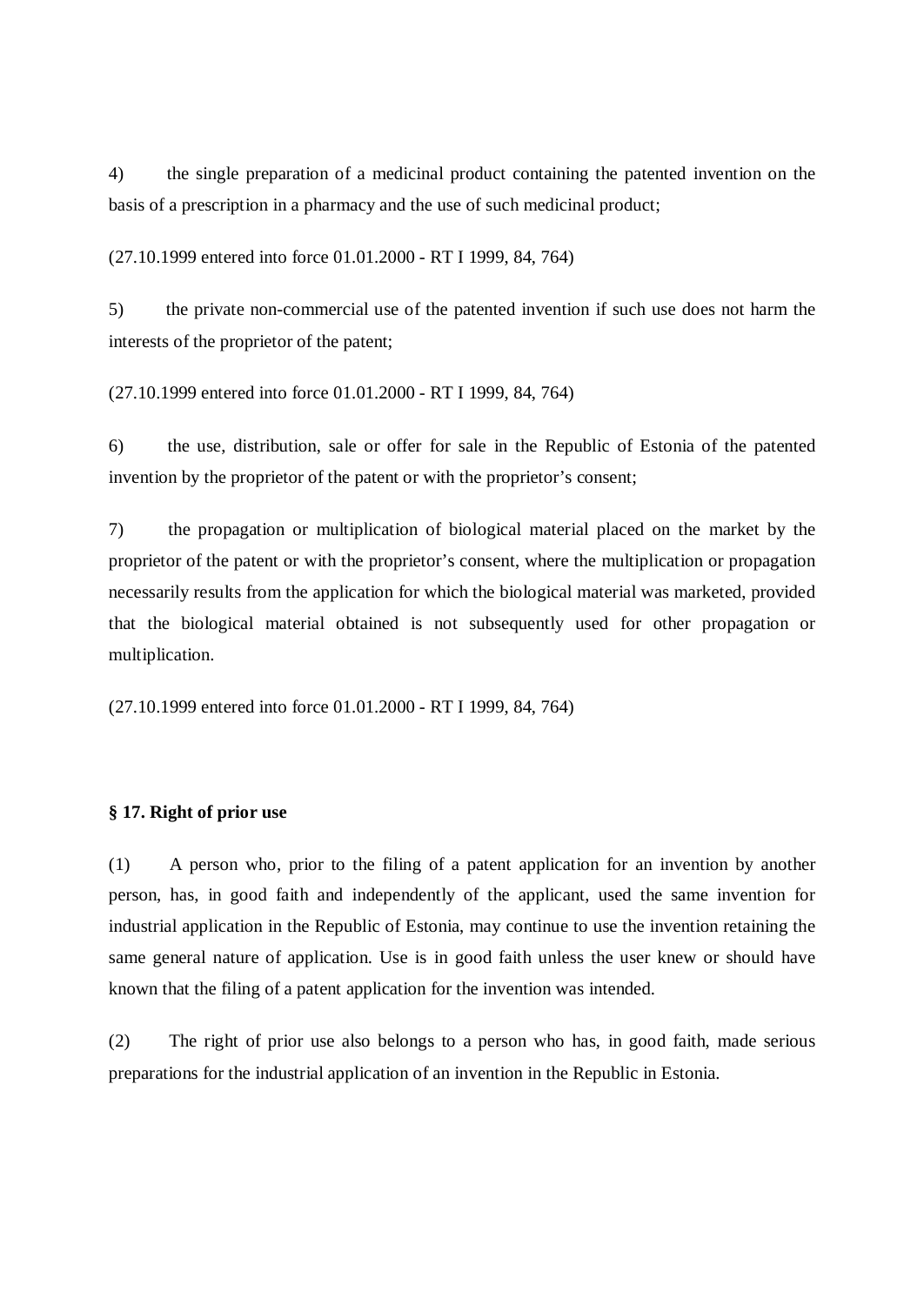(3) The right of prior use can only be transferred to another person together with the enterprise with regard to which the right of prior use is established or in which it was intended to be used.

# **§ 17 1 . Exhaustion of rights**

The proprietor of a patent has no right to prohibit acquisition (including import), use, distribution, sale or offer for sale of a product containing the patented invention when the product has been put on the market in the territory of the Republic of Estonia or a State party to the Agreement on the European Economic Area by the proprietor of the patent or with the proprietor's consent.

(10.03.2004 entered into force 01.05.2004 - RT I 2004, 20, 141)

#### **§ 18. Provisional protection**

(1) An invention shall be granted provisional protection as of the filing date of a patent application until the publication date of the notice of issue of the patent.

(2) Other persons who commence or continue use of an invention after the publication of a patent application prescribed in § 24 of this Act are deemed, after the publication date of the notice of issue of the patent, to infringe the exclusive right of the proprietor of the patent unless such persons have right of prior use pursuant to § 17 of this Act.

(3) Other persons who commence use of an invention during the period between the filing date of the patent application and the publication date of the patent application are not deemed to infringe the exclusive right of the proprietor of the patent unless the person knew or should have known that a patent application is filed with regard to the invention or the applicant notified the person in writing of the filing of the patent application before the publication of the patent application by the Patent Office. Other persons whom an applicant notifies of the filing of the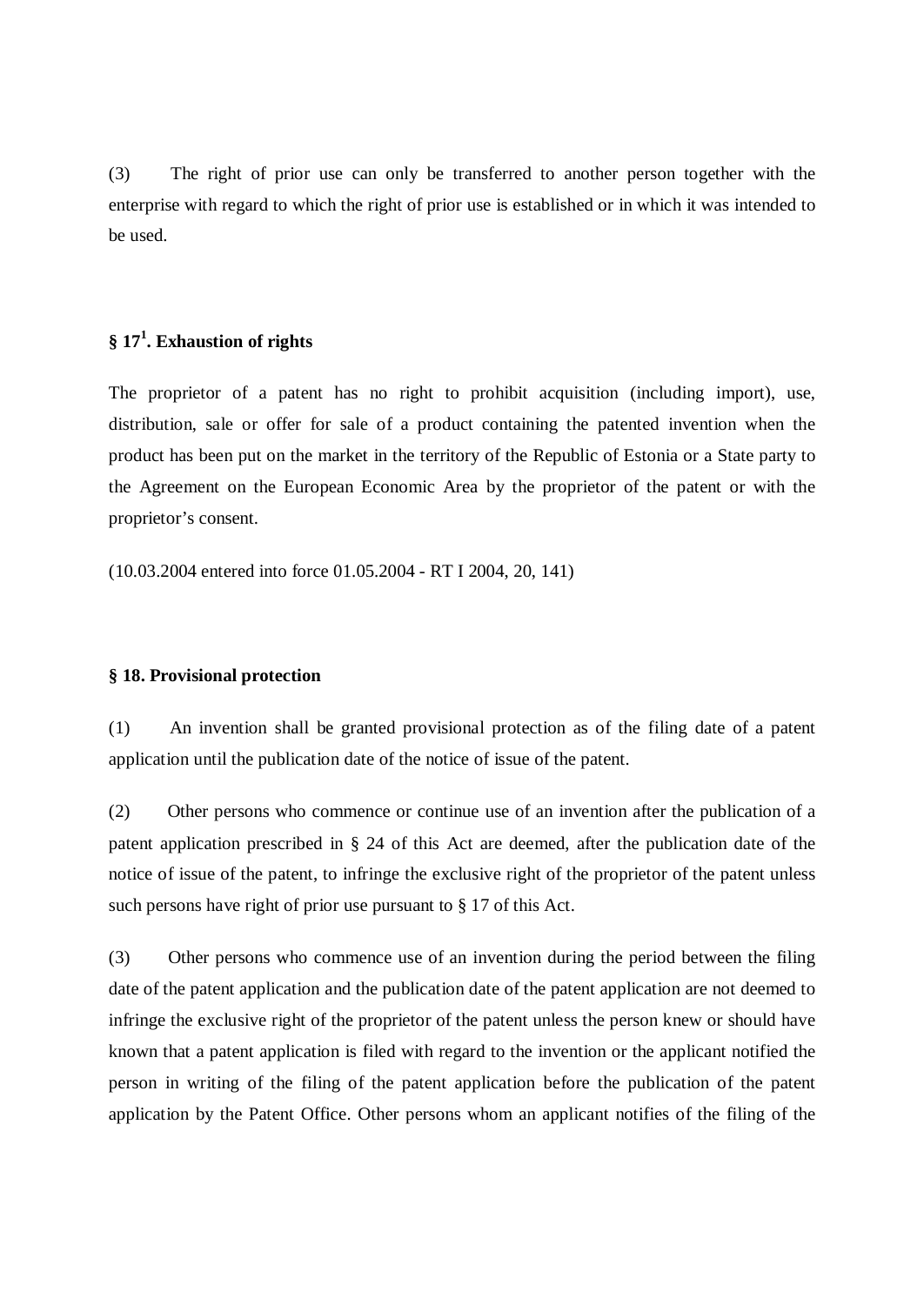patent application are deemed, after the publication date of the notice of issue of the patent, to infringe the exclusive right of the proprietor of the patent as of the date of receipt of the notice concerning the filing of patent application unless such persons have the right of prior use pursuant to § 17 of this Act.

(4) The scope of provisional protection shall be determined by the terms of patent claims included in a published patent application. After the issue of a patent, the scope of provisional protection shall be specified according to the patent claims of the patent issued.

## **Chapter V**

#### **Patent Application and Processing Thereof**

### **§ 19. Patent application**

(1) A patent application shall include the following documents:

1) a request for the grant of a patent which contains a request to be granted the patent, information concerning the applicant and author and the name of the invention;

2) a description of the invention in which the invention must be disclosed in a sufficiently clear and concise manner which enables a person skilled in the art to make the invention;

3) patent claims consisting of one or several claims;

4) drawings or other illustrative material (hereinafter drawings) referred to in the description of the invention or patent claims;

5) an abstract of the subject matter of the invention.

(2) The following documents shall be annexed to a patent application: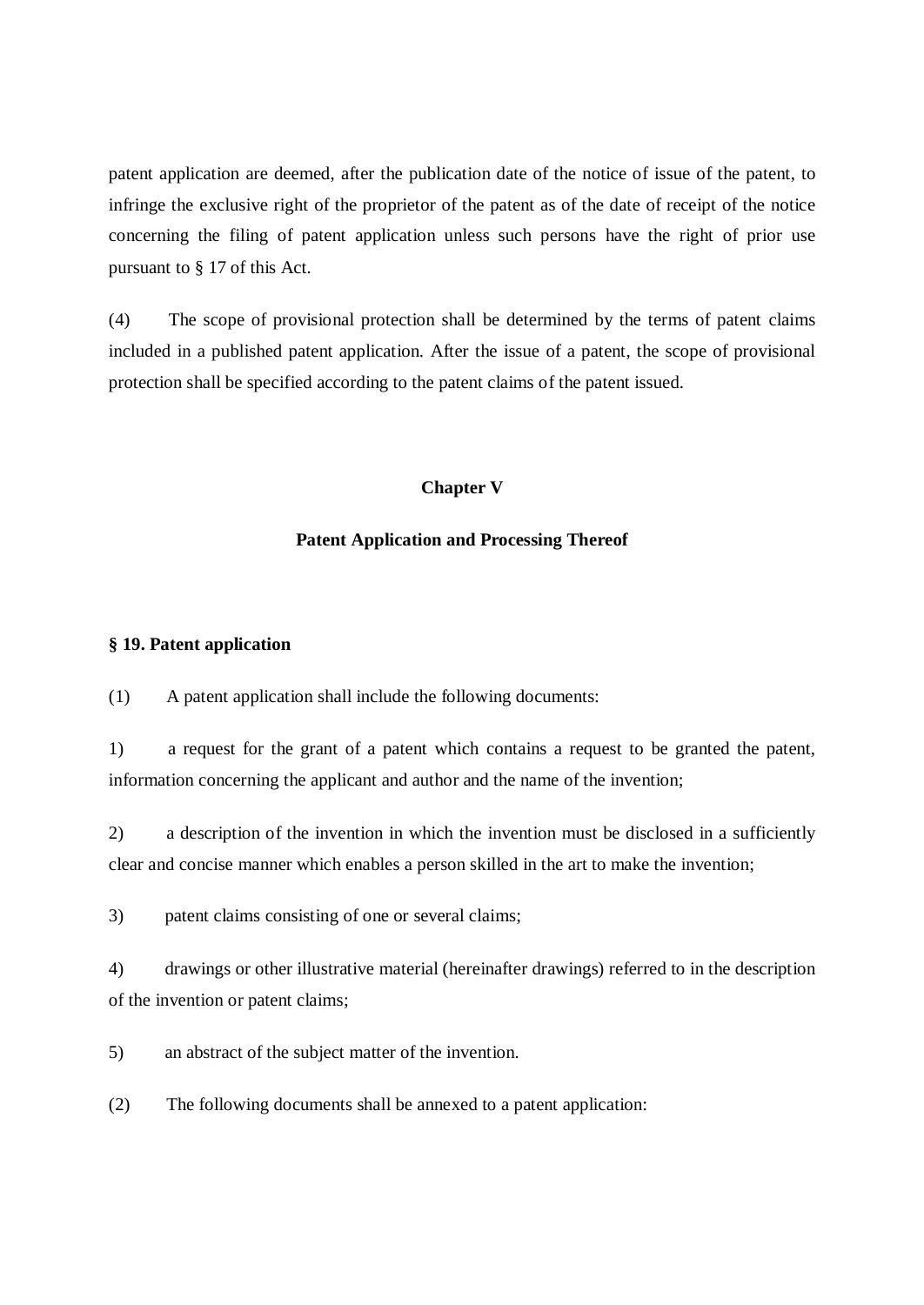1) an authorisation document if the patent application is filed via a patent agent;

2) documents certifying the priority claim, unless a specification specified in §  $20<sup>1</sup>$  of this Act applies;

3) a document certifying the deposit of a biological material, including micro-organism strain, if the subject of the invention is a biological material or the invention requires the use of a biological material and if the said biological material is not available to the public and it cannot be described in the description of the invention in a manner which would enable a person skilled in the art to make the invention.

(3) If the applicant is not the author, the applicant shall declare, in the request for the grant of a patent or another document annexed to the patent application, the legal basis of the right to apply for the patent as specified in § 12 of this Act.

(4) Detailed requirements relating to the form and contents of documents included in patent applications (hereinafter form and contents) shall be established by the Minister of Economic Affairs and Communications. The Minister of Economic Affairs and Communications shall establish:

1) the structure of documents and information that each structural part must contain;

2) the data medium on which documents must be submitted;

3) national and international standards applied to documents and the format of information contained therein.

(5) Patent applications shall be filed in Estonian. The name of the invention in the request for the grant of a patent and the abstract of the subject matter of the invention shall be submitted in Estonian and English.

(6) The Patent Office has the right to request the submission of the Estonian translation of any foreign language document included in a patent application, document annexed to a patent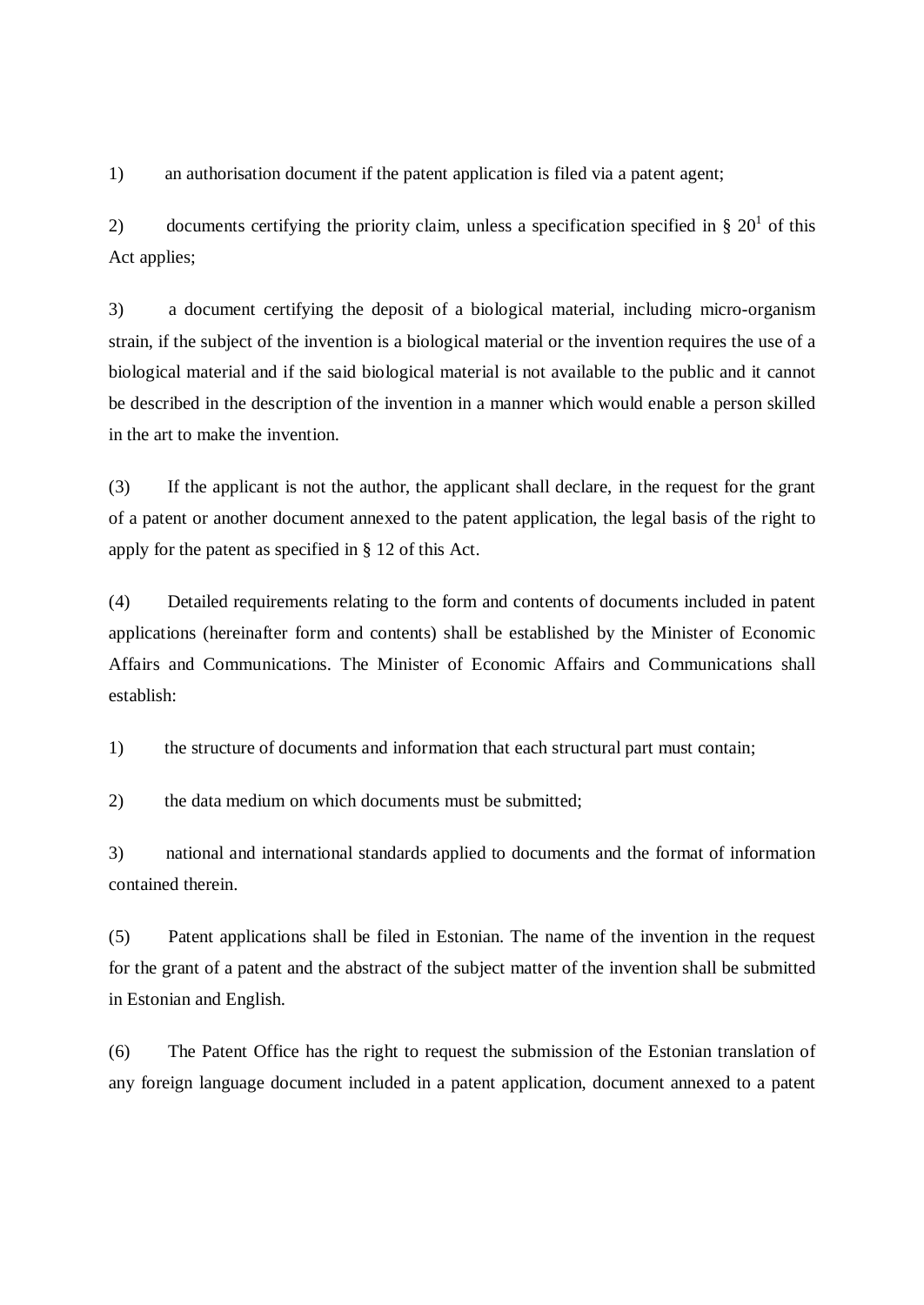application or document submitted in the course of processing within a term of two months, unless a different term is provided by this Act.

(29.01.2003 entered into force 01.04.2003 - RT I 2003, 18, 106)

## **§ 20. Filing of patent applications**

(1) Patent applications shall be filed with the Patent Office.

(2) A state fee for the filing of a patent application shall be paid within two months as of the filing date of the patent application. The specified term for the payment of the state fee shall not be extended or restored.

(3) If patent claims containing more than ten claims are filed, a supplementary state fee shall be paid for each claim starting with the eleventh claim.

(4) The procedure for filing patent applications shall be established by the Minister of Economic Affairs and Communications.

(29.01.2003 entered into force 01.04.2003 - RT I 2003, 18, 106)

# **§ 20 1 . Filing, correction or addition of priority claim**

(1) Priority shall be claimed upon filing of a patent application or within sixteen months from the date of priority.

(2) Documents certifying the priority claim shall be filed together with the patent application or submitted to the Patent Office within sixteen months from the date of priority.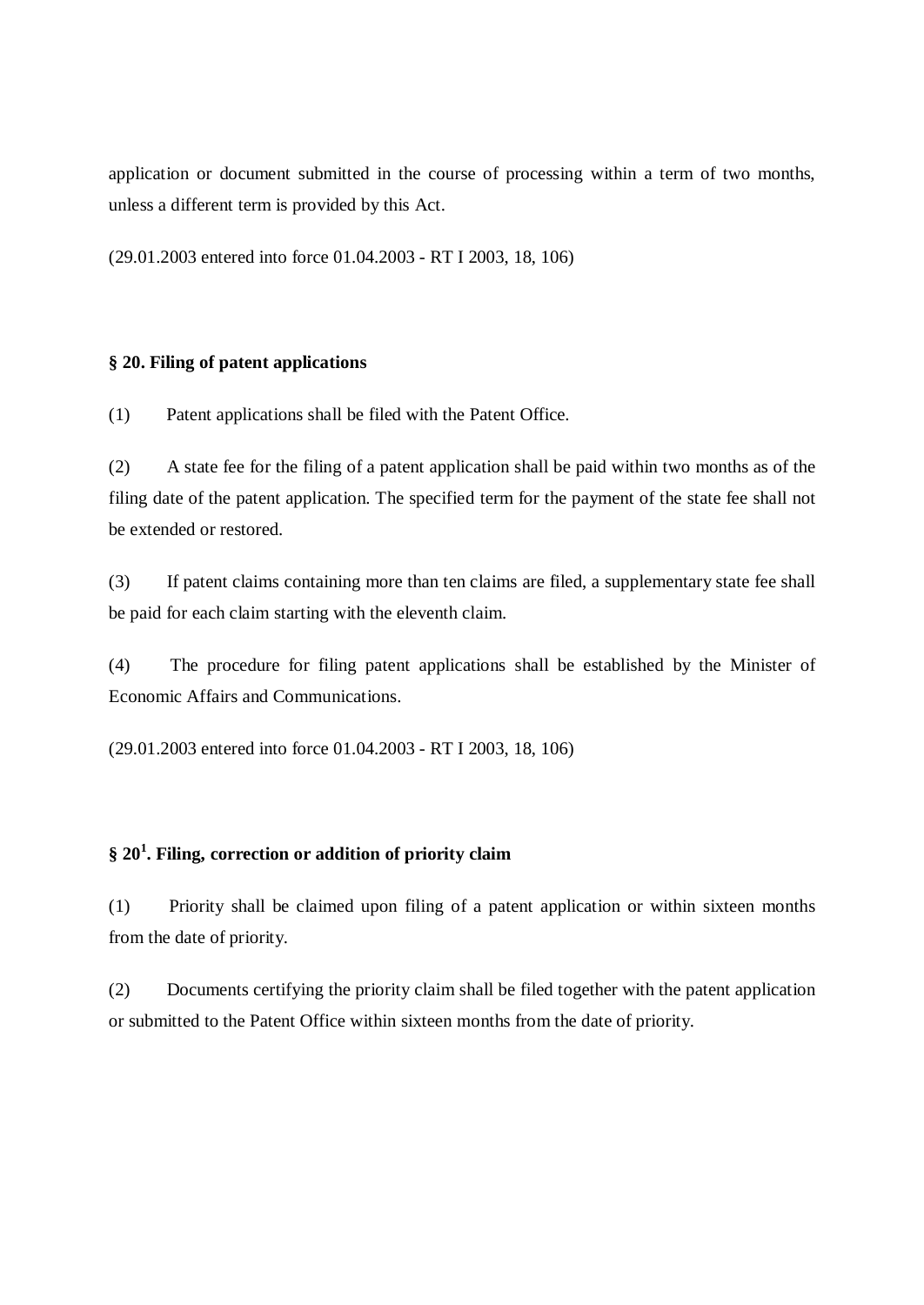(3) Documents certifying the priority claim need not be submitted if priority is claimed on the basis of a first patent application or registration application of a utility model in the Republic of Estonia.

(4) Documents certifying the priority claim need not be submitted if priority is claimed on the basis of a first patent application or registration application of a utility model filed abroad and published in a digital database to which the Patent Office has unrestricted access free of charge.

(5) A list of countries to which subsection (4) of this section applies shall be published in the official gazette of the Patent Office.

(6) Translations of foreign language documents certifying the priority claim shall be submitted at the request of the Patent Office pursuant to the provisions of subsection 23 (2) of this Act.

(7) A priority claim may be corrected or added within sixteen months from the date of priority. Where the correction or addition would cause a change in the date of priority, the sixteen-month period shall be calculated from the date of priority as so changed.

(8) A priority claim shall not be added or corrected if the patent application has been published pursuant to subsection 24 (2) of this Act or technical preparations for the publication of the patent application have been completed.

(29.01.2003 entered into force 01.04.2003 - RT I 2003, 18, 106)

### **§ 21. Establishment and change of filing date of patent application**

(1) The Patent Office shall establish as the filing date of a patent application the date on which the Patent Office has received all of the following elements in a set of documents:

1) a request for the grant of a patent in Estonian or another express indication to the effect that the documents are intended to be a patent application;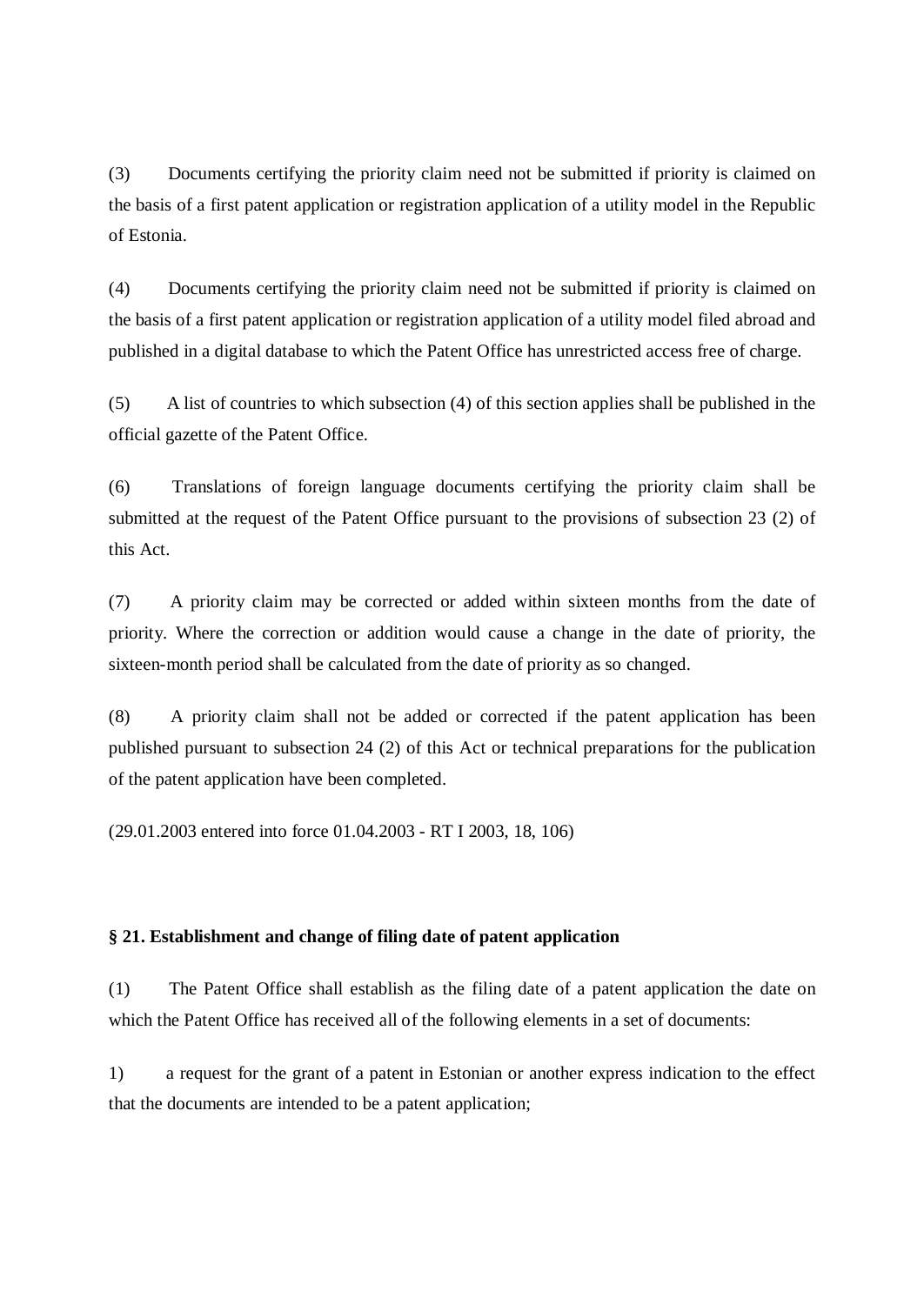2) indications allowing the identity of the applicant to be established or allowing the applicant to be contacted by the Patent Office;

3) a document which on the face of it appears to be a description of the invention.

(2) Instead of the document referred to in clause (1) 3) of this section, the following information concerning the first patent application or registration application of a utility model with regard to the same invention may be submitted:

1) number;

2) filing date;

3) the state or international organisation where the first patent application or registration application of a utility model was filed. If the first patent application or registration application of a utility model is in a foreign language, the applicant shall submit the Estonian translation of the description of the invention and patent claims within the term set by the Patent Office but not later than within sixteen months from the filing date of the first patent application or registration application of a utility model.

(3) The Patent Office shall determine the filing date of a patent application separated pursuant to subsection 9 (2) or (3) of this Act as the filing date of the earlier patent application provided that the separated patent application is filed in compliance with the term specified in subsection 9 (2) and the set of documents received contains at least the elements of a patent application as listed in subsection (1) of this section.

(4) Where, upon review of the documents received, the Patent Office finds that an element of the patent application listed in subsection (1) of this section is missing from the set of documents, the Patent Office shall notify the person who filed the patent application accordingly and set a term for the elimination of deficiencies.

(5) The Patent Office does not have the obligation to give notice of deficiencies as specified in subsection (4) of this section if the missing element of the patent application is the information referred to in clause (1) 2) of this section. In such case, the applicant must submit all the missing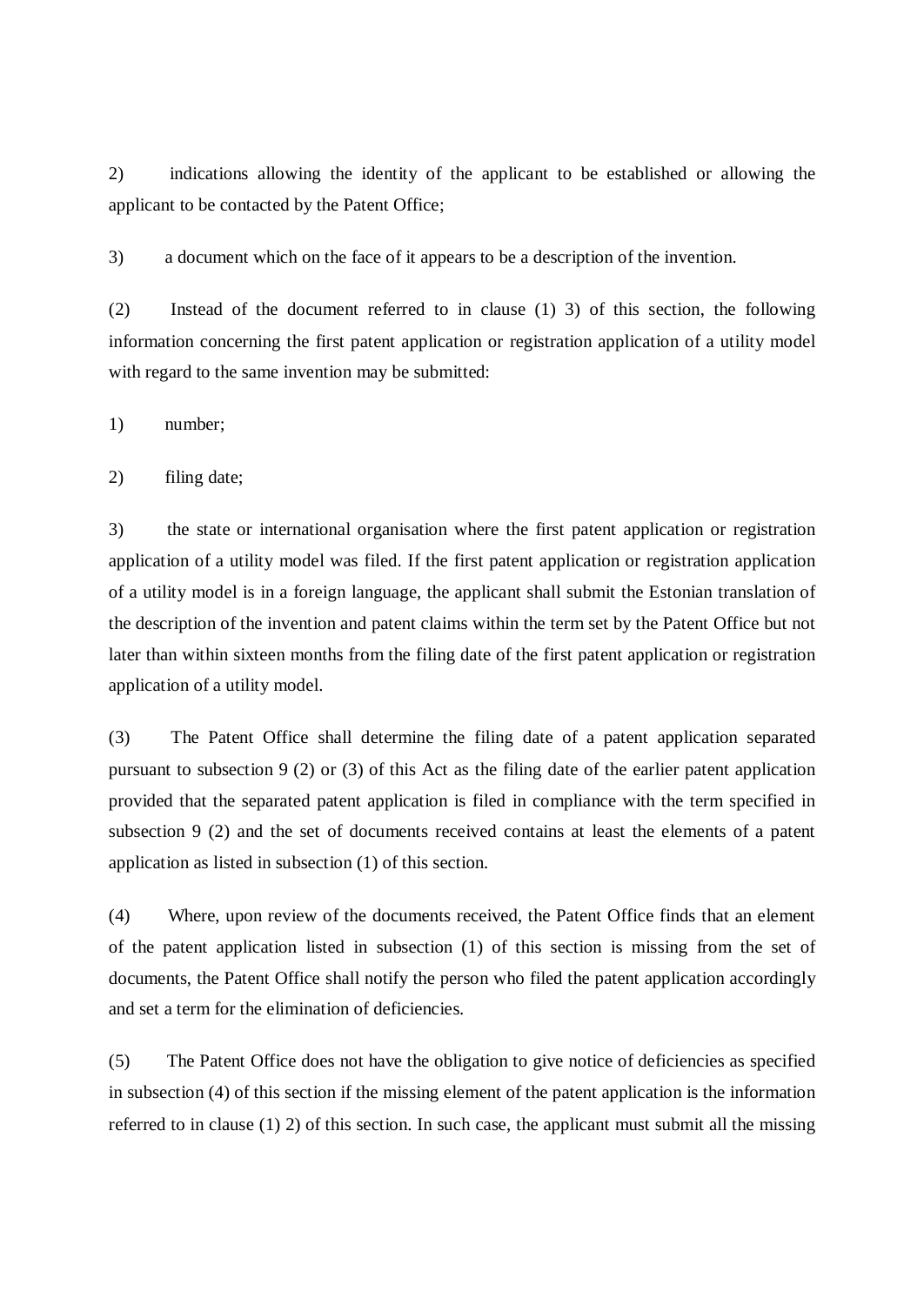elements of the patent application as specified in subsection (1) on the applicant's own initiative within two months from the date on which the initially submitted documents were received by the Patent Office.

(6) In the case specified in subsection (4) of this section, the Patent Office shall establish the date on which the applicant has eliminated all the deficiencies in the initially submitted documents as listed by the Patent Office as the filing date of the patent application and, in the case specified in subsection (5) of this section, the Patent Office shall establish the date on which the applicant submitted all the missing elements of the patent application as listed in subsection (1) on the applicant's own initiative as the filing date of the patent application.

(7) Where the Patent Office finds that a part of the description of the invention appears to be missing from the application, or that the description of the invention or patent claims refer to a drawing which appears to be missing from the application (hereinafter missing part), the Patent Office shall promptly notify the applicant thereof. If the applicant wishes to add the missing part to the patent application, the applicant, whether notified by the Patent Office or not, must file the missing part within two months from the filing date of the patent application. The Patent Office shall establish the date on which the missing part is received by the Patent Office as the new filing date of the patent application.

(8) If, within the term specified in subsection (7) of this section, the applicant gives notice to the Patent Office of declining to file the missing part or fails to file the missing part, the Patent Office shall establish the filing date of the patent application pursuant to the provisions of subsection (1) of this section.

(9) Within the two-month term specified in subsection (7) of this section, the applicant may request that the missing part be replaced by the full text of the description of the invention of the first patent application or registration application of a utility model with regard to the same invention or that a drawing be replaced by a drawing of the said first application. The request must contain the information specified in subsection (2) on the first patent application or registration application of a utility model. If the first patent application or registration application of a utility model is in a foreign language, the applicant shall submit the Estonian translation of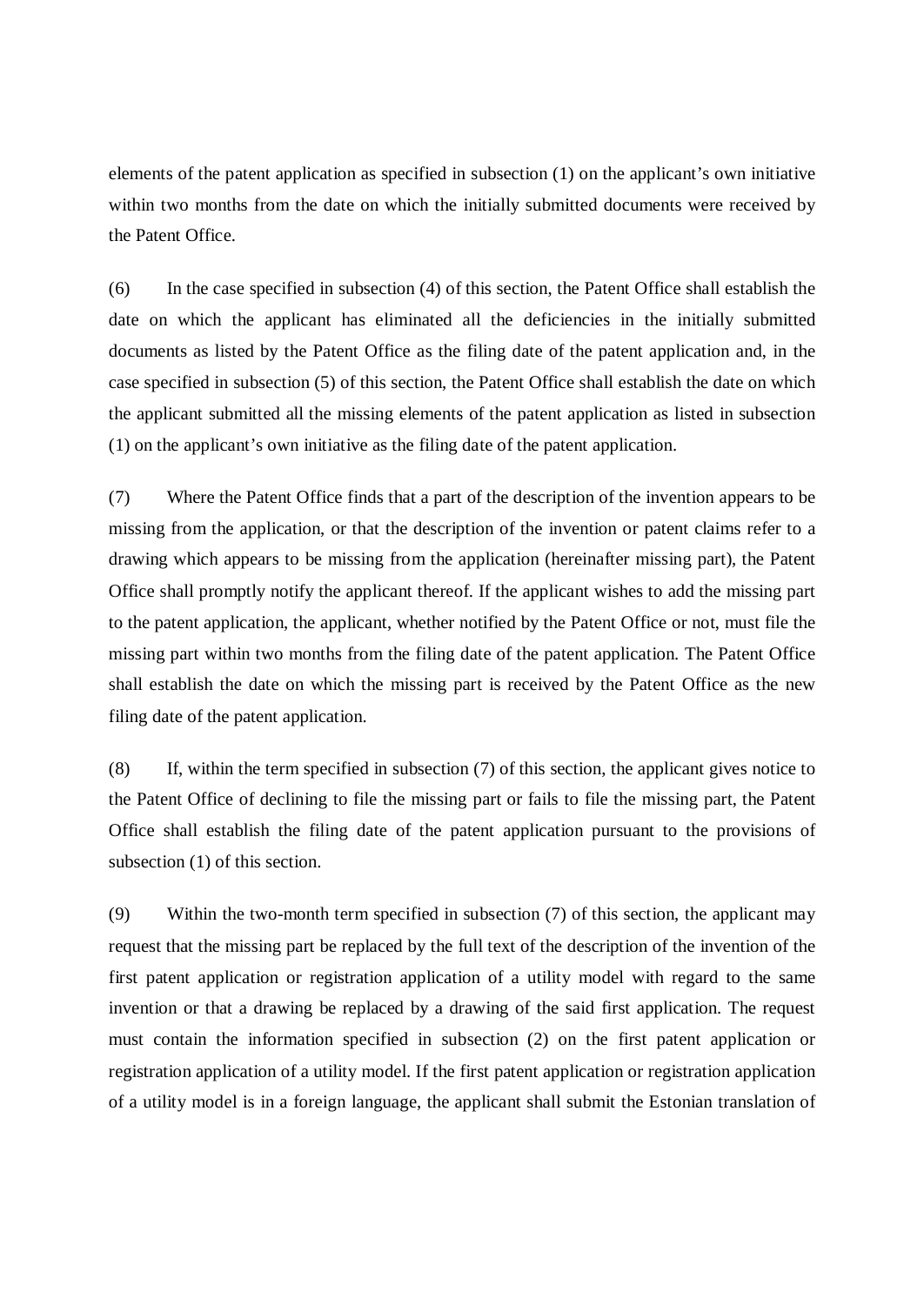the full text of the description of the invention or drawing to the Patent Office within sixteen months from the date of priority. In the case of such request, the Patent Office shall establish the date of receipt of the initially submitted documents at the Patent Office as the filing date of the patent application.

(10) Where both the provisions of subsection (6) and subsection (7) or (9) of this section apply to the establishment of the filing date of a patent application, the filing date of the patent application shall be the later date as established pursuant to the said provisions.

(11) The Patent Office shall not establish the filing date of a patent application if the applicant fails:

1) in the case specified in subsection (4) of this section, to eliminate any deficiencies listed in the notice of the Patent Office within the set term;

2) in the case specified in subsection (5) of this section, to file, on own initiative, all the elements of the patent application referred to in subsection (1) of this section that are missing within two months from the date of receipt of the initially submitted documents at the Patent Office.

(29.01.2003 entered into force 01.04.2003 - RT I 2003, 18, 106)

§ 21<sup>1</sup>. (Repealed - 10.03.2004 entered into force 01.05.2004 - RT I 2004, 20, 141)

# **§ 22. Acceptance of patent applications for processing and preliminary processing of patent applications**

(1) The Patent Office shall accept a patent application for processing if the filing date of the patent application has been established pursuant to the provisions of § 21 of this Act.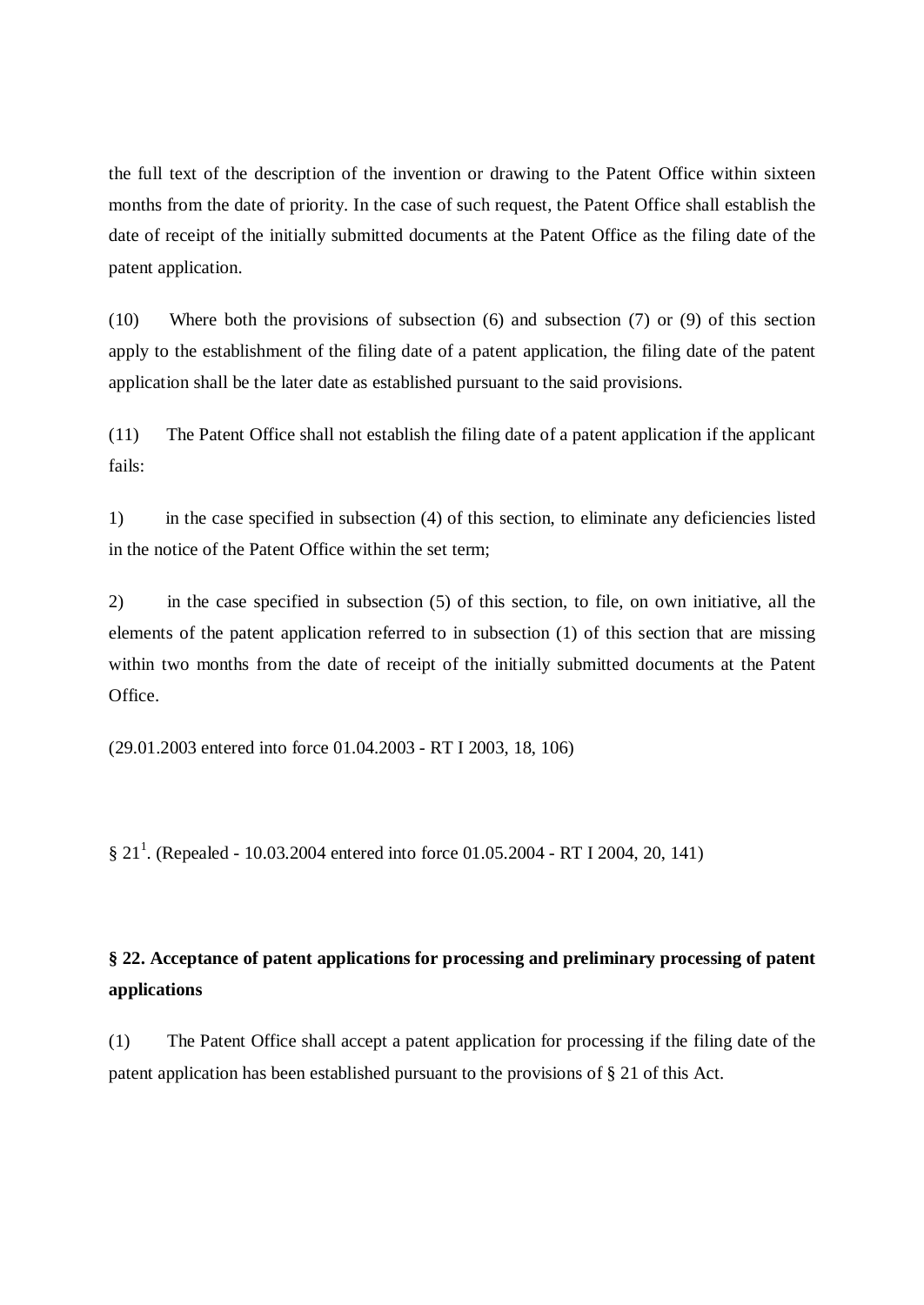(2) The Patent Office shall notify the applicant of the number and filing date of the patent application accepted for processing.

(3) The Patent Office shall refuse to accept a patent application for processing if the filing date of the patent application is not established on the bases prescribed in subsection 21 (11) of this Act.

(4) Upon refusal to accept a patent application for processing, the applicant is notified thereof in writing. The applicant is entitled to a refund of the state fee paid by the applicant.

(10.03.2004 entered into force 01.05.2004 - RT I 2004, 20, 141)

(5) In the course of preliminary processing, the Patent Office shall verify the following:

1) payment of the state fees specified in subsections 20 (2) and (3) of this Act;

2) existence of the documents specified in subsections 19 (1) and (2) of this Act;

3) existence of the translation specified in subsection 21 (2) or (9) of this Act, if said provisions apply;

4) compliance of the priority claim with the provisions of §§ 11 and 20<sup>1</sup> of this Act, if priority is claimed;

5) information on the author and compliance with the requirement to declare the legal basis of the right to apply for the patent referred to in subsection 19 (3) of this Act if the applicant is not the author;

6) the right of the patent agent to operate in the area of inventions, if the patent application is filed via a patent agent;

7) compliance of the patent application documents with the requirements relating to form and contents provided for in subsection 19 (4) of this Act.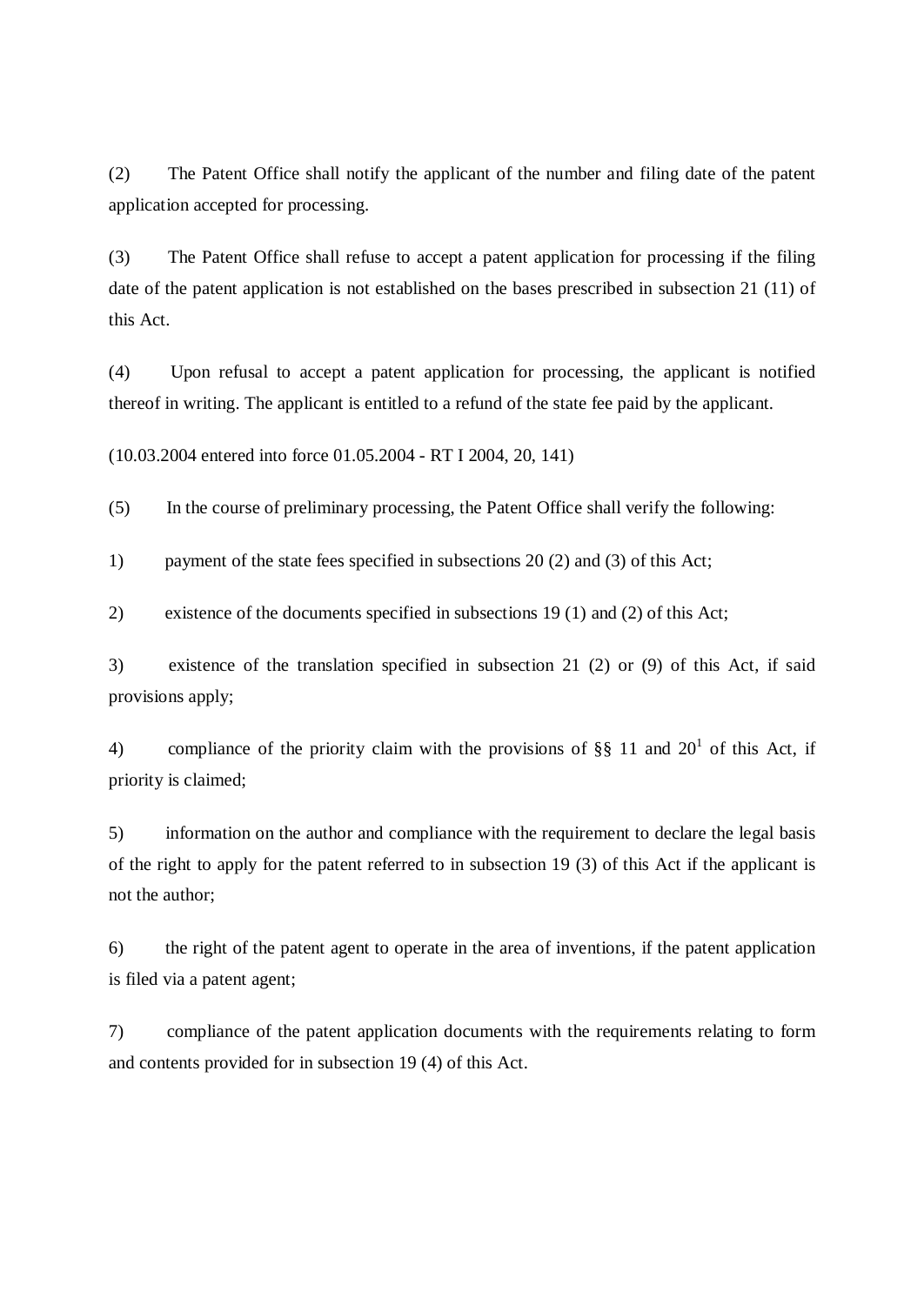(6) If the state fee prescribed in subsection 20 (2) of this Act is not paid in the prescribed amount within two months as of the filing date of the patent application, the Patent Office shall reject the patent application. If patent claims are missing or not in compliance with the requirements relating to form and contents or the supplementary state fee specified in subsection 20 (3) is paid in an amount less than the prescribed amount, the Patent Office shall set a due date for payment of the missing part of the state fee.

(10.03.2004 entered into force 01.05.2004 - RT I 2004, 20, 141)

(7) If, by verification specified in subsection (5) of this section, it is ascertained that a document is missing from the patent application or deficiencies relating to the form or content of the documents exist which hinder the commencement of examination or other circumstances which hinder the examination exist, the Patent Office shall notify the applicant thereof in writing and set a due date for the elimination of deficiencies or provision of explanations.

(8) The Patent Office shall commence examination of a patent application if no circumstances hindering the publication of the patent application or commencement of the examination have been ascertained as a result of the verification prescribed by subsection (5) of this section or such circumstances have been eliminated by the due date prescribed in the case provided for in subsection (7) of this section.

(9) The Patent Office shall make a decision to reject the patent application if circumstances hindering the publication of the patent application or commencement of the examination have not been eliminated by the due date prescribed in the case provided for in subsection (7) of this section. The Patent Office shall notify an applicant in writing of a decision to reject the patent application.

(29.01.2003 entered into force 01.04.2003 - RT I 2003, 18, 106)

### **§ 23. Examination of patent applications**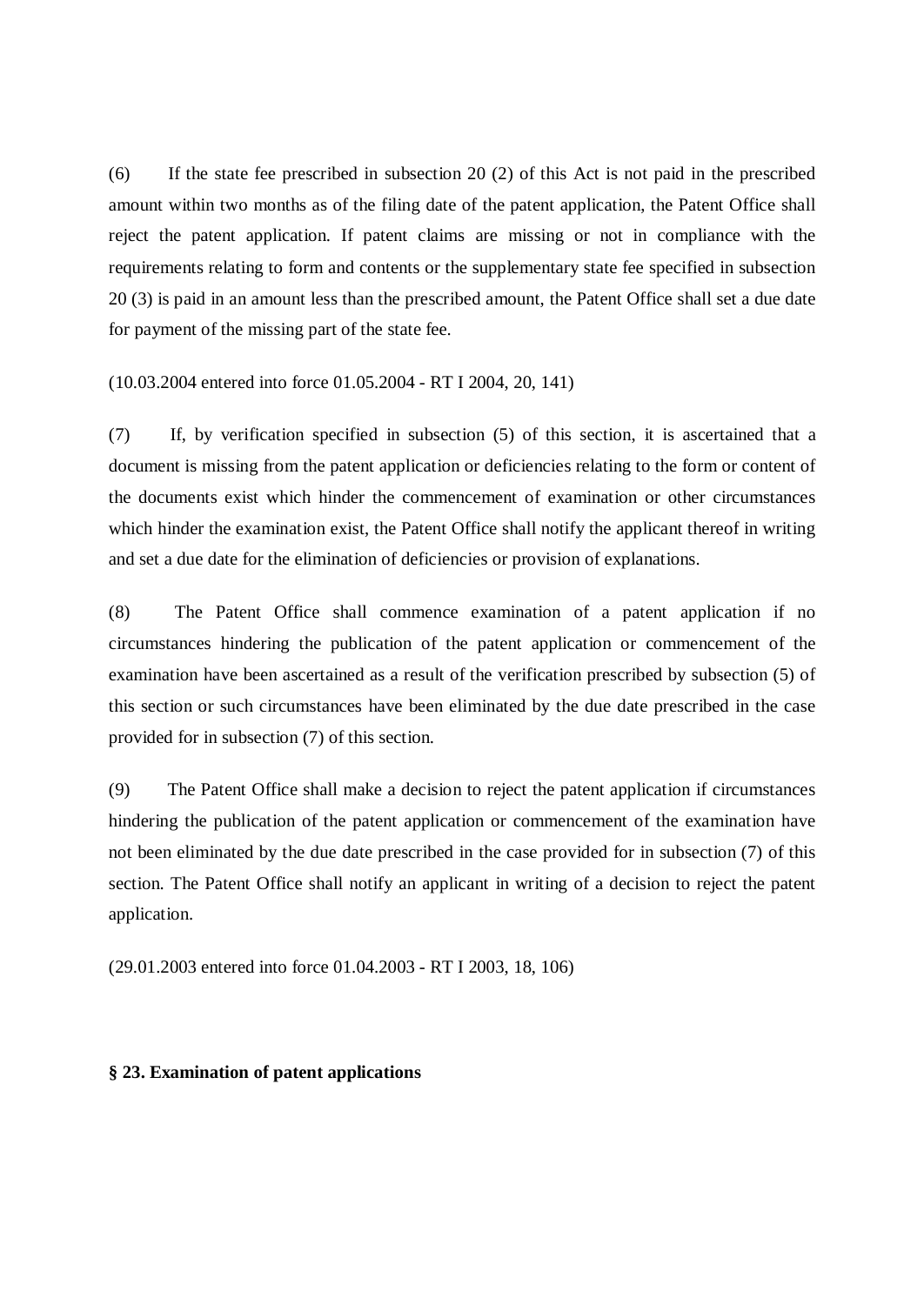(1) During an examination, the Patent Office shall verify the compliance of an invention with the criteria of patentability provided by § 8 of this Act.

(2) The Patent Office may request from an applicant oral or written explanations and correction or amendment of the patent claims, description of the invention, drawings and the abstract of the subject matter of the invention or translations of foreign language documents submitted by the applicant. The Patent Office shall set a term for the provision of explanations or submission of corrections, amendments and translations.

(3) The Patent Office has the right to request from an applicant copies of decisions of patent offices of other countries regarding the applicant's analogous patent applications and to exchange information regarding the patent application with patent offices of other countries.

(4) If the Patent Office finds that the subject of the invention can be protected by a patent pursuant to the provisions of §§ 6 and 7 of this Act and the subject matter of the invention as expressed in the patent claims complies, when compared to the state of the art, with the criteria of patentability established in § 8 of this Act and that the form and contents of the patent application documents comply with the requirements relating to form and contents established on the basis of subsection 19 (4) of this Act, the Patent Office shall terminate the examination of the patent application, make a decision to issue the patent and shall notify the applicant thereof in writing.

(5) If the Patent Office finds that the subject of the invention cannot be protected by a patent pursuant to the provisions of §§ 6 and 7 of this Act or the subject matter of the invention as expressed in the patent claims does not comply, when compared to the state of the art, with the criteria of patentability established in § 8 of this Act or the applicant fails to separate an invention which violates the requirement of unity from the patent application by the due date set pursuant to subsection 9 (3) of this Act or that the form or contents of the patent application documents do not comply with the requirements relating to form and contents established on the basis of subsection 19 (2) of this Act or if the applicant fails to make the corrections or amendments or provide the explanations or submit the translations requested pursuant to subsection (2) or to submit the copies of decisions requested pursuant to subsection (3) of this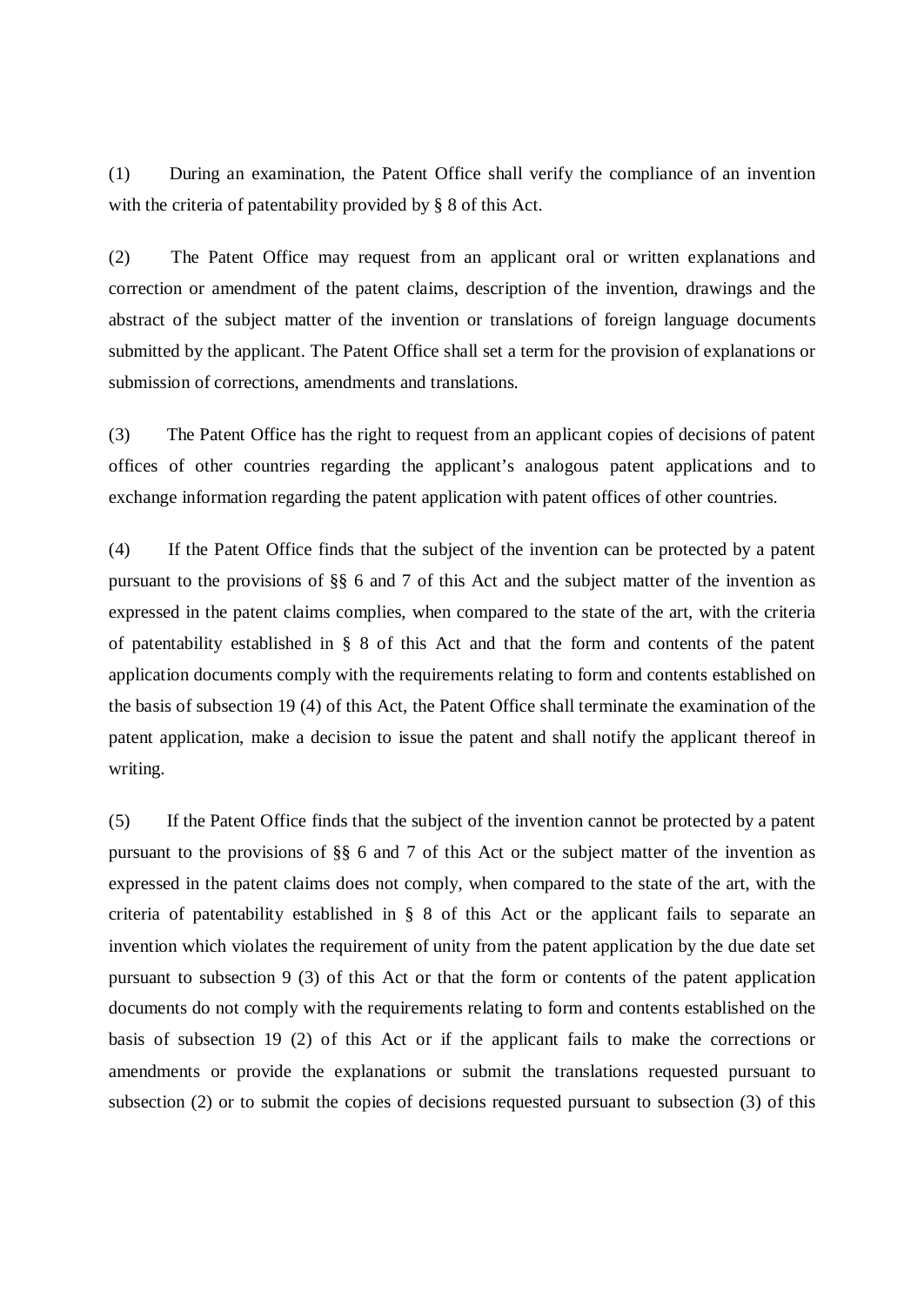section, the Patent Office shall terminate the examination of the patent application, make a decision to reject the patent application and shall notify the applicant thereof in writing.

(6) Any observations and opinions on a patent application submitted by a third person in the course of examination shall be communicated to the applicant who may comment on them. Third persons shall not be involved in processing.

(29.01.2003 entered into force 01.04.2003 - RT I 2003, 18, 106)

## **§ 24. Publication of patent applications**

(1) For the purposes of this Act, "publication of a patent application" means the publication of patent application documents specified in clauses 19 (1) 2)-5).

(29.01.2003 entered into force 01.04.2003 - RT I 2003, 18, 106)

(2) The Patent Office shall publish a patent application not earlier than eighteen months after the filing date or, if priority is claimed, the date of priority of the patent application.

(16.06.98 entered into force 25.07.98 - RT I 1998, 64/65, 1003)

(3) At the request of the applicant, a patent application shall be published before expiry of the term specified in subsection (2) of this section.

(16.06.98 entered into force 25.07.98 - RT I 1998, 64/65, 1003)

(4) A patent application shall not be published if:

1) the patent application is withdrawn or deemed to be withdrawn;

2) the patent application is rejected;

3) the patent application cannot be published due to formal or substantive deficiencies in the patent application documents.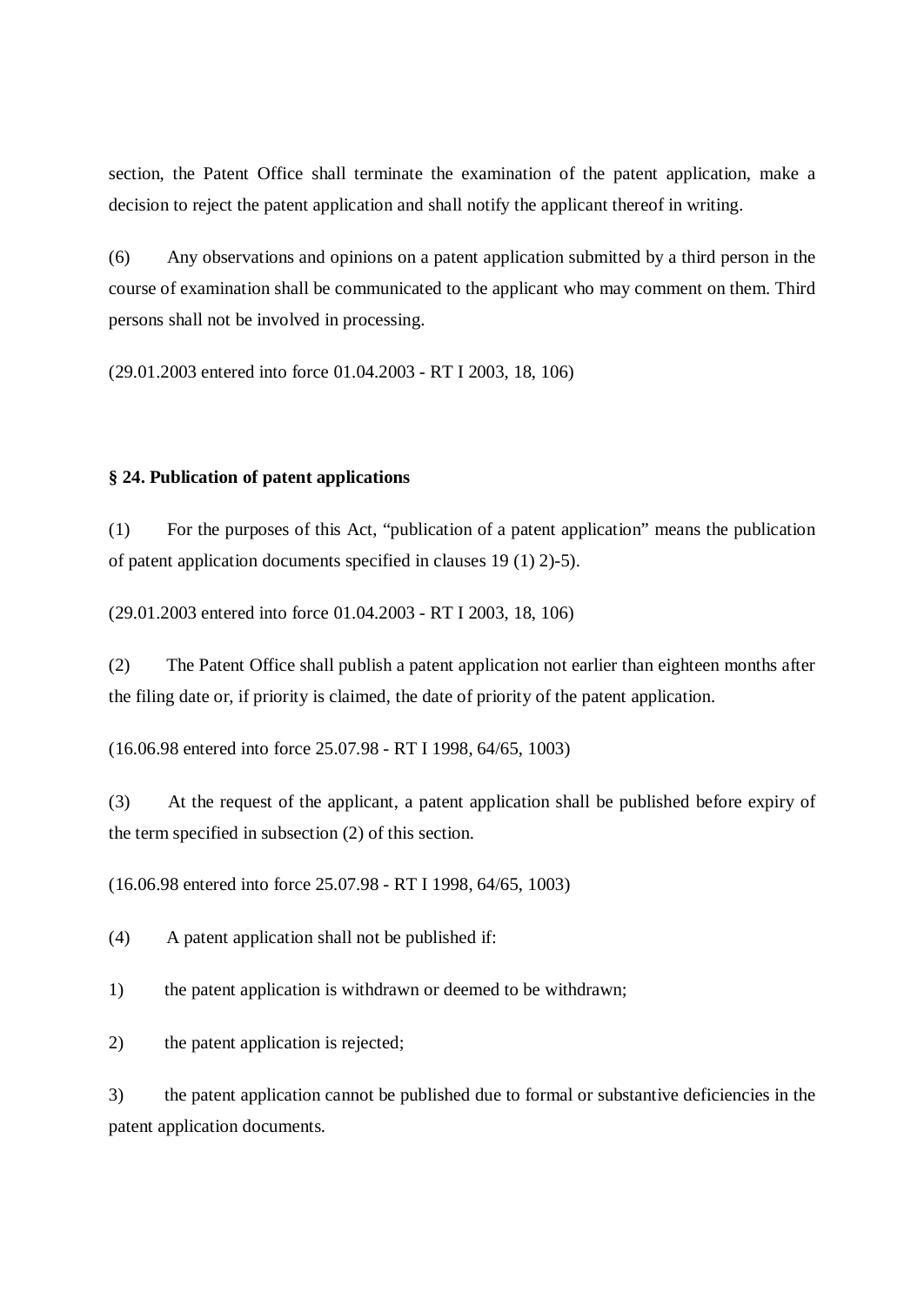(27.10.1999 entered into force 01.01.2000 - RT I 1999, 84, 764; 16.06.98 entered into force 25.07.98 - RT I 1998, 64/65, 1003)

(5) The applicant is notified of the publication of the patent application in writing.

(16.06.98 entered into force 25.07.98 - RT I 1998, 64/65, 1003)

(6) Notices of the publication of patent applications are published in the official gazette of the Patent Office.

(16.06.98 entered into force 25.07.98 - RT I 1998, 64/65, 1003)

(7) The publication date of the notice specified in subsection (6) of this section is deemed to be the publication date of the patent application.

(16.06.98 entered into force 25.07.98 - RT I 1998, 64/65, 1003)

(8) The procedure for the publication of patent applications shall be established by the Minister of Economic Affairs and Communications. For the publication of a patent application, a period of technical preparations lasting up to one month may be established and, during that period, no corrections or additions shall be made to the patent application, the patent application shall not be withdrawn and acts related to the transfer of rights shall be suspended.

(29.01.2003 entered into force 01.04.2003 - RT I 2003, 18, 106)

### **§ 25. Correction and amendment of patent application**

(1) An applicant may correct and amend a patent application during processing such that no alterations are made to the subject matter of the invention which was disclosed in the patent application on the filing date of the patent application.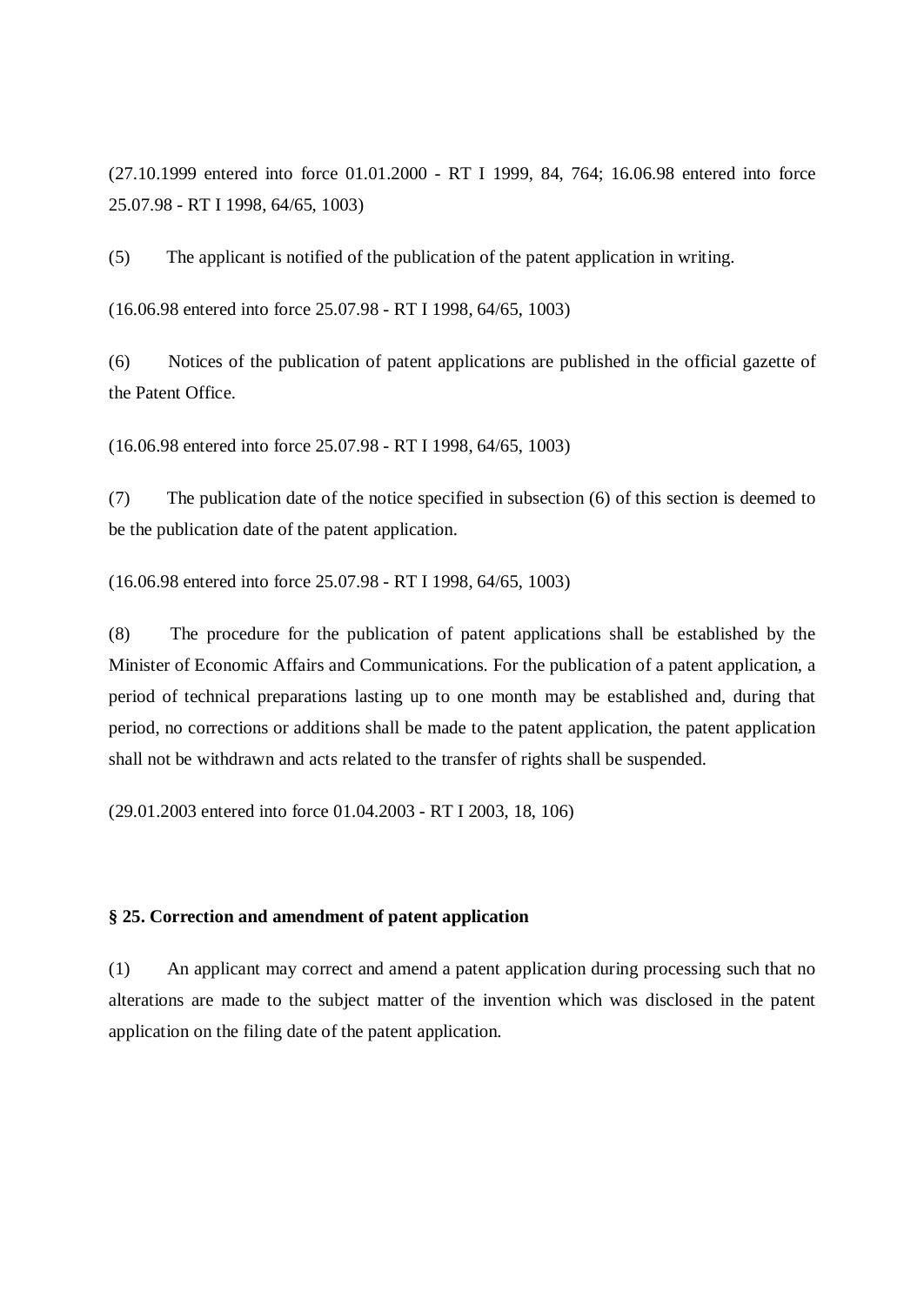(2) Corrections and amendments are deemed to alter the subject matter of an invention if they contain essential features of the invention which were not included in the description of the invention, drawings or other illustrative material on the filing date of the patent application.

(3) In the case of corrections and amendments which alter the subject matter of an invention, the Patent Office shall make a decision to reject such amendments and shall notify the applicant thereof in writing.

(4) After the publication of a patent application made pursuant to § 24 of this Act, the applicant shall not make such corrections or amendments which extend the scope of patent protection.

(5) After the Patent Office has made a decision pursuant to subsection 23 (4) or (5) of this Act, the applicant may correct and amend the patent application once within two months as of the date of the decision and shall pay a state fee therefor. The state fee shall not be paid if obvious spelling and calculation mistakes are corrected. The Patent Office has the right to make a new decision on the basis of the corrections and amendments submitted.

(27.10.1999 entered into force 01.01.2000 - RT I 1999, 84, 764; 10.03.2004 entered into force 01.05.2004 - RT I 2004, 20, 141)

(6) During processing, the Patent Office may, without obtaining the approval of the applicant, only edit the documents of a patent application. The abstract of the subject matter of an invention may be amended without obtaining the approval of the applicant.

# **§ 25 1 . Establishing and extension of time limits**

(1) In the cases provided by this Act, the Patent Office may set two-month or four-month periods as time limits. In certain special circumstances, the Patent Office may establish a time limit of six months.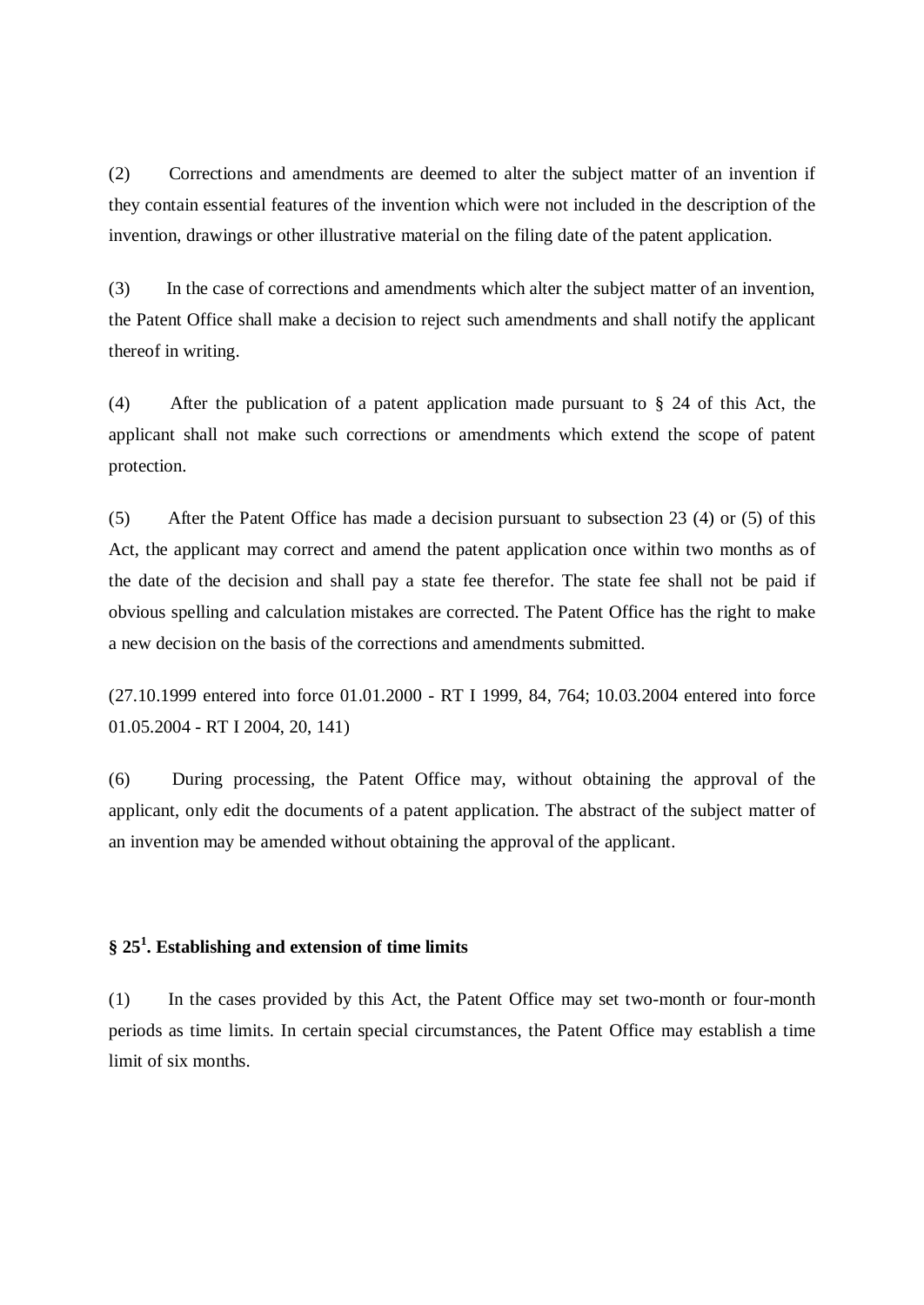(2) In justified cases, an applicant has the right to request the extension of a term set by the Patent Office within the time limits provided by subsection (1) of this section. The application for an extension of the term shall be filed with the Patent Office before the due date. The decision of the Patent Office regarding an extension of a term is final.

(29.01.2003 entered into force 01.04.2003 - RT I 2003, 18, 106; 10.03.2004 entered into force 01.05.2004 - RT I 2004, 20, 141)

#### **§ 26. Withdrawal of patent applications**

(1) An applicant may file a request for the withdrawal of a patent application and may withdraw a patent application which is being processed. Patent application documents are not returned.

(2) If several persons apply for a patent, a request for the withdrawal of the patent application shall be filed with the consent of all such persons.

(3) The Patent Office deems a patent application to be withdrawn:

1) if the applicant fails to comply, by the specified due date, with a request to eliminate deficiencies or provide explanations submitted by the Patent Office in the course of preliminary processing pursuant to subsection 22 (7) or fails to submit a request for the resumption of processing of the patent application pursuant to subsection 27 (3) of this Act;

(29.01.2003 entered into force 01.04.2003 - RT I 2003, 18, 106)

2) if the applicant fails to comply, by the specified due date, with a request to provide explanations or submit any corrections, additions or translations made by the Patent Office in the course of examination pursuant to subsection 23 (2) or fails to submit a request for the resumption of processing of the patent application pursuant to subsection 27 (3) of this Act;

(29.01.2003 entered into force 01.04.2003 - RT I 2003, 18, 106)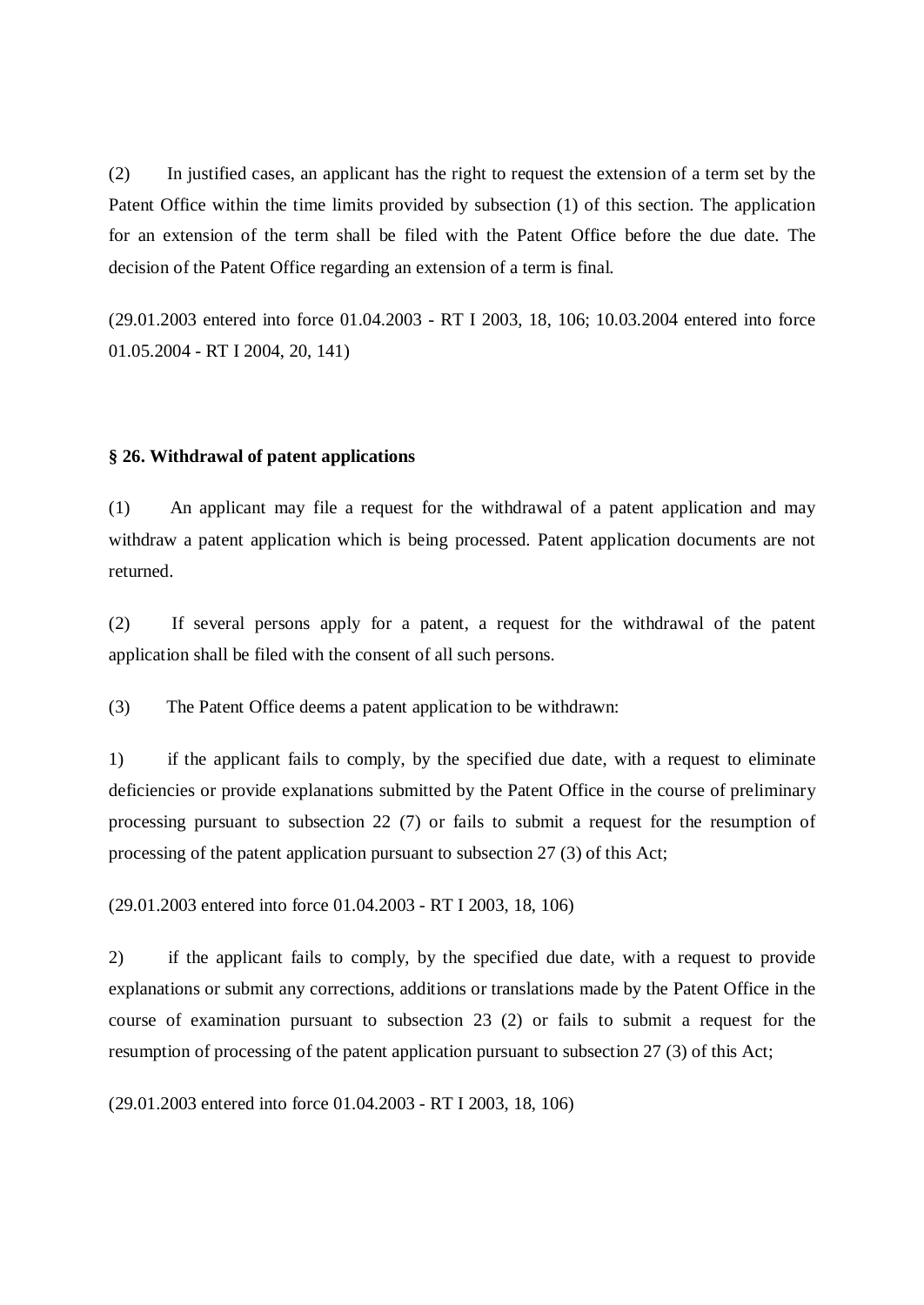3) if the applicant fails to pay the state fee on time;

(27.10.1999 entered into force 01.01.2000 - RT I 1999, 84, 764)

4) in the case specified in subsection 11 (5) of this Act.

### **§ 27. Suspension and resumption of processing of patent application**

(1) Where an applicant fails to comply with a time limit fixed by the Patent Office, pursuant to this Act, for the performance of an act, the Patent Office shall suspend the processing of the patent application and notify the applicant thereof in writing.

(2) If an action is filed on the basis of subsection 48 (1) or 49 (1) of this Act, processing of the patent application shall be suspended until entry into force of a court judgment.

(3) The processing of a patent application suspended pursuant to subsection (1) of this section shall be resumed if the applicant files a request for the resumption of processing of the patent application, proves that the time limit was ignored unintentionally, performs the prescribed act and pays the state fee within two months from the date on which notice was given of the suspension of processing of the patent application or, if notice of suspension was not received, within six months from the due date for the act which was not performed.

(4) Suspension of the processing of a patent application does not grant the right to postpone or restore terms for the payment of the state fee for a year of validity if the state fee was not paid by the due date.

(29.01.2003 entered into force 01.04.2003 - RT I 2003, 18, 106)

## **§ 28. Termination of processing of patent application**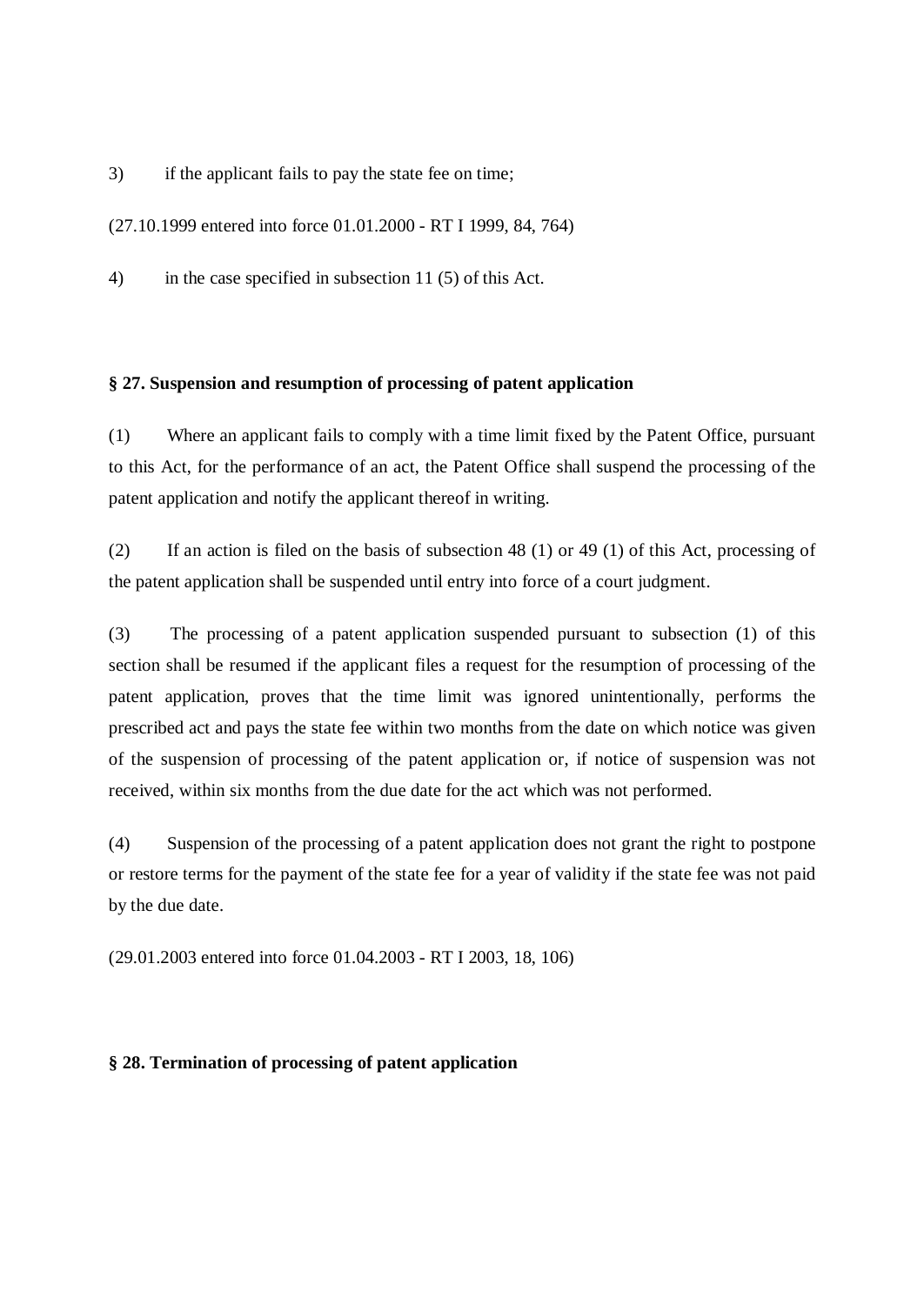(1) The Patent Office shall terminate the processing of a patent application which is withdrawn or deemed to be withdrawn.

(2) The applicant shall be notified of the termination of the processing of a patent application in writing.

## **§ 29. Resumption of processing of patent application**

(1) An applicant may request resumption of the processing of a patent application if the Patent Office has terminated the processing of the patent application by having deemed the patent application to be withdrawn pursuant to clause 26 (3) 1), 2) or 3) of this Act, provided that the failure to perform the acts specified in such provisions occurred due to *force majeure* or some other impediment independent of the applicant or the patent agent representing the applicant.

(27.10.1999 entered into force 01.01.2000 - RT I 1999, 84, 764)

(2) The Patent Office shall resume the processing of a patent application if the applicant files a request for the resumption of processing, proves the existence of an impediment and performs the prescribed acts within two months after the impediment ceases to exist, and pays a state fee.

(29.01.2003 entered into force 01.04.2003 - RT I 2003, 18, 106)

(3) A request for resumption of the processing of a patent application may be filed within one year after the due date for the act which was not performed.

(27.10.1999 entered into force 01.01.2000 - RT I 1999, 84, 764)

(4) The provisions of subsections (1), (2) and (3) of this section do not apply to the terms specified in subsections 9 (2), 20 (2), 21 (2), (7) and (9), 33 (3), 35 (4) and § 42 of this Act.

(29.01.2003 entered into force 01.04.2003 - RT I 2003, 18, 106; 10.03.2004 entered into force 01.05.2004 - RT I 2004, 20, 141)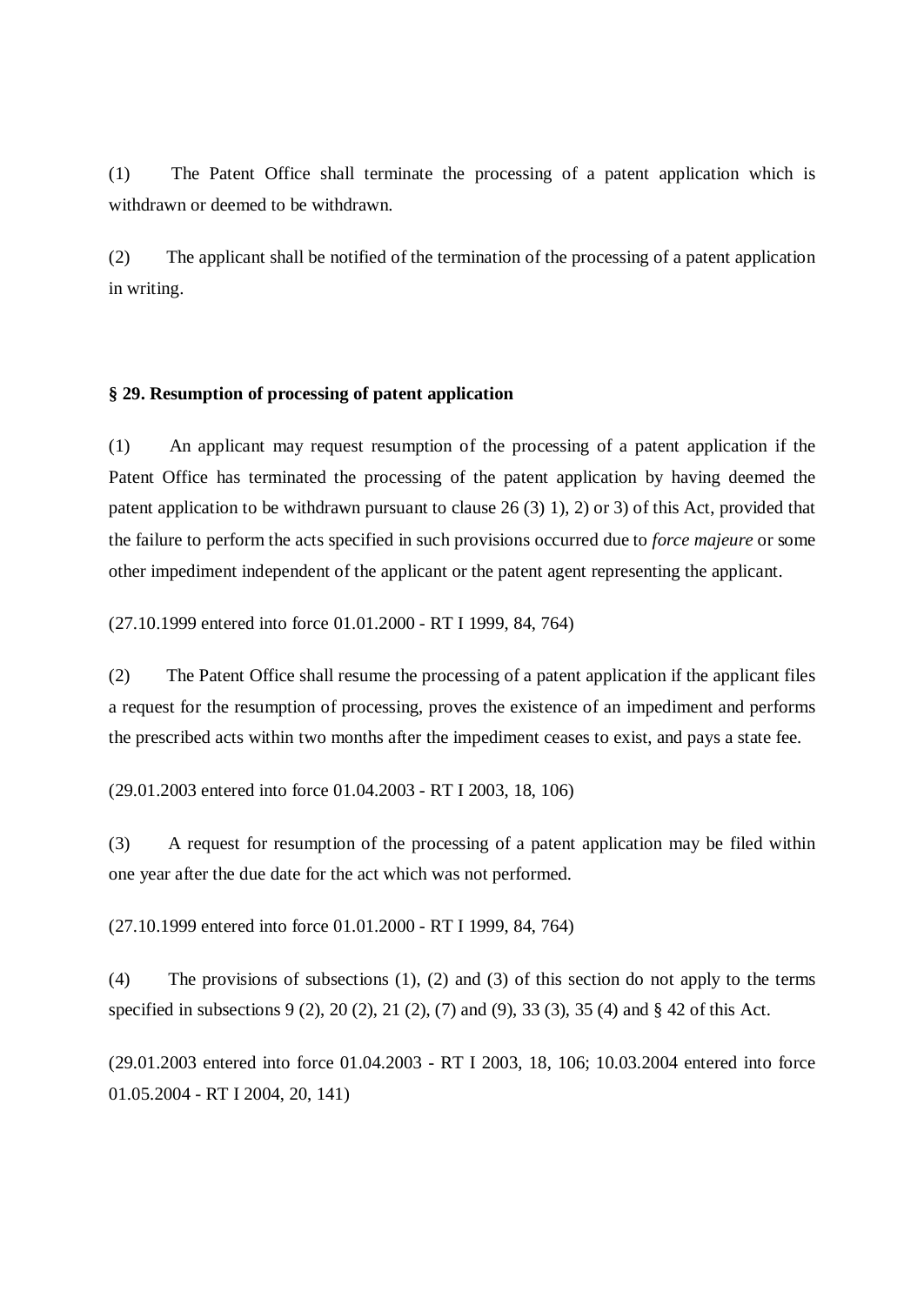# **§ 29 1 . Applicant's right to submit objections**

If the Patent Office finds that facts which have become evident in the course of preliminary processing or examination of a patent application will, pursuant to the provisions of this Act, result in the rejection of the patent application, the Patent Office must, before making a decision to reject the patent application, notify the applicant of the intended decision and facts leading thereto and give the applicant at least one opportunity to submit oral or written objections.

(29.01.2003 entered into force 01.04.2003 - RT I 2003, 18, 106)

#### **§ 30. Filing appeals against decisions of Patent Office**

(10.03.2004 entered into force 01.05.2004 - RT I 2004, 20, 141)

(1) An applicant may file an appeal against a decision of the Patent Office with the Board of Appeal or an administrative court.

(29.01.2003 entered into force 01.04.2003 - RT I 2003, 18, 106)

(2) An applicant may file an appeal with the Board of Appeal within two months as of the date on which the decision is made, and shall pay a state fee.

(3) The Board of Appeal has the right, by a decision, to:

1) dismiss an appeal, or

2) require the Patent Office to annul its decision and to continue the proceedings taking into account the circumstances set forth in the decision of the Board of Appeal.

(10.03.2004 entered into force 01.05.2004 - RT I 2004, 20, 141)

(4) The state fee is refunded upon grant of appeal.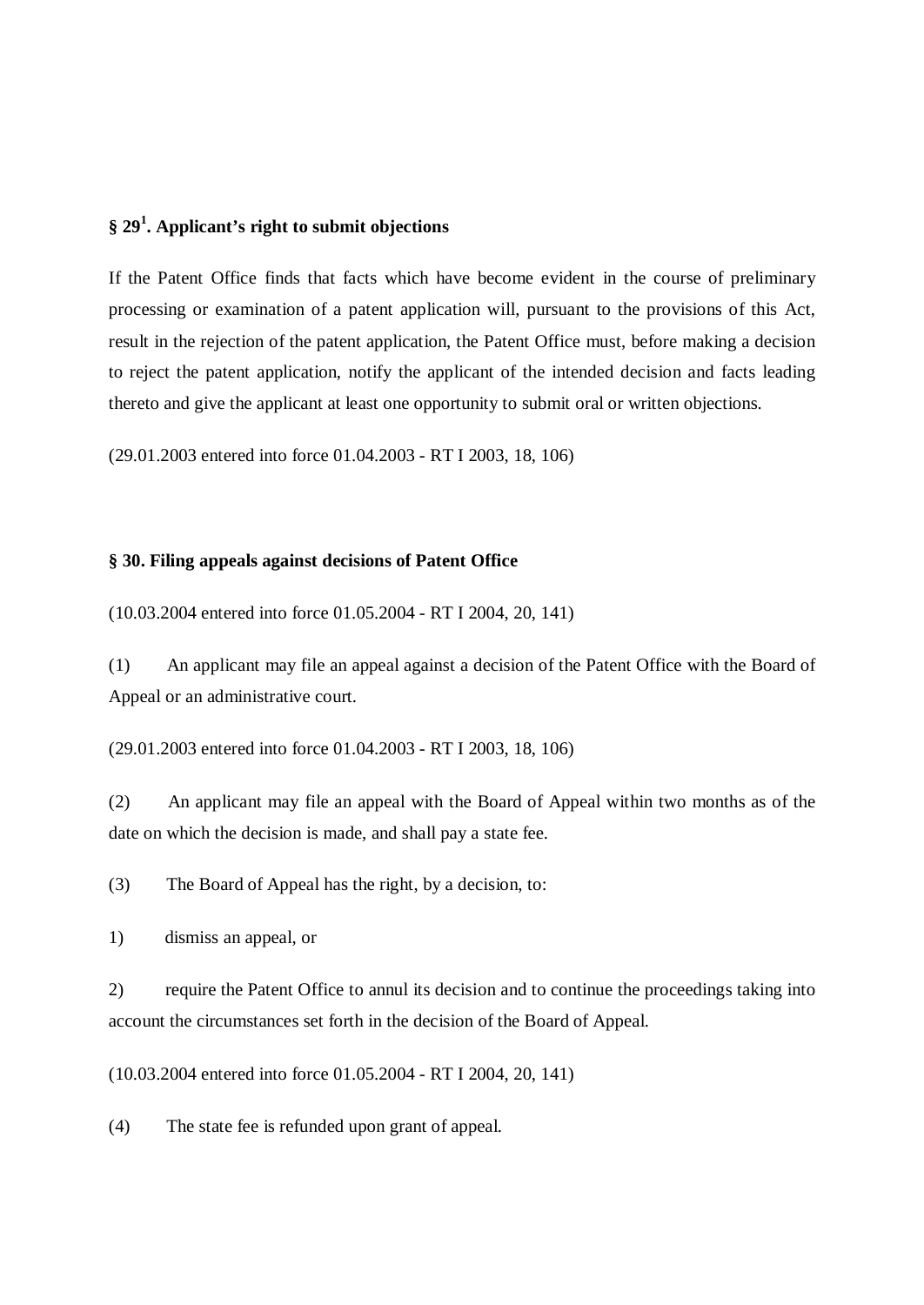(5) If an appeal is partially granted, the Board of Appeal shall determine the amount of state fee refunded.

## **§ 31. Completion of processing of patent application**

The processing of a patent application is completed by the issue of a patent or by the rejection of the patent application.

(16.06.98 entered into force 25.07.98 - RT I 1998, 64/65, 1003)

# **Chapter VI**

# **International application**

# **§ 32. Definition of international application**

(1) For the purposes of this Act, "international application" is an international application filed on the basis of the Patent Cooperation Treaty (RT II 1994, 6/7, 21) entered into on 19 June 1970 in Washington (hereinafter Patent Cooperation Treaty).

(29.01.2003 entered into force 01.04.2003 - RT I 2003, 18, 106)

(2) Pursuant to the definition of Article 2 of the Patent Cooperation Treaty, the Patent Office is the receiving office, the designated office and the elected office.

(3) The Patent Office is the receiving office for international applications of Estonian citizens or of persons whose residence or seat is in the Republic of Estonia.

(4) An international application shall be prepared pursuant to the Patent Cooperation Treaty and the implementing regulations and administrative instructions thereof, and filed with the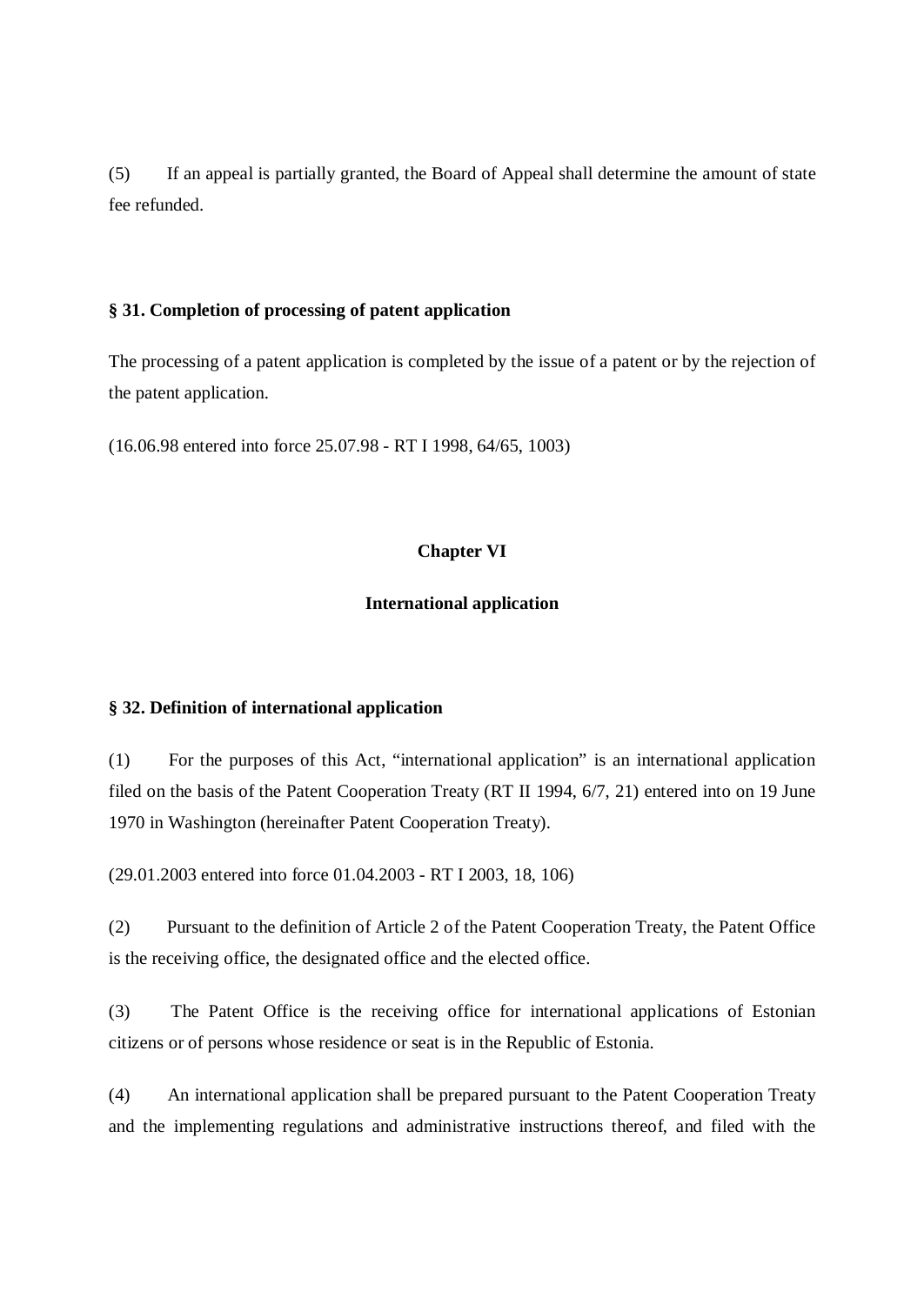Patent Office, which is the receiving office, in English or German; a state fee and fees prescribed by the Patent Cooperation Treaty shall be paid.

(5) The Patent Office is the designated or elected office for such international applications in which the Republic of Estonia is indicated as the designated or elected state.

(6) International applications in which the Republic of Estonia is indicated as the designated state are deemed equal to patent applications filed pursuant to §§ 19 and 20 of this Act.

(7) An international application in which the Republic of Estonia is indicated as the designated state is deemed to be filed with the Patent Office on the international filing date which is determined by the receiving office, as specified in the Patent Cooperation Treaty.

 $(7^1)$ ) An invention described in a published international application in which the Republic of Estonia is indicated as the designated state shall be granted provisional protection pursuant to § 18 of this Act as of the date on which the Patent Office publishes the Estonian translation of the international application filed in accordance with subsection 33 (1) of this section or, if the applicant makes a request for provisional protection to take effect earlier, the date on which the applicant forwards the Estonian translation of the patent claims of the published international application to a person who uses the invention in the Republic of Estonia or the date on which the Patent Office publishes the said translation, if the translation has been forwarded to the Patent Office and the state fee payable for the publication of the translation has been paid.

(29.01.2003 entered into force 01.04.2003 - RT I 2003, 18, 106)

(8) The Patent Office shall examine such international registration applications in which the Republic of Estonia is indicated as the designated state.

(9) The procedure for the payment of fees prescribed by the Patent Cooperation Treaty shall be established by the Minister of Economic Affairs and Communications.

(16.06.98 entered into force 25.07.98 - RT I 1998, 64/65, 1003; 29.01.2003 entered into force 01.04.2003 - RT I 2003, 18, 106)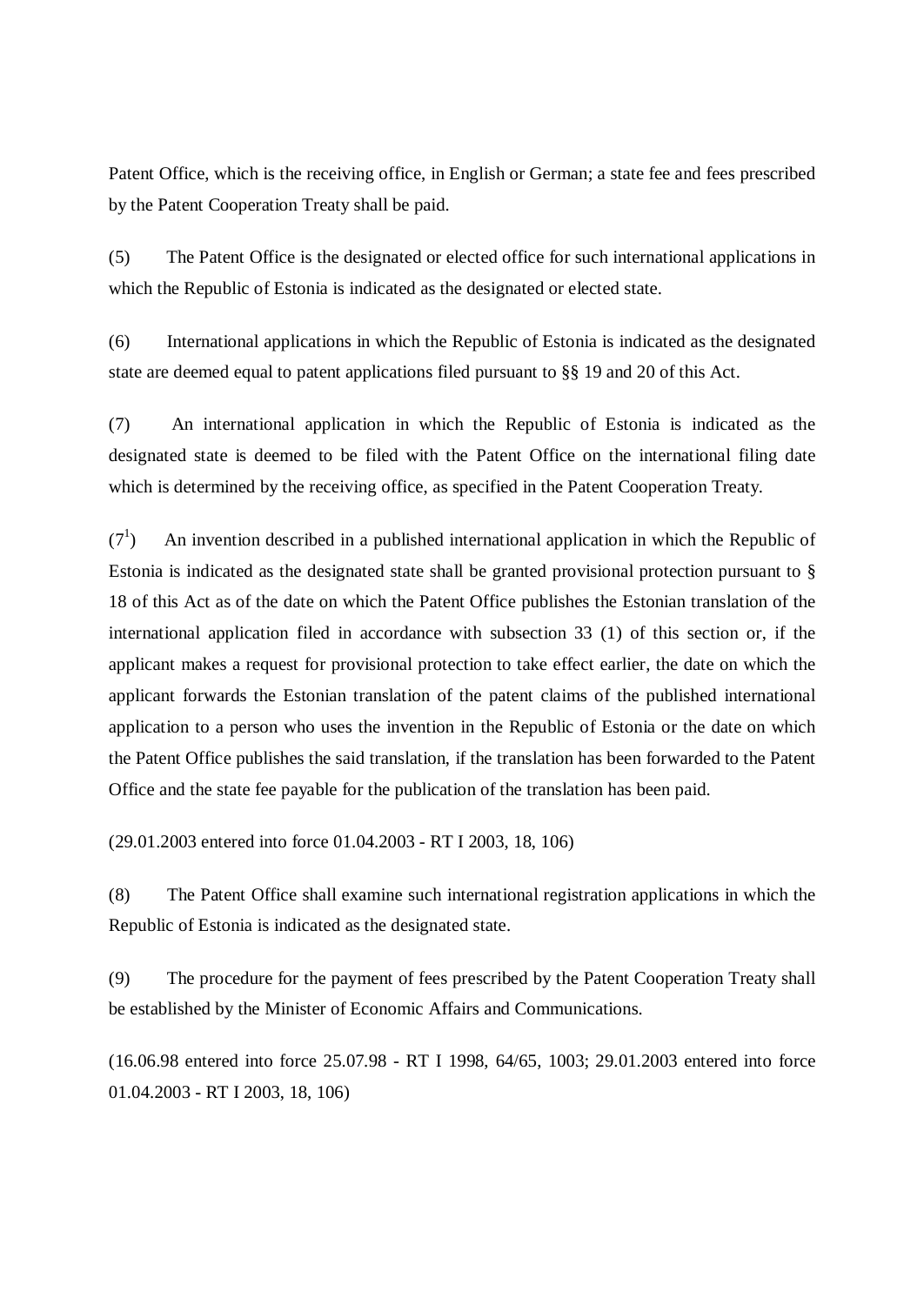(10) The procedure for filing international applications with the Patent Office shall be established by the Minister of Economic Affairs and Communications.

(16.06.98 entered into force 25.07.98 - RT I 1998, 64/65, 1003; 29.01.2003 entered into force 01.04.2003 - RT I 2003, 18, 106)

### **§ 33. Specifications of processing of international applications**

(1) For an international application to be accepted for national processing, an applicant shall file a corresponding request together with the Estonian translation of the international application with the Patent Office and pay a state fee not later than within thirty-one months as of the date of priority. In the case provided for in subsection 42 (9) of this Act, the applicant must pay the state fees for the first, second and third years of validity within two months as of the filing date of the said request.

(29.01.2003 entered into force 01.04.2003 - RT I 2003, 18, 106)

(2) (Repealed - 29.01.2003 entered into force 01.04.2003 - RT I 2003, 18, 106)

(3) In justified cases, an applicant may be granted an additional period for filing the translation of an international application specified in subsection (1) of this section, but for not more than until the end of the thirty third month as of the date of priority, and in case of several priorities, until the end of the thirty third month as of the date of the earliest date of priority. An additional period is not granted if more than two months remain until the end of the thirty-one months' period specified in subsection (1) of this section. In case of submission of a translation or in case of expiry of the thirty three months' period specified in this section, a supplementary state fee shall be paid.

(10.03.2004 entered into force 01.05.2004 - RT I 2004, 20, 141)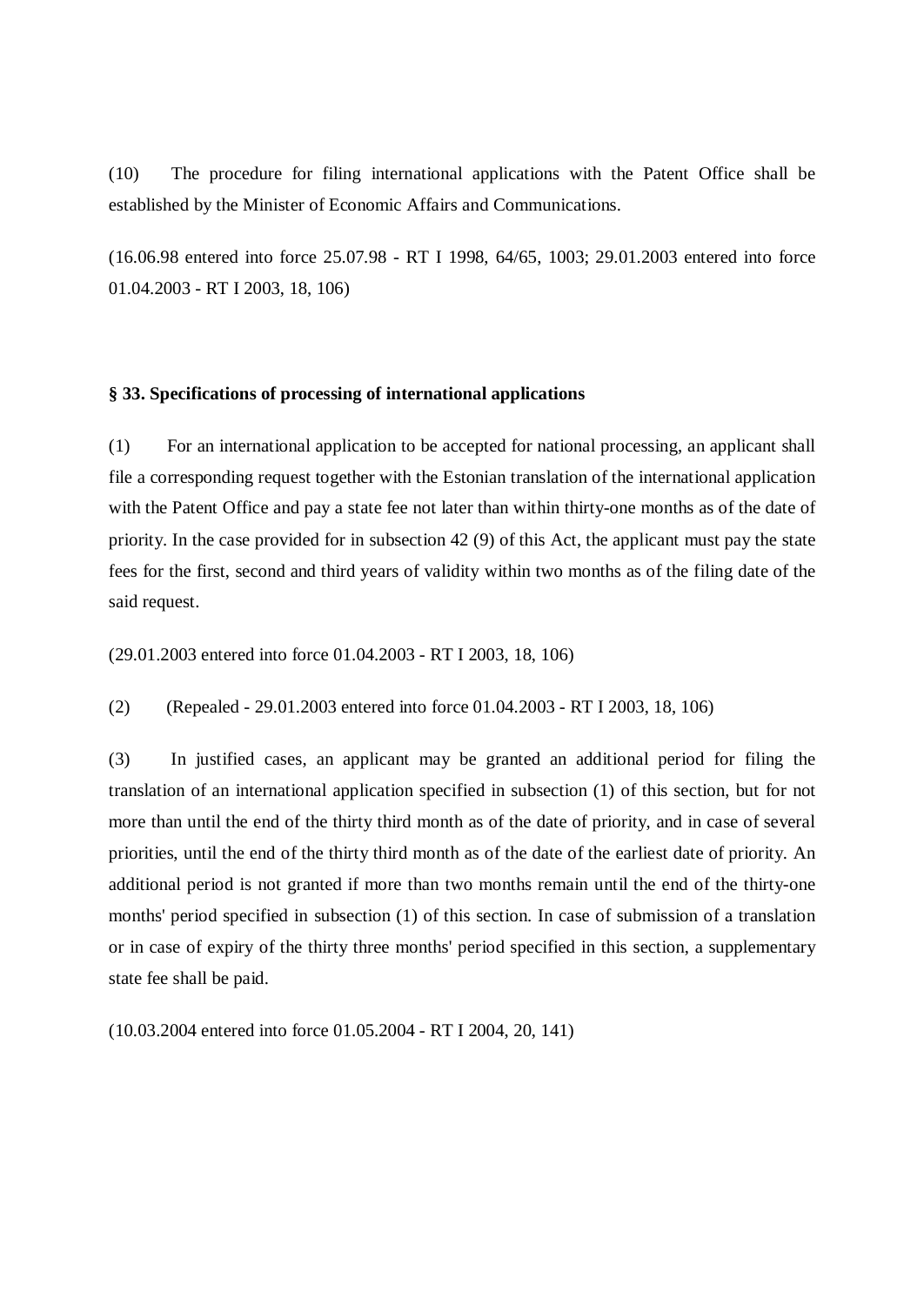$(3^1)$ ) An international application being processed nationally shall be published at the earliest opportunity but not before the application is published pursuant to Article 21 of the Patent Cooperation Treaty, except in case twenty months have passed as of the date of priority.

(10.03.2004 entered into force 01.05.2004 - RT I 2004, 20, 141)

 $(3^2)$ ) The procedure for filing international applications to be accepted for national processing and for publication of international applications shall be established by the Minister of Economic Affairs and Communications.

(10.03.2004 entered into force 01.05.2004 - RT I 2004, 20, 141)

(4) (Repealed - 29.01.2003 entered into force 01.04.2003 - RT I 2003, 18, 106)

(5) (Repealed - 29.01.2003 entered into force 01.04.2003 - RT I 2003, 18, 106)

(6) An international application shall lose the effect specified in subsections 32 (6) and (7) of this Act if:

1) the provisions of Article 24 (1) (i) and (ii) of the Patent Cooperation Treaty apply;

2) the applicant fails to comply with the requirements provided for in subsection (1) or (3) of this section;

3) the applicant fails to comply with the requirements for the authorisation of a representative specified in §  $13<sup>1</sup>$  of this Act.

(29.01.2003 entered into force 01.04.2003 - RT I 2003, 18, 106)

 $(6^1)$ ) An international patent application is rejected, if:

1) the applicant has failed to observe the term specified in subsection (1) of this section or to pay a state fee in the prescribed amount;.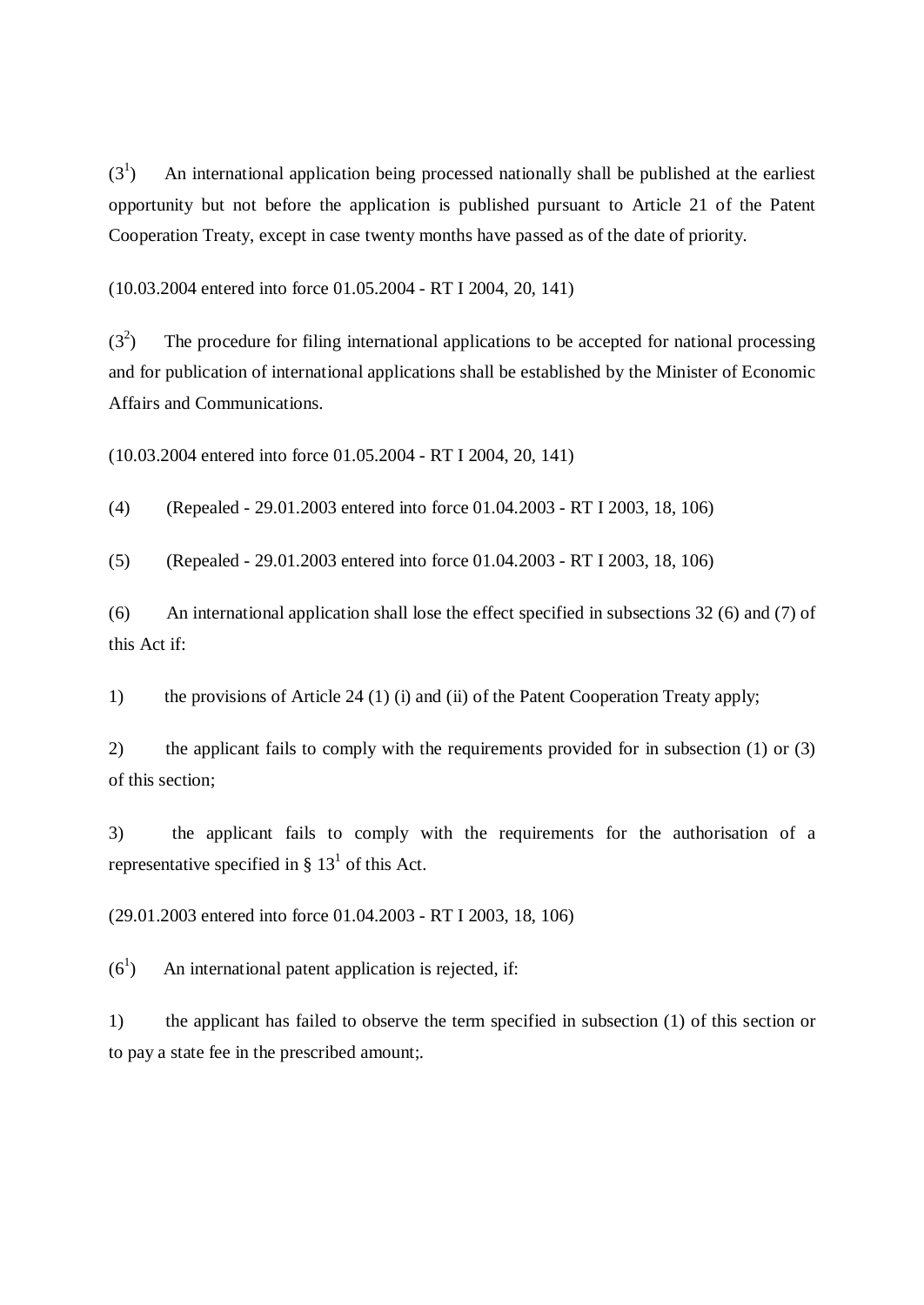2) the applicant has failed to pay a state fee in the prescribed amount by the end of the additional period specified in subsection (3) of this section; or

3) the applicant has failed to comply with the requirements for the procedure established on the basis of subsection  $(3^2)$  of this section.

(10.03.2004 entered into force 01.05.2004 - RT I 2004, 20, 141)

(7) The Patent Office has no right to request that an applicant file examination results of patent offices of the states designated in an international application if the applicant has chosen the Republic of Estonia to be the state which uses the results of the international preliminary examination.

(8) If international preliminary examination or international search is not performed with respect to a part of an international application on the grounds that the application is not in compliance with the requirement of unity of invention and the applicant has not paid the fee prescribed by the Patent Cooperation Treaty for additional international search or international preliminary examination, the Patent Office shall verify the correctness of the decision of the International Searching Authority or the International Preliminary Examining Authority not to perform international search or preliminary examination with respect to the part of the patent application. If the decision is correct, such parts of the international application which are not in compliance with the requirement of unity of invention are deemed to be withdrawn. Otherwise, the Patent Office shall continue the processing of the international application in full. The Patent Office shall notify the applicant of its decision in writing.

(9) The Patent Office shall apply the provisions of subsection 9 (2) of this Act to such parts of an international application which violate the unity of the invention if the applicant files a corresponding request within two months as of the date of the decision of the Patent Office specified in subsection (8) of this section.

(10) If the receiving office refuses to accept an international filing date or reports that an international application is deemed to be withdrawn, or if the International Bureau of the World Intellectual Property Organization (hereinafter International Bureau) has made a decision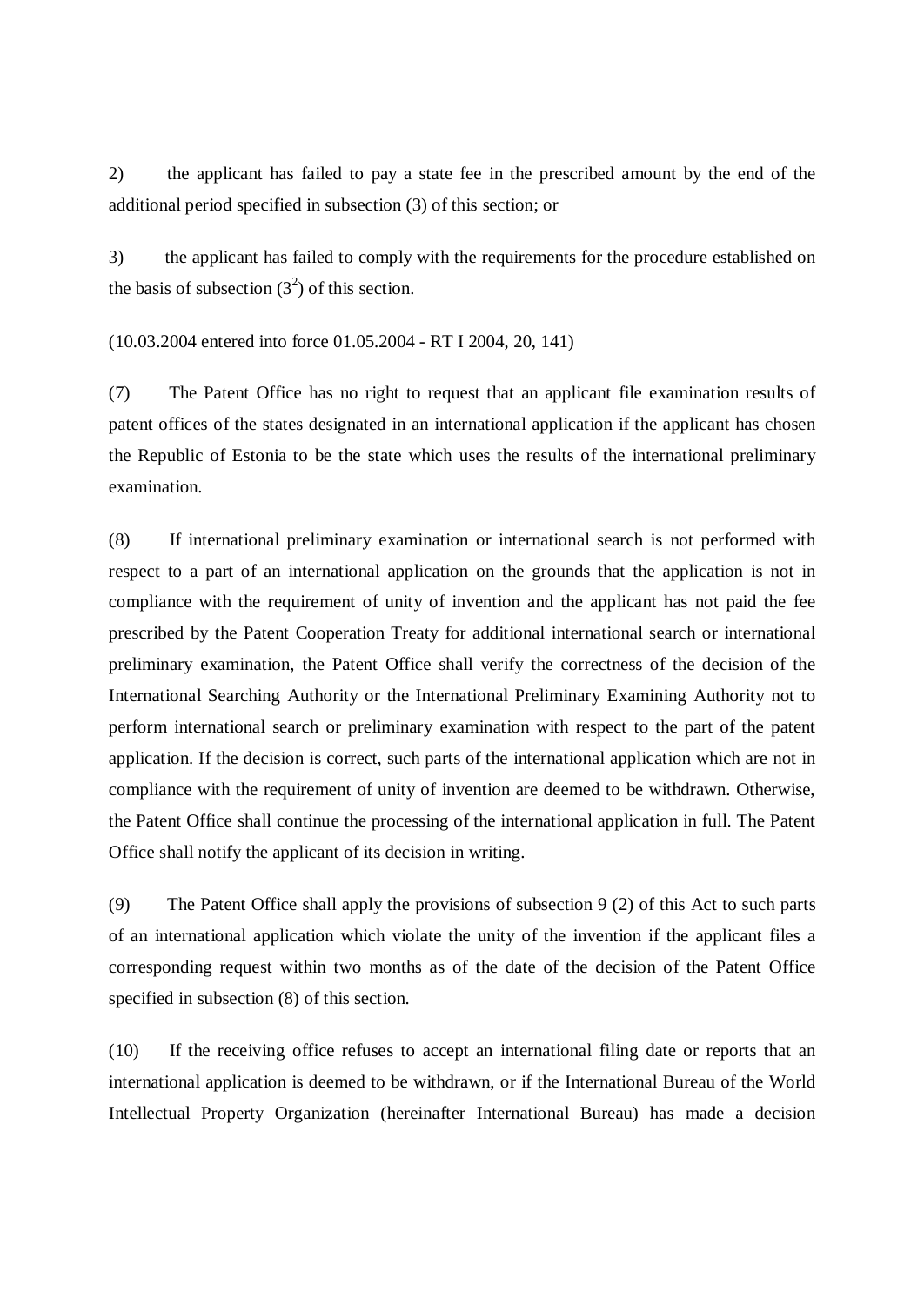pursuant to Article 12 (3) of the Patent Cooperation Treaty, or if the receiving office reports that the designation of the Republic of Estonia is deemed to be withdrawn, the applicant may, within two months after receipt of the corresponding report or decision, request the review of the international application in the Republic of Estonia and request that the International Bureau send a copy of the international application to the Patent Office. The applicant shall file a translation of the international application with the Patent Office and, in the cases prescribed, information concerning the patent agent, and pay a state fee during the term determined by the Patent Office. The Patent Office shall verify the correctness of the decision of the receiving office or the International Bureau and notify the applicant of the results. If the decision of the receiving office or the International Bureau is incorrect, the application shall be reviewed as an international application.

(11) If the processing of an international application is terminated on the grounds that an applicant has failed to perform an act prescribed by the receiving office, the International Searching Authority, the International Preliminary Examining Authority or the International Bureau or an act provided for in subsection (1) of this section on time due to *force majeure* or some other impediment independent of the applicant, the Patent Office shall resume the processing of the international application in the Republic of Estonia, provided that the applicant adheres to the provisions of subsections 29 (2) and (3) of this Act.

(29.01.2003 entered into force 01.04.2003 - RT I 2003, 18, 106)

# **§ 33 1 . Files of international (patent) applications and processing of international applications, access to and release of information there from**

(1) The files of international applications and processing of international applications form a structured body of data concerning international application documents filed with the Patent Office as the receiving office pursuant to Article 2 of the Patent Cooperation Treaty and information on the processing thereof. Information on an international application and on the processing thereof is stored in the files until the processing file is closed.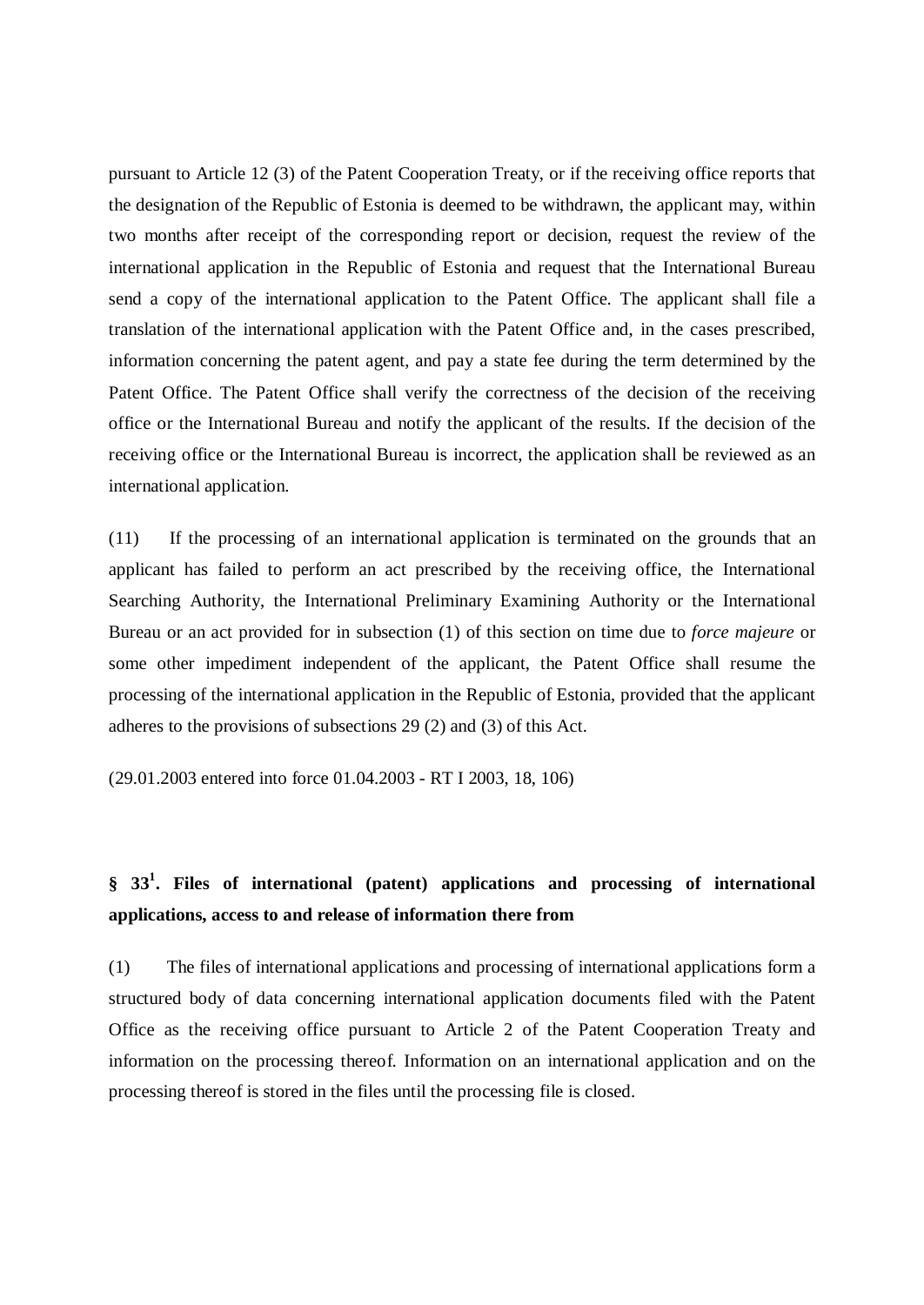(2) Access to the files of international applications and processing of international applications and release of information from the files prior to the publication of the international application pursuant to Article 21 of the Patent Cooperation Treaty is prohibited.

(3) After an international application is published pursuant to Article 21 of the Patent Cooperation Treaty, all persons may have access to the international application file.

(4) A fee is charged for the release of information from the files of international applications and processing of international applications with the exception of the release of information to state agencies with supervisory authority or to a court. A state fee is charged for the release of information.

(5) The files of international applications and processing of international applications shall be established by the Minister of Economic Affairs and Communications.

(16.06.98 entered into force 25.07.98 - RT I 1998, 64/65, 1003; 29.01.2003 entered into force 01.04.2003 - RT I 2003, 18, 106)

### **Chapter VII**

### **Register of patents**

(10.03.2004 entered into force 01.05.2004 - RT I 2004, 20, 141)

### **§ 34. Register of patents**

(1) The register of patents (hereinafter register) is maintained on the basis of this Act and the Principles of Legal Regulation of Industrial Property Act (RT I 2003, 18, 98; 82, 555; 2004, 20, 141), and pursuant to the procedure provided for in the specified Acts.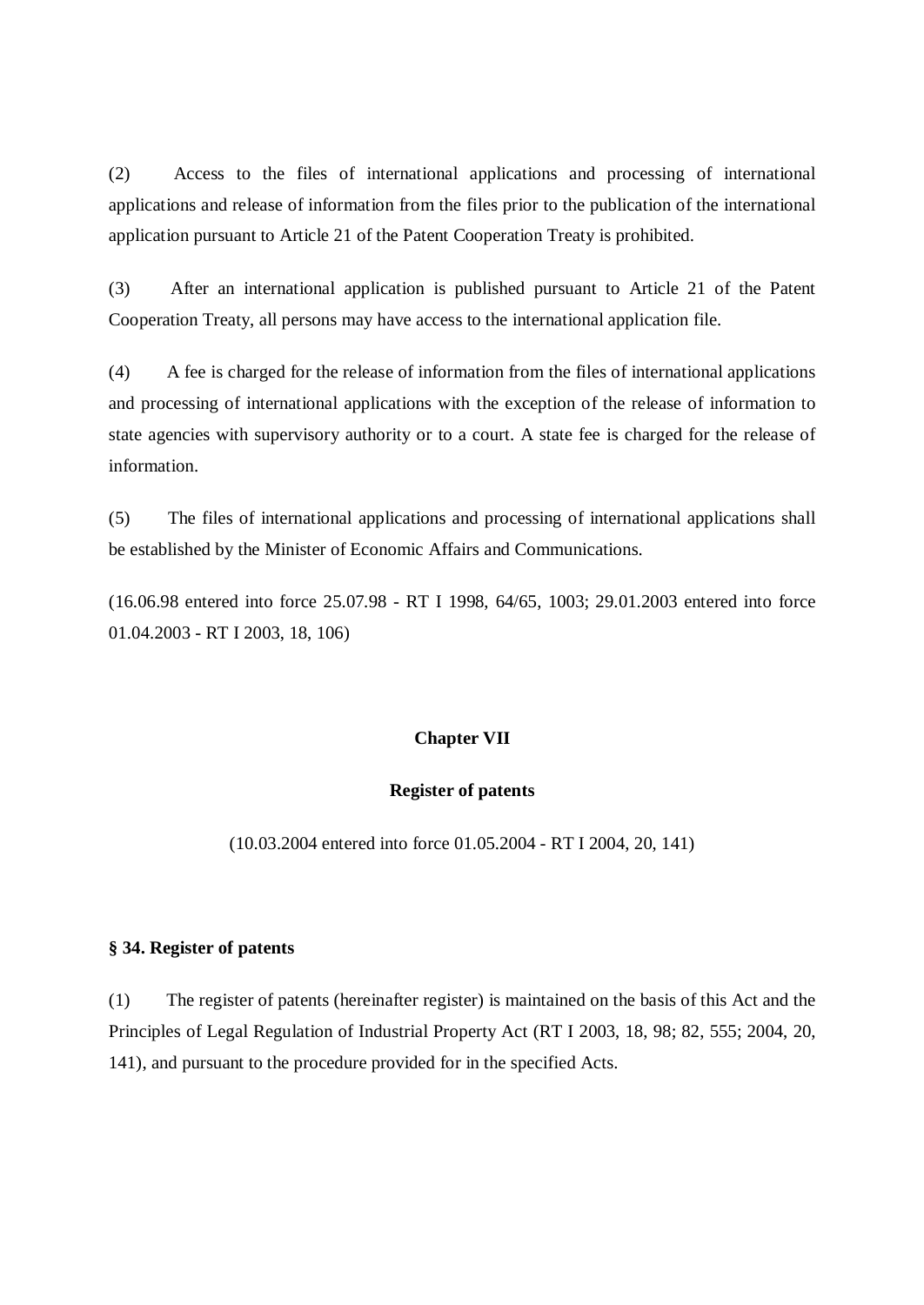(2) Notices concerning register entries are published in the official gazette of the Patent Office in cases provided for in the Acts specified in subsection (1) of this section. The Patent Office may, in the public interest and pursuant to the procedure established in the statutes of the official gazette of the Patent Office, publish notices concerning other register entries and other information in the official gazette of the Patent Office the publication of which is not prohibited or restricted on the basis of the specified Acts or international agreements.

(3) The statutes of the official gazette of the Patent Office shall be approved by the Minister of Economic Affairs and Communications. The title of the official gazette of the Patent Office is «Eesti Patendileht».

(10.03.2004 entered into force 01.05.2004 - RT I 2004, 20, 141)

### **§ 35. Registration of invention in register**

(1) If a patent application is accepted for processing, the filing date and the number of the patent application and the receipt in the Patent Office of the documents submitted on the basis of § 19 of this Act and other documents submitted on the applicant's own initiative, and information contained in such documents pursuant to § 25 of the Principles of Legal Regulation of Industrial Property Act, shall be entered in the register.

(2) In the course of processing a patent application, information and notices concerning the procedural acts performed pursuant to this Act, documents received and issued, terms provided for in this Act and terms determined by the Patent Office shall be entered in the register.

(3) Upon grant of patent protection for an invention, registration entry shall be made in the register.

(4) Registration entry shall be made pursuant to subsection 23 (4) of this Act on the basis of a decision to issue the patent, decision of the Board of Appeal or court judgment, if the applicant pays the state fee within three months as of the date on which the corresponding decision or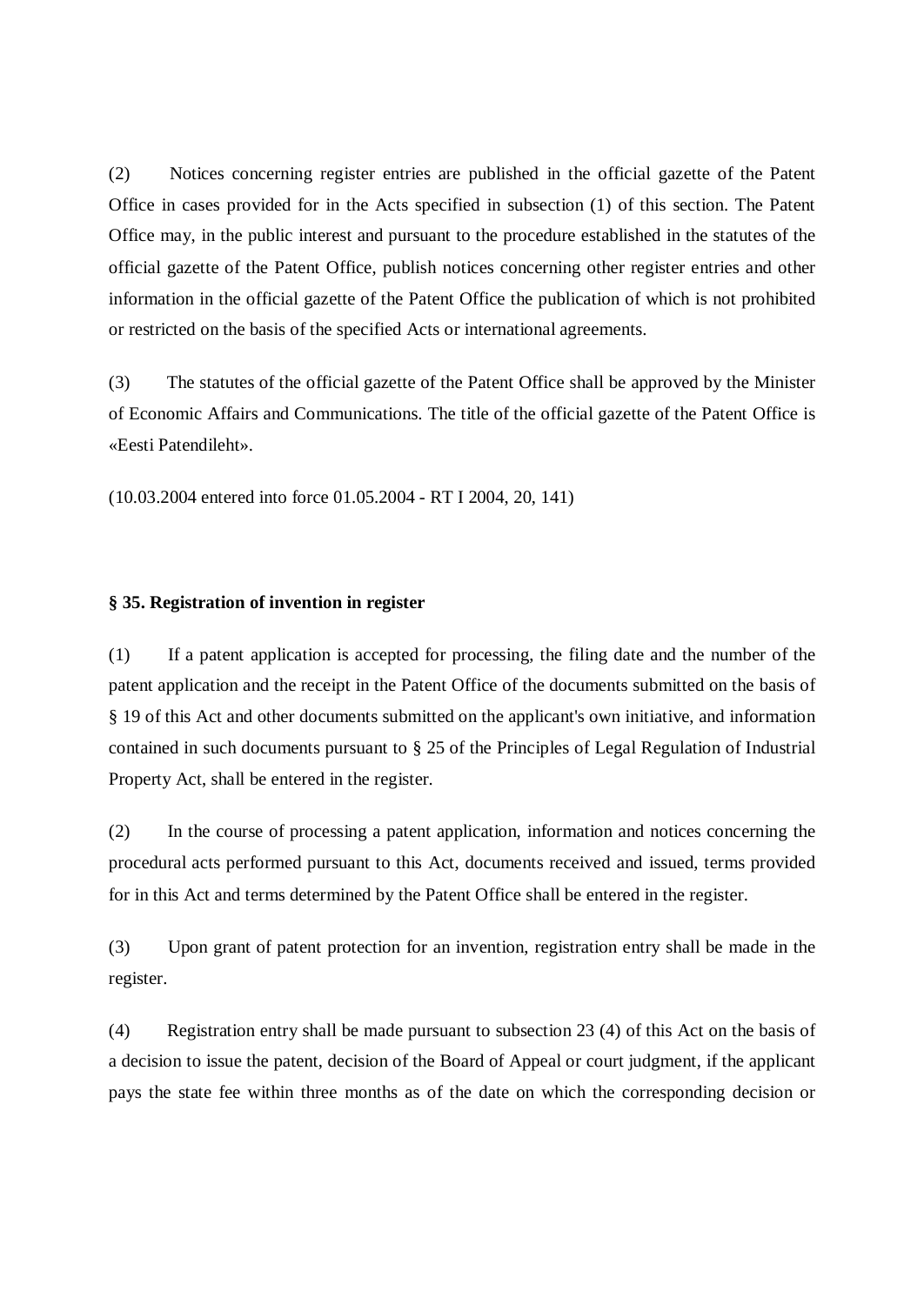judgment was made. If the state fee is not paid in the prescribed amount within the specified term, the patent application is deemed to be withdrawn.

- (5) Registration data are:
- 1) the registration number;
- 2) the registration date;
- 3) the name of the invention;
- 4) the index of the international patent classification;

5) the given name, surname and address of the author of the invention;

6) the given name, surname and the address and country code of the residence or seat of the enterprise of the proprietor of the patent, in the case of a legal person, the name, address of the seat and the country code;

7) the date of beginning of the period of validity of the patent;

8) the date of expiry of the patent;

9) in the case of a patent agent, the given name and surname of the patent agent;

10) in the case of a joint representative, the given name and surname of the joint representative, in the case of a joint representative who is a legal person, the name of the legal person;

11) the patent application number;

12) the filing date of the patent application;

13) priority data (date of priority, country, application number);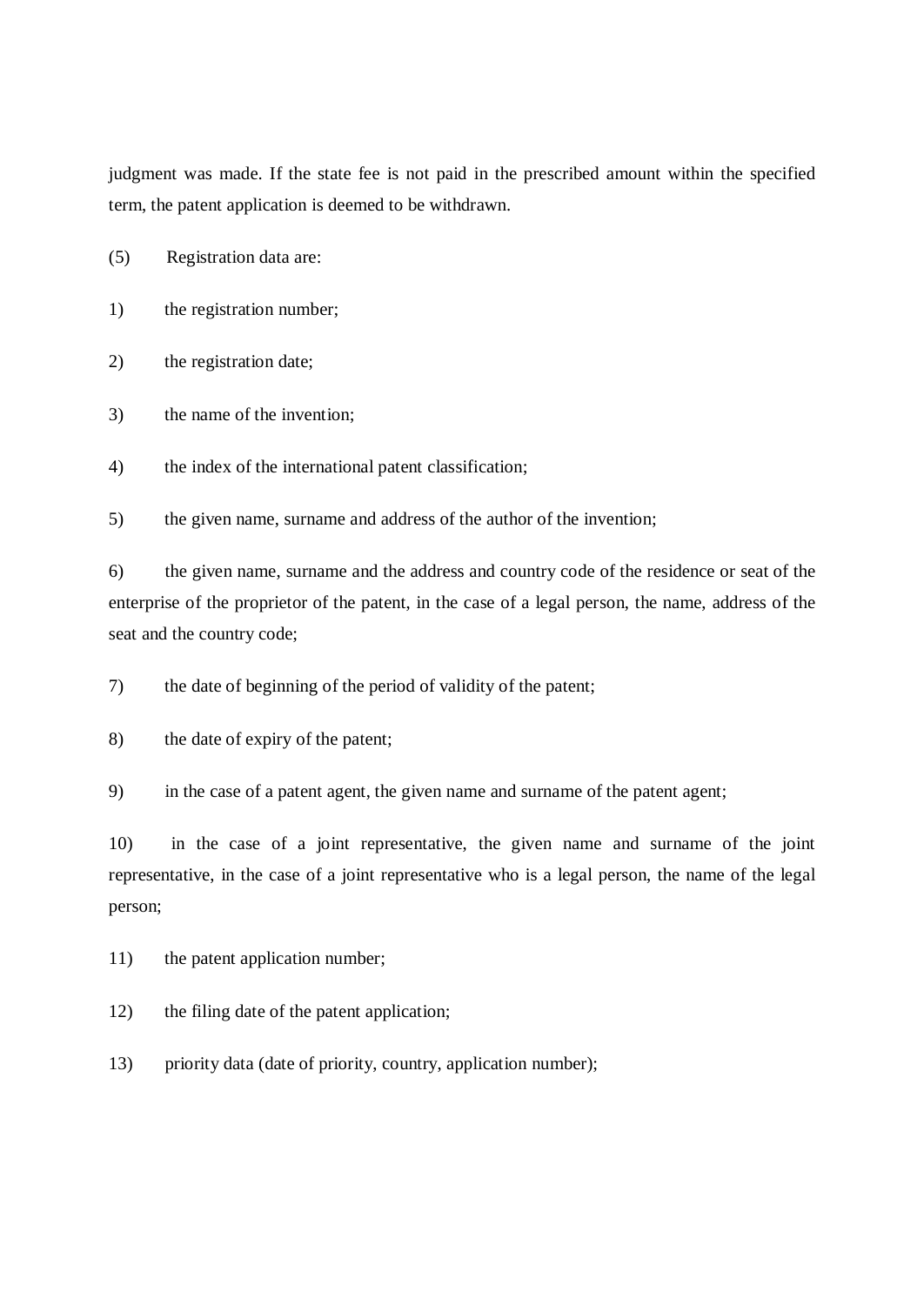14) the number and filing date of an earlier patent application from which the patent application is separated;

15) number and filing date of an earlier, continued patent application;

16) the filing date of corrections and amendments to an earlier patent application which alter the subject matter of the invention;

17) international application or European patent application data;

18) publication date of the patent application;

19) the date of disclosure of information specified in subsection 8 (3) of this Act;

20) data concerning the deposit of the biotechnological material, including micro-organism strain;

21) data concerning payment of the state fee paid in respect of the year of continued validity of the patent application;

22) patent claims;

23) the description of the invention;

24) drawings or other illustrative material;

25) data concerning the supplementary protection of the medicinal product;

26) data concerning the supplementary protection of the plant protection product.

(6) The applicant specified in subsection (4) of this section is entered in the register as the proprietor of the patent.

(7) Registrations are numbered in the order in which the inventions are registered starting from number 02932 as a continuation of the registry numeration which was discontinued in 1940.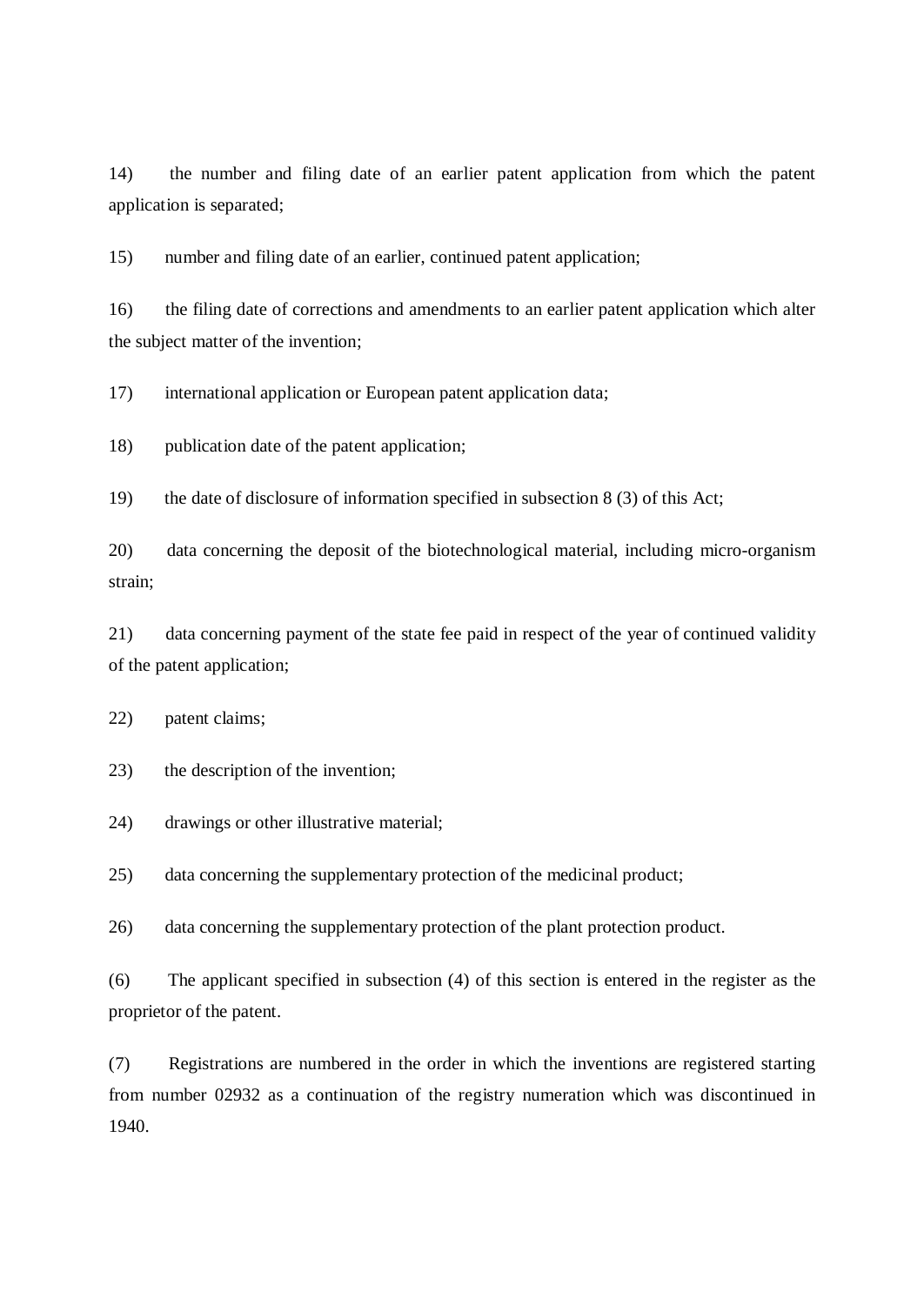(8) Upon registration of an invention in the register, the Patent Office publishes a notice of issue of the patent and the patent specifications in its official gazette. The publication date of the notice of the issue of a patent shall be entered in the register.

(9) A registration shall enter into force on the publication date of a notice of the issue of a patent in the official gazette of the Patent Office.

(10.03.2004 entered into force 01.05.2004 - RT I 2004, 20, 141)

# **§ 35 1 . Access to and release of data from register**

(1) The register is public. Everyone has the right to examine the registry file concerning of a patent application published pursuant to § 24 of this Act and data entered in the database record, taking account of the restrictions provided for in the mentioned section and the author's right to prohibit the disclosure of the author's name.

(2) No information is released from the register concerning business secrets defined as confidential or information on know-how.

(3) In order to have access to a registry file or to be issued copies or printouts from the register, a written request together with information concerning payment of the state fee for each file, copy or printout of a document shall be submitted. Applicants, proprietors of patents and authors have access to the registry files concerning their inventions free of charge.

(4) At the written request of the applicant or proprietor of a patent and in case of payment of the state fee, the Patent Office issues a document certifying priority of the invention consisting of a copy of the patent application and the official confirmation by the Patent Office. The requirements for the format and procedure for the completion of documents certifying priority shall be established by the Minister of Economic Affairs and Communications.

(5) The procedure for access to the register and release of information from the register shall be established by the Minister of Economic Affairs and Communications.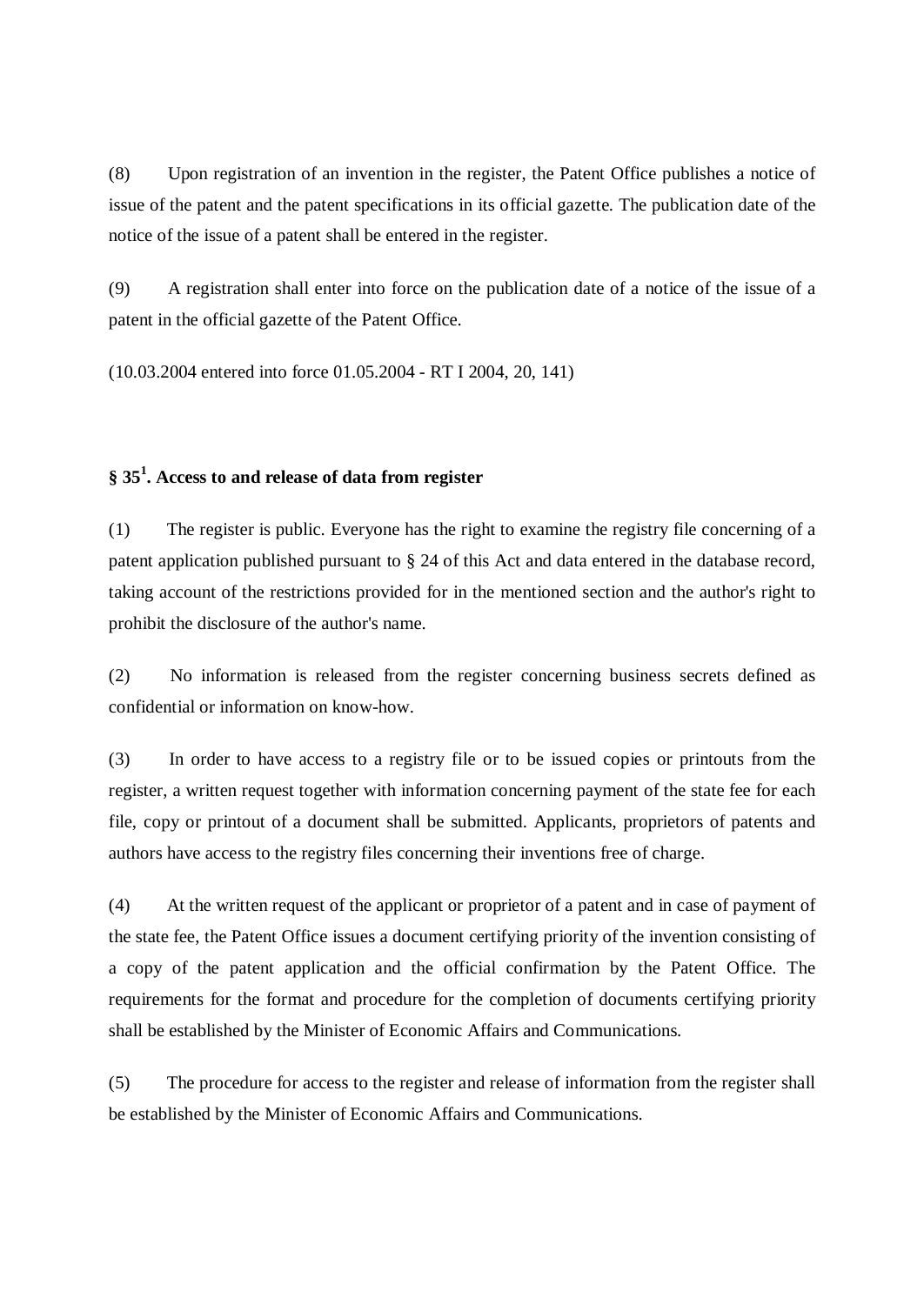(10.03.2004 entered into force 01.05.2004 - RT I 2004, 20, 141)

§ 35<sup>2</sup>. (Repealed - 10.03.2004 entered into force 01.05.2004 - RT I 2004, 20, 141)

§ 35<sup>3</sup>. (Repealed - 10.03.2004 entered into force 01.05.2004 - RT I 2004, 20, 141)

# **§ 35 4 . Patent specification**

(1) A patent specification contains the description of the invention, patent claims, drawings or other illustrative material, an abstract of the subject matter of the invention and the following information:

1) the name of the agency which issued the patent specification;

2) the name and number of the document;

3) the name of the invention;

4) the index of the international patent classification;

5) the given name, surname and address of the author of the invention;

6) the given name, surname and the address and country code of the residence or seat of the enterprise of the proprietor of the patent, in the case of a legal person, the name, address of the seat and the country code;

7) in the case of a patent agent, given name, surname and address of the patent agent;

8) in the case of a joint representative, the given name and surname of the joint representative, in the case of a joint representative who is a legal person, the name of the legal person;

9) the number and filing date of the patent application;

10) priority data;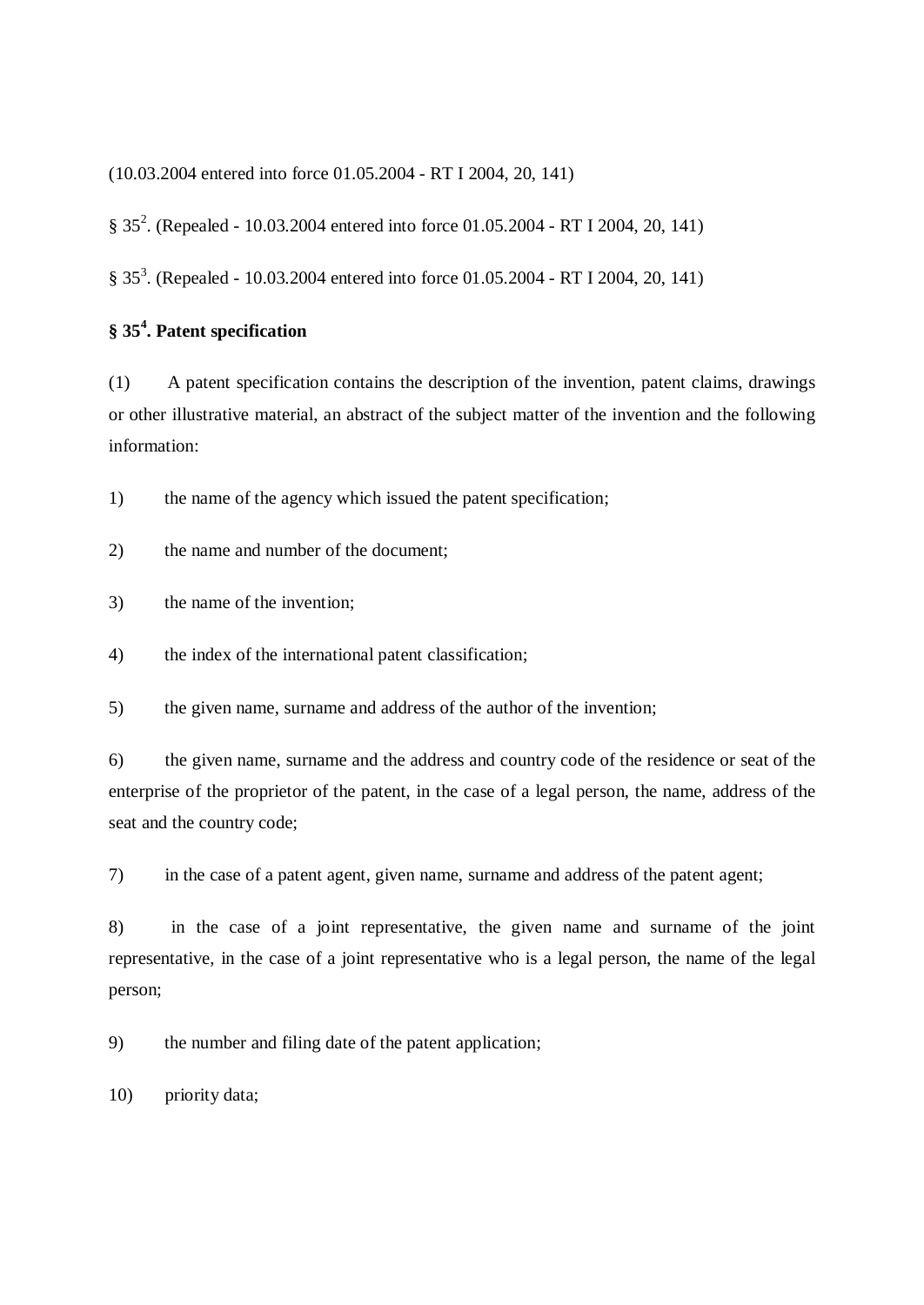11) international application or European patent application data;

12) data concerning the deposit of the biological material, including micro-organism strain;

13) publication date of the patent application;

14) publication date of the patent specification;

15) the date of beginning of the period of validity of the patent.

(2) After the entry of registration data in the register, the Patent Office prepares the patent specification.

(3) The patent specification shall be kept in the registry file.

(4) A patent specification shall be published on the publication date of the notice of issue of the patent.

(5) Requirements for the format and procedure for the completion of patent specifications shall be established by the Minister of Economic Affairs and Communications.

(10.03.2004 entered into force 01.05.2004 - RT I 2004, 20, 141)

#### **§ 36. Letters patent**

(1) The letters patent is a document which certifies the registration of an invention in the register.

(2) A letters patent consists of a certificate and a patent specification.

(3) A certificate contains the following:

1) the name of the country – the Republic of Estonia;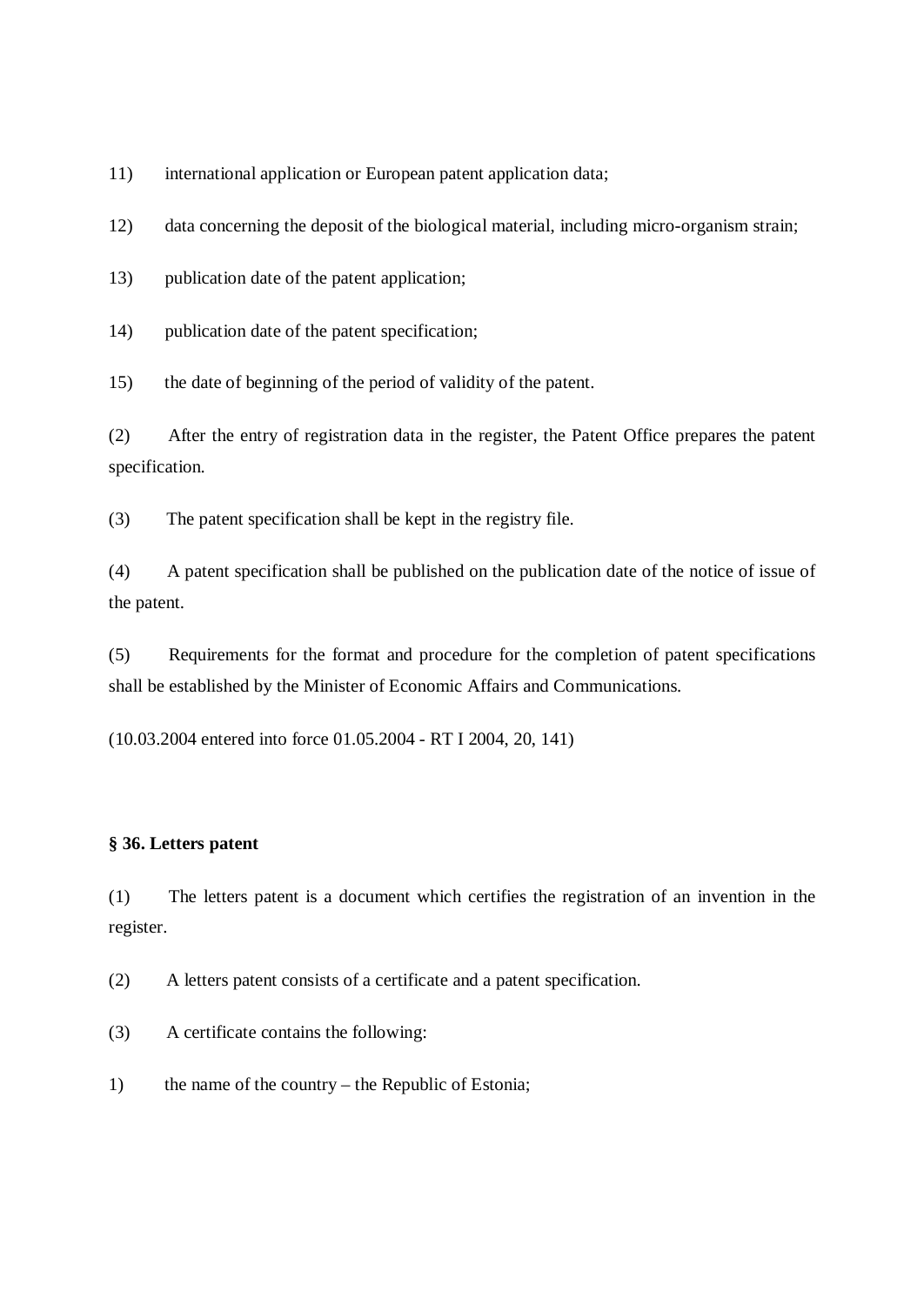2) the coat of arms of the country – small national coat of arms of Estonia ;

3) the number of the letters patent;

4) the text "The patent is issued on the basis of § 5 of the Patents Act which entered into force 23 May 1994. A patent shall be valid for twenty years as of the filing date of the patent application. A state fee shall be paid each year for the continued validity of the patent. The letters patent certifies the registration and the exclusive right of the proprietor of the patent to the invention.";

5) information on issuing agency (name and location of the agency, title, name and signature of the head of the agency, seal of the agency);

6) the date of signing the letters patent.

(4) The date on which a letters patent is signed by the head of the agency which issues the document is deemed to be the date of issue of the letters patent. The date of issue of a letters patent is entered in the registry database.

(5) The registration number is also the number of the letters patent. The registration number and the number of letters patent is deemed to be the patent number.

(6) The Patent Office shall issue a letters patent to the proprietor of a patent within one month as of the publication date of the notice of issue of the patent.

(7) Only one letters patent is issued regardless of the number of proprietors of a patent.

(8) A duplicate of a letters patent may be issued on the basis of a request from the proprietor of the patent. A duplicate shall be issued within one month after the date of receipt of the request and information concerning payment of the state fee at the Patent Office. A notice of the issue of a duplicate is published in the official gazette of the Patent Office.

(9) The requirements for the format and procedure for the completion and issue of letters patents shall be established by the Minister of Economic Affairs and Communications.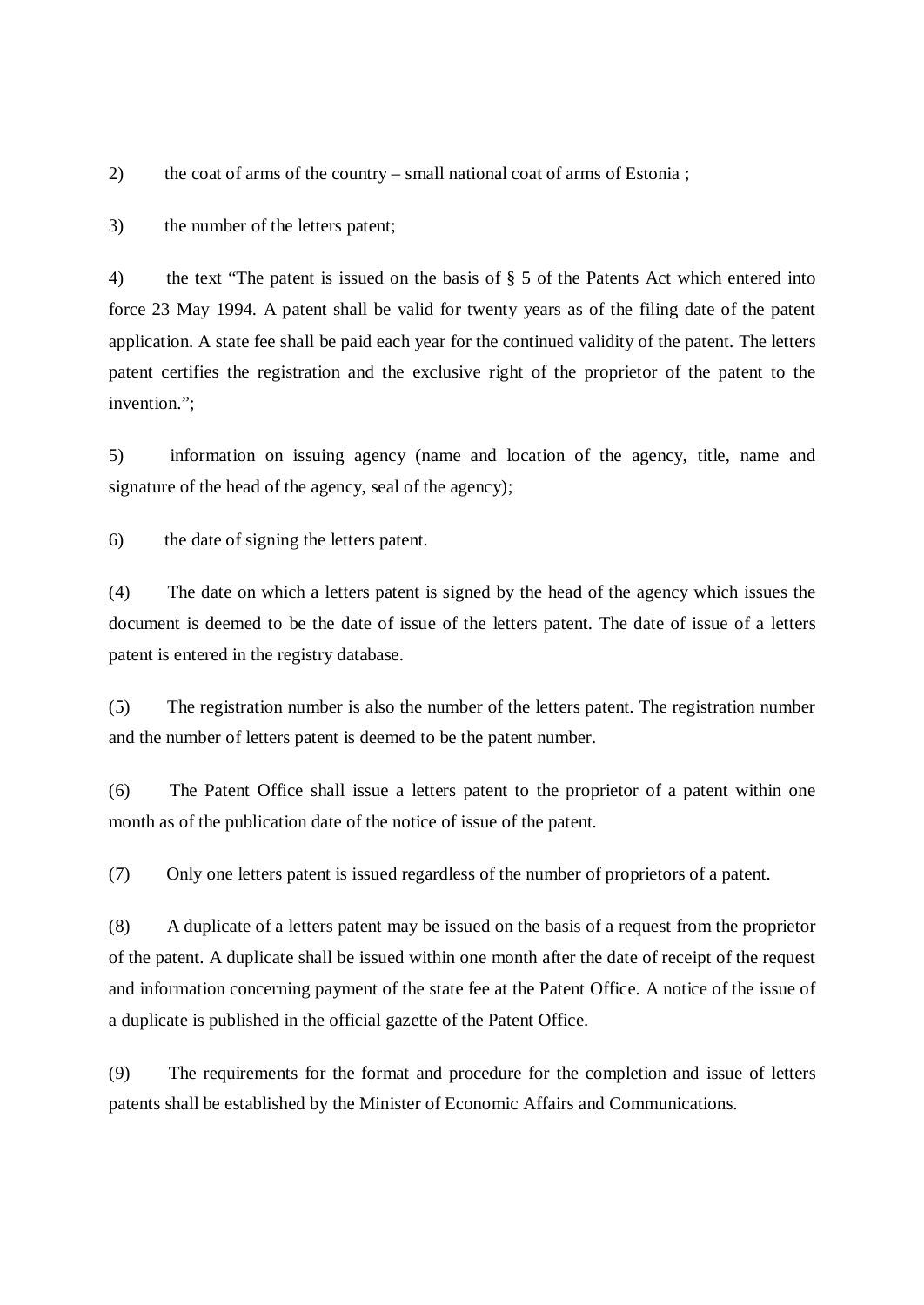(10.03.2004 entered into force 01.05.2004 - RT I 2004, 20, 141)

# **Chapter VII 1**

(10.03.2004 entered into force 01.05.2004 - RT I 2004, 20, 141)

#### **Register of European patents valid in Estonia**

(10.03.2004 entered into force 01.05.2004 - RT I 2004, 20, 141)

# **§ 36 1 . Register of European patents valid in Estonia**

(1) The register of European patents valid in Estonia is maintained on the basis of and pursuant to the procedure specified in this Act, the Implementation of the Convention of the Grant of European Patents Act (RT I 2002, 38, 233; 2003, 88, 594) and the Principles of Legal Regulation of Industrial Property Act.

(2) Notices concerning register entries are published in the official gazette of the Patent Office in the cases provided for in the Acts specified in subsection (1) of this section.

(10.03.2004 entered into force 01.05.2004 - RT I 2004, 20, 141)

# **§ 36 2 . Entry of European patents in register of European patents valid in Estonia**

(1) An European patent in which the Republic of Estonia is indicated as the designated state is entered in the register of European patents valid in Estonia upon compliance with the conditions provided for in subsection 7 (1) of the Implementation of the Convention of the Grant of European Patents Act and pursuant to the procedure established on the basis of clause 20 (1) 2) of the same Act.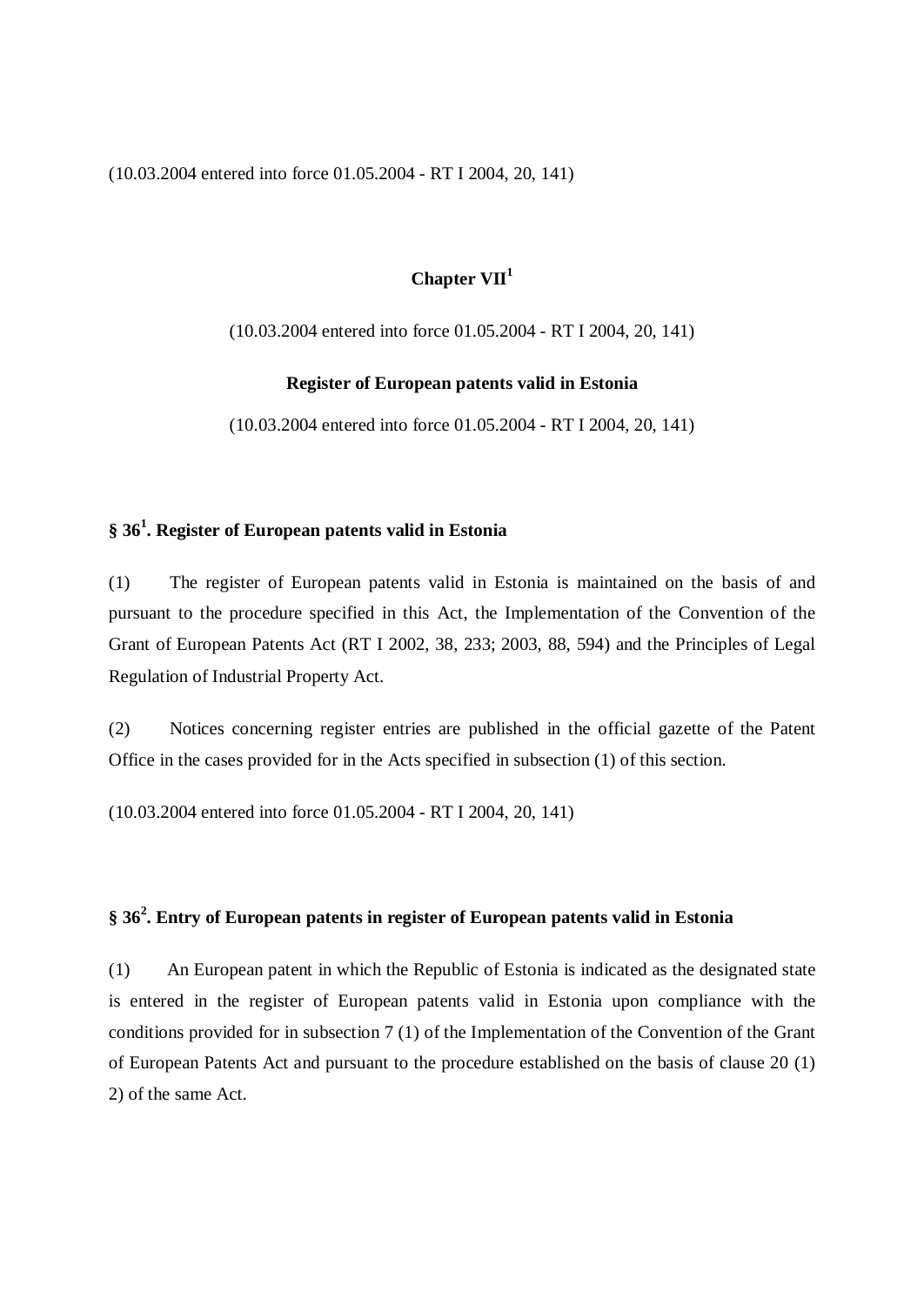(2) Registrations are numbered in the order in which the European patents are registered. The format of the registration number shall be E000000, where the part of the number in six digits from number «1» corresponds to the consecutive number of the registration. The provisions of the Convention of the Grant of European Patents (hereinafter European Patent Convention) (RT II 2002, 10, 40) apply in respect of the rest of the registration data and procedure on making registration entries.

(10.03.2004 entered into force 01.05.2004 - RT I 2004, 20, 141)

# **§ 36 3 . Application of provisions regulating maintenance of register of patents to register of European patents valid in Estonia**

The corresponding provisions of the register of patents apply to entries specified in clauses 17 2)-7) of the Implementation of the Convention of the Grant of European Patents Act. In the case of disparities of the provisions of the Implementation of the Convention of the Grant of European Patents Act and the provisions of the European Patent Convention, the European Patent Convention applies.

(10.03.2004 entered into force 01.05.2004 - RT I 2004, 20, 141)

### **Chapter VIII**

### **Validity of Patents**

### **§ 37. Term of validity of patents**

(1) A patent shall be valid for twenty years as of the filing date of the patent application.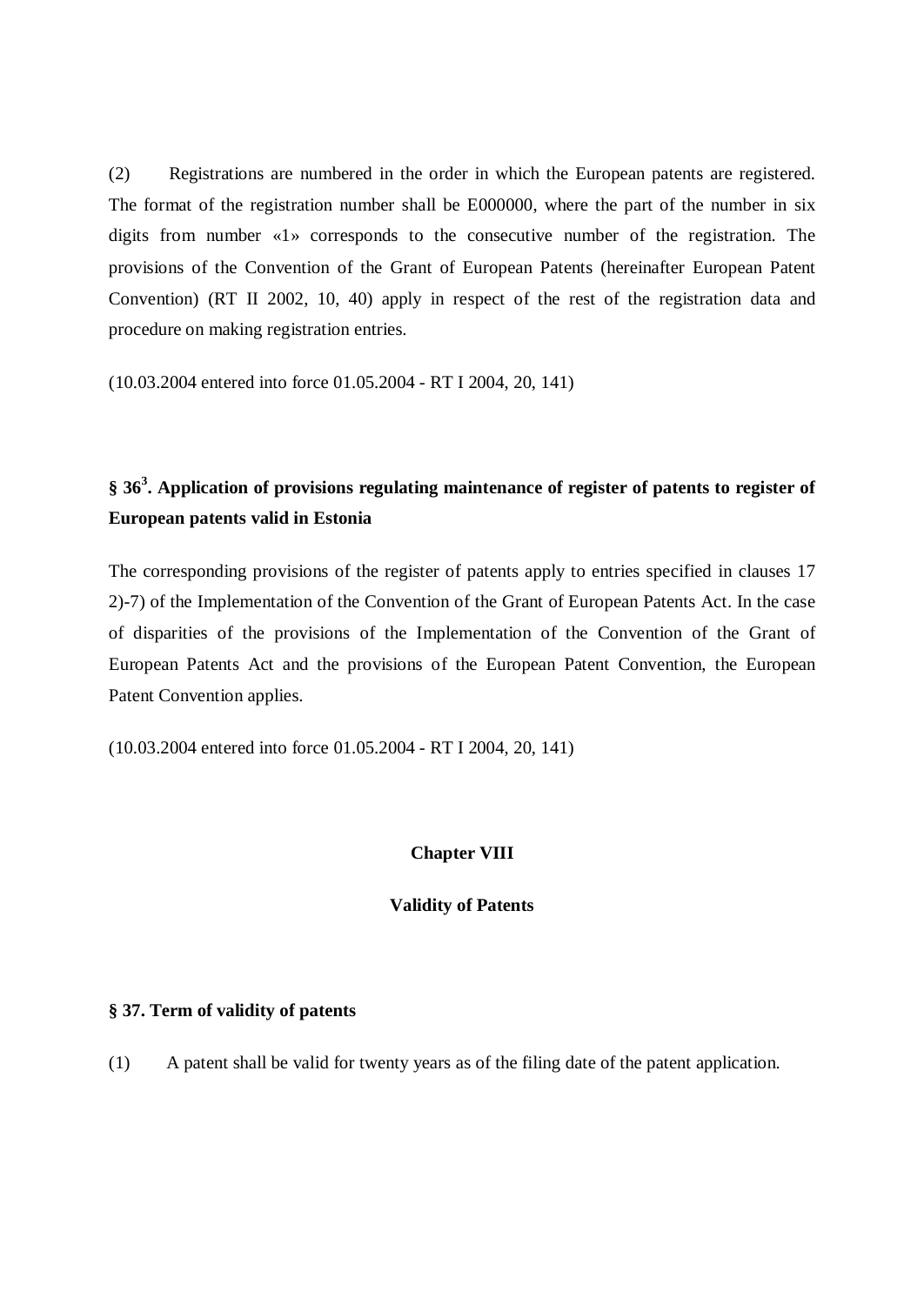(2) A state fee shall be paid each year for the continued validity of a patent application and patent. The filing date of a patent application is deemed to be the date of the beginning of the year of validity.

(10.03.2004 entered into force 01.05.2004 - RT I 2004, 20, 141)

### **§ 38. Premature termination of validity of patent**

- (1) A patent becomes prematurely invalid if:
- 1) a state fee is not paid for the year of validity;
- 2) the proprietor of the patent files a request for termination of the validity of the patent;

3) a legal person which is the proprietor of a patent is liquidated, or its activities are terminated and the patent rights have not been transferred.

(2) The Patent Office shall make an entry in the register concerning the premature termination of the validity of a patent and shall publish a notice thereof in the official gazette of the Patent Office.

### **§ 39. Amendments to patents**

(1) The proprietor of a patent may restrict the scope of patent protection by amending patent claims and correct any bibliographical data and obvious spelling and calculation mistakes in the patent specification the during the entire period of validity of the patent. A request for making amendments and new patent claims and, if necessary, new description of the invention shall be filed with the Patent Office and a state fee prescribed by subsection (41) of this section shall be paid. The Patent Office shall, on its own initiative or upon request from the proprietor of a patent, correct its own mistakes without charge.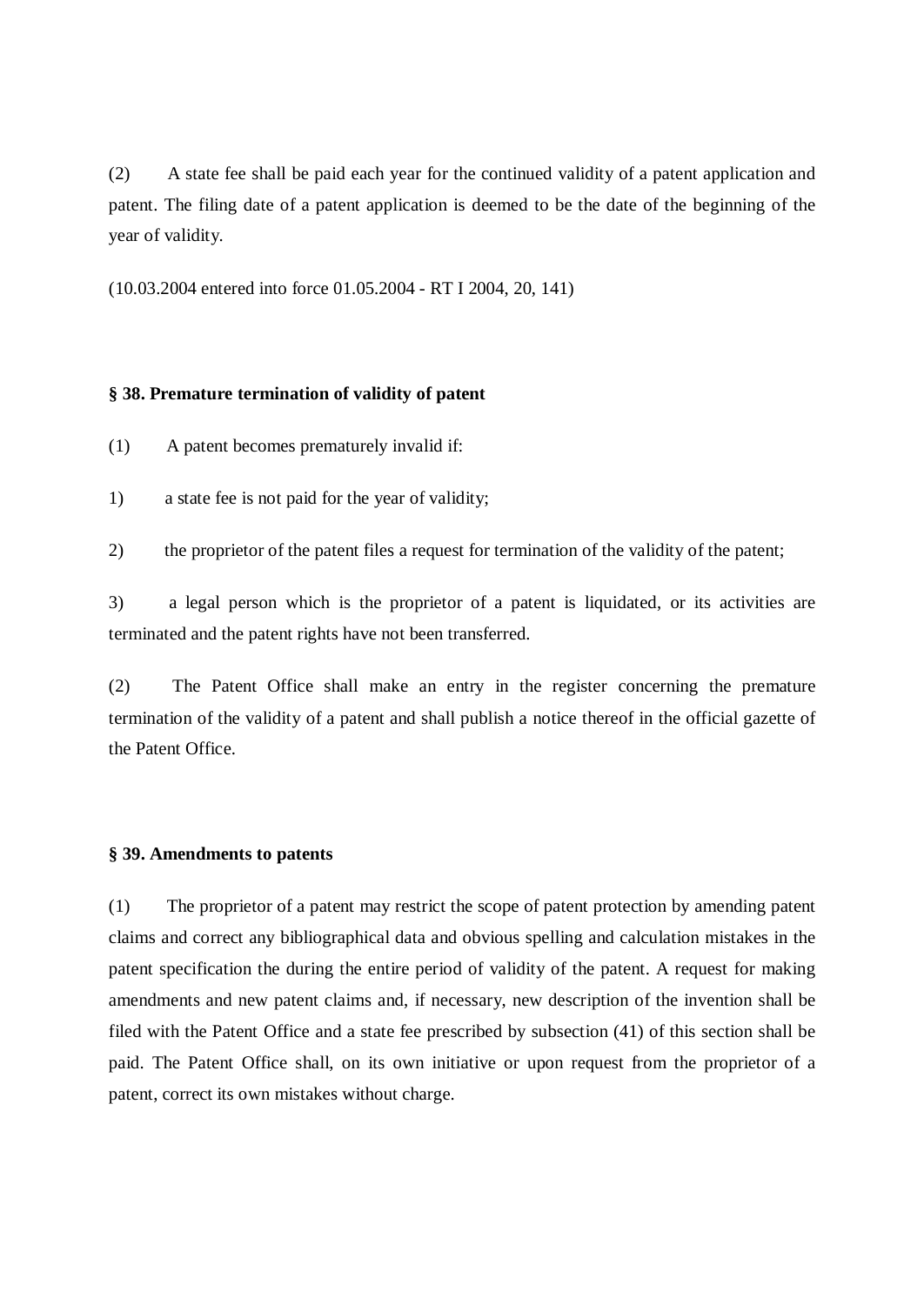(10.03.2004 entered into force 01.05.2004 - RT I 2004, 20, 141)

(2) The proprietor of a patent may request the making of such amendments to the patent which do not alter the subject matter of the invention which was disclosed in the patent application on the filing date of the patent application.

(3) Amendments have retroactive effect.

(4) The Patent Office shall publish a notice of making amendments to a patent in the official gazette of the Patent Office. If patent claims are amended, also the new patent specification shall be published.

(29.01.2003 entered into force 01.04.2003 - RT I 2003, 18, 106; 10.03.2004 entered into force 01.05.2004 - RT I 2004, 20, 141)

 $(4^1)$ ) In case a request is made to amend a patent, a state fee shall be paid for the publication of a notice concerning the amendment of the patent specification if bibliographical data and spelling and calculation mistakes are corrected, and a state fee shall be paid for the publication of a notice concerning the amendment of patent claims and publication of a new patent specification if the scope of patent protection is restricted.

(10.03.2004 entered into force 01.05.2004 - RT I 2004, 20, 141)

(5) During proceedings relating to the contestation of a patent in the Board of Appeal or a court, the proprietor of the patent cannot file a request for making amendments to the patent with the Patent Office.

(29.01.2003 entered into force 01.04.2003 - RT I 2003, 18, 106)

(6) The proprietor of a patent may file a request with the Patent Office for the making of amendments to correct obvious spelling mistakes and calculation errors which restrict the scope of patent protection within two years after the publication of the notice of issue of the patent.

(27.10.1999 entered into force 01.01.2000 - RT I 1999, 84, 764)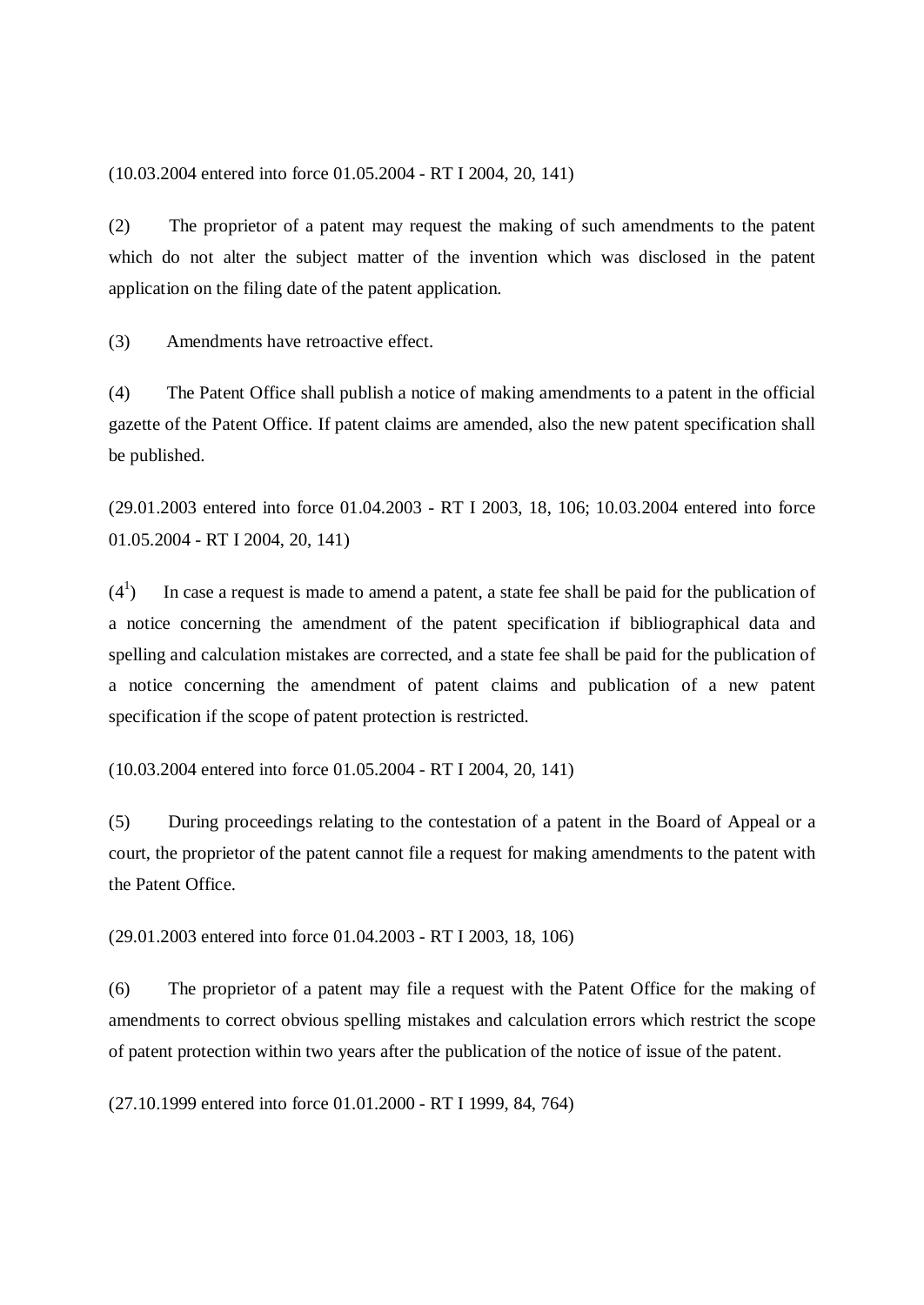(7) The extension of the scope of patent protection provided for in subsection (6) of this section shall not restrict the rights of persons who had, prior to the publication of the notice concerning the making of amendments, taken into consideration the initial scope of patent protection in their economic or professional activities.

(27.10.1999 entered into force 01.01.2000 - RT I 1999, 84, 764; 05.06.2002 entered into force 01.07.2002 - RT I 2002, 53, 336)

# **Chapter VIII 1**

(27.10.1999 entered into force 01.01.2000 - RT I 1999, 84, 764)

### **Supplementary protection of medicinal products and plant protection products**

(10.03.2004 entered into force 01.05.2004 - RT I 2004, 20, 141)

# **§ 39 1 . Legal acts providing supplementary protection of medicinal products and plant protection products**

Supplementary protection of medicinal products and plant protection products (hereinafter supplementary protection) shall be established pursuant to Council Regulation (EEC) No 1768/92 concerning the creation of a supplementary protection certificate for medicinal products (Official Journal L 182 02/07/1992 P. 0001 - 0005 ) and Regulation (EC) No 1610/96 of the European Parliament and of the Council concerning the creation of a supplementary protection certificate for plant protection products (Official Journal L 198 , 08/08/1996 P. 0030 - 0035 ) (hereinafter Regulations on supplementary protection).

(10.03.2004 entered into force 01.05.2004 - RT I 2004, 20, 141)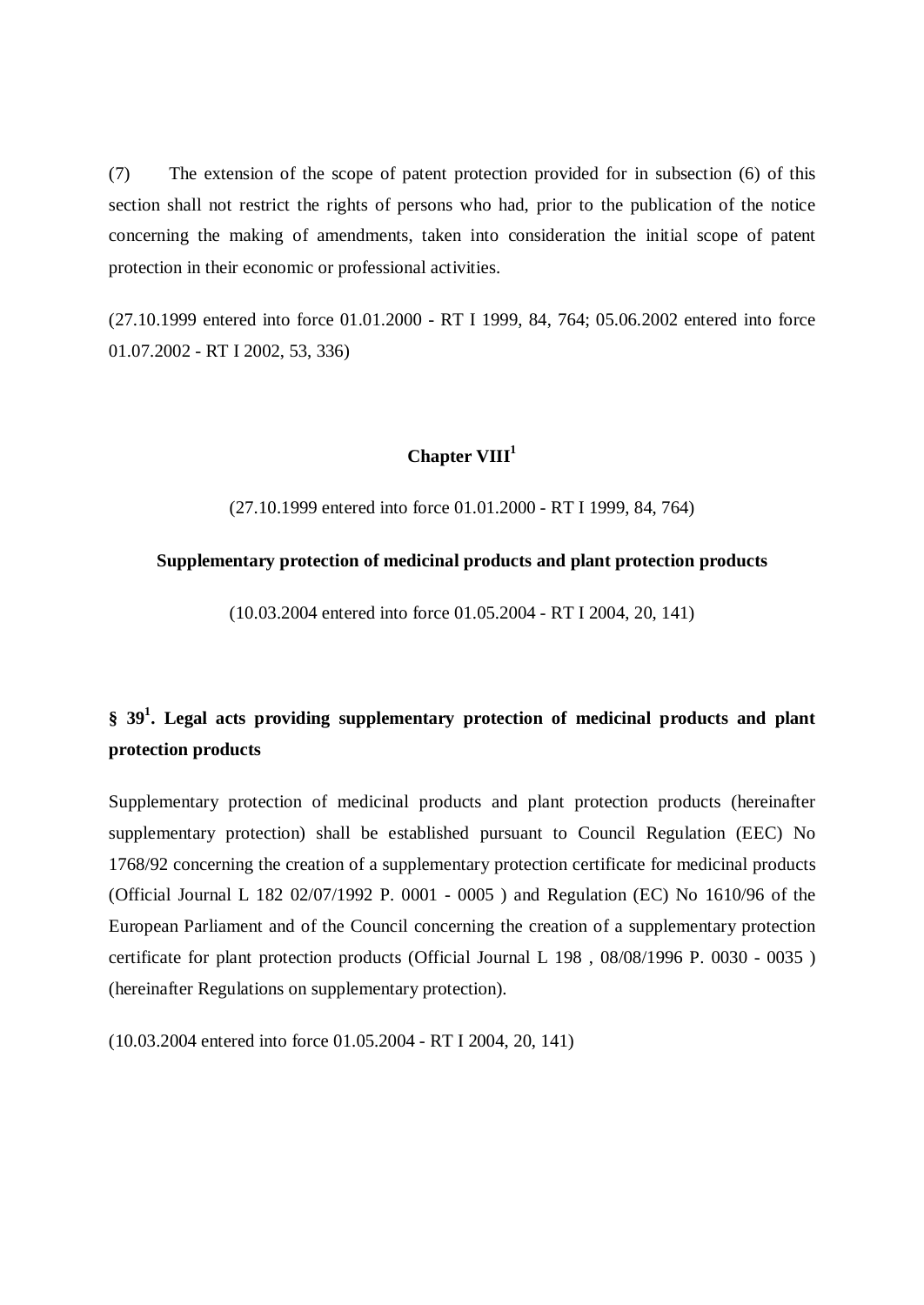# **§ 39 2 . Filing of supplementary protection applications**

(1) Supplementary protection applications are filed with the Patent Office.

(2) A state fee shall be paid for the filing of a supplementary protection application within two months as of the filling date of the supplementary protection application. The term for payment of the specified state fee cannot be extended or restored.

(3) The requirements for the format of supplementary protection application documents and the procedure for the filing thereof shall be established by the Minister of Economic Affairs and Communications.

(10.03.2004 entered into force 01.05.2004 - RT I 2004, 20, 141)

# **§ 39 3 . Processing of supplementary protection applications**

(1) The Patent Office shall check the compliance of a supplementary protection application with the provisions of a corresponding Regulation on supplementary protection, the requirements for the format of supplementary protection application documents established by the Minister of Economic Affairs and Communications and the terms for the payment of the state fee.

(2) The Patent Office does not verify whether the medicinal product or plant protection product is registered for the first time or whether the same medicinal product or plant protection product has been granted supplementary protection before.

(3) If there are deficiencies in a supplementary protection application, the Patent Office shall set a term of two to four months, or in exceptional cases up to six months, for elimination of deficiencies or provision of explanations. The provisions of § 27 of this Act apply to suspension and resumption of the processing of supplementary protection applications.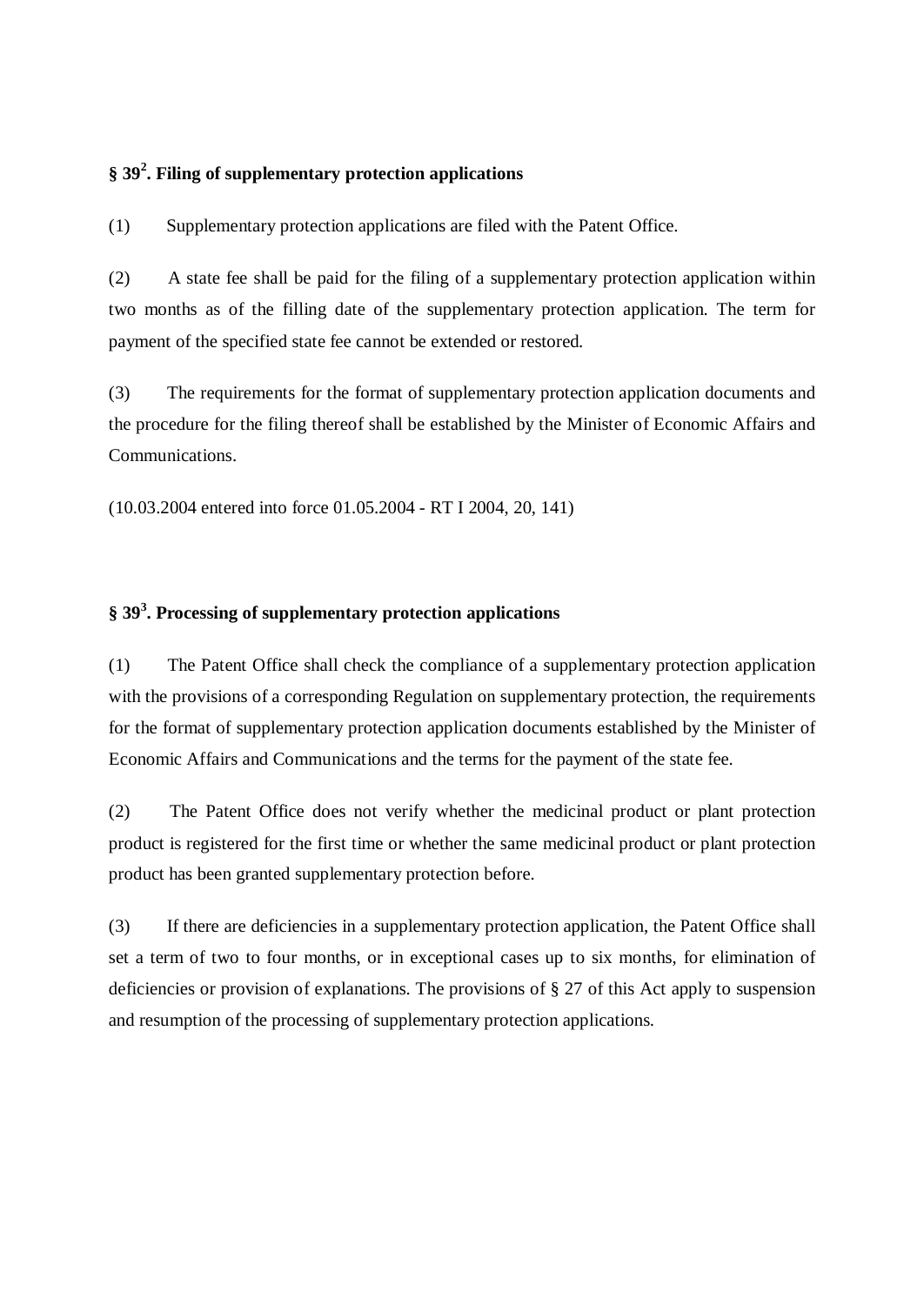(4) If a supplementary protection application is in compliance with the requirements, the Patent Office shall make a decision to grant supplementary protection and shall notify the applicant for supplementary protection thereof in writing.

(5) If a supplementary protection application is not in compliance with the requirements, or the state fee has not been paid on time in the prescribed amount, or the deficiencies in the documents have not been eliminated or explanations have not been provided pursuant to subsection (3) of this section within the specified term, the Patent Office shall, pursuant to the provisions of  $\S 29^1$  of this Act, make a decision to reject the supplementary protection application and shall notify the applicant for supplementary application thereof in writing. The provisions of § 30 apply upon appeal against the decisions of the patent Office.

(10.03.2004 entered into force 01.05.2004 - RT I 2004, 20, 141)

# **§ 39 4 . Publication of notices concerning supplementary protection**

The Patent Office shall publish notices prescribed by a corresponding Regulation on supplementary protection in the official gazette of the Patent Office.

(10.03.2004 entered into force 01.05.2004 - RT I 2004, 20, 141)

# **§ 39 5 . Registration of supplementary protection in register**

(1) Supplementary protection is registered, depending on the basic patent, by entering data prescribed by a corresponding Regulation on supplementary protection either in the register of patents specified in Chapter VII of this Act or in the register of European patents valid in Estonia specified in Chapter VII<sup>1</sup> of this Act.

(2) If supplementary protection is granted, entries of registration data shall be made in a corresponding register specified in subsection (1) of this section.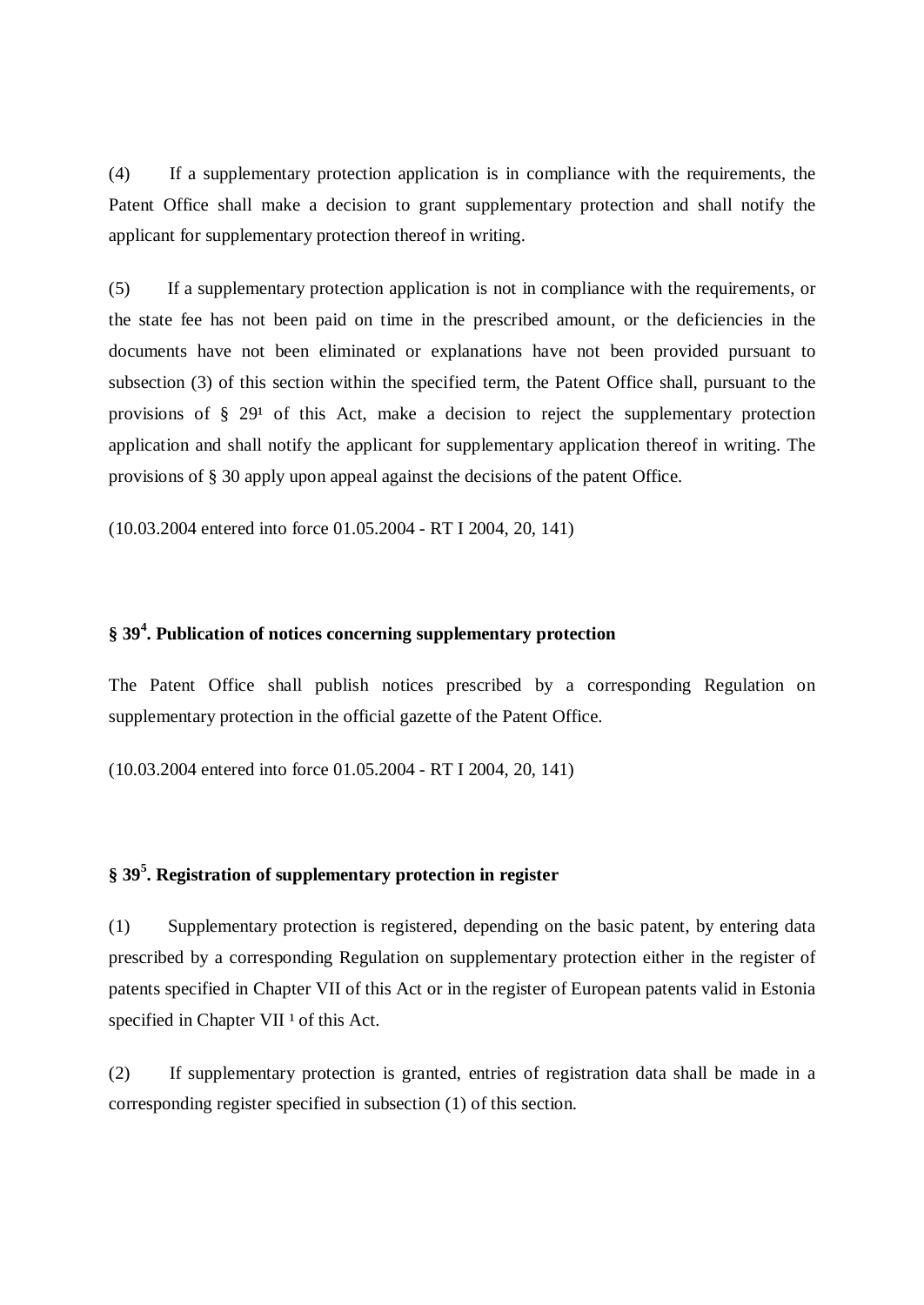(3) Entries of registration data are made on the basis of the decision of the Patent Office specified in subsection  $39<sup>3</sup>$  (4) of this Act, decision of the Board of Appeal or court judgment.

(4) Registration data are:

1) the registration number;

2) the registration date;

3) information concerning the supplementary protection certificate specified in a corresponding Regulation on supplementary protection.

(10.03.2004 entered into force 01.05.2004 - RT I 2004, 20, 141)

# **§ 39 6 . Entry into force and extension of term of supplementary protection**

In order for supplementary protection to enter into force or to extend the term of supplementary protection, a state fee shall be paid pursuant to subsections 42 (6)-(8) of this Act.

(10.03.2004 entered into force 01.05.2004 - RT I 2004, 20, 141)

# **§ 39 7 . Issue of supplementary protection certificates**

(1) The Patent Office shall issue a supplementary protection certificate to the applicant for supplementary protection for a medicinal product or plant protection product concurrently with the publication of a notice on the grant of supplementary protection in the official gazette of the Patent Office.

(2) The requirements for the format of and procedure for issue of supplementary protection certificates shall be established by the Minister of Economic Affairs and Communications.

(10.03.2004 entered into force 01.05.2004 - RT I 2004, 20, 141)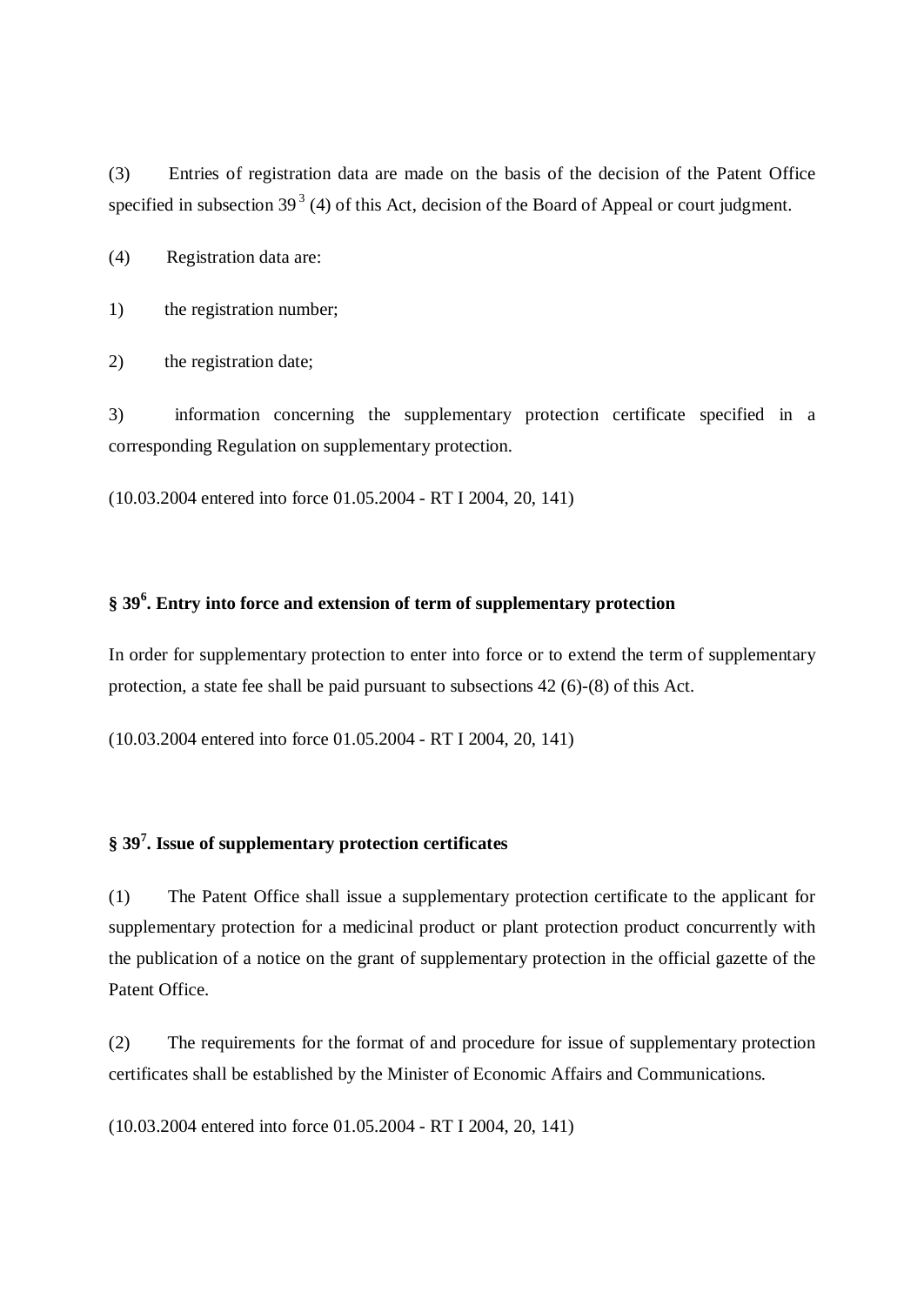# **§ 39 8 . Term of supplementary protection**

(1) The term of supplementary protection shall be up to five years as of the date of expiry of the basic patent. The date of expiry of supplementary protection shall not be later than the date on which fifteen years pass from the date of issue of the basic patent or on which the validity of the document specified in clause  $39^5$  (3) 2) commences, and in such case the later date shall apply.

(2) For the continued validity of supplementary protection, a state fee shall be paid for each year of validity.

(3) Supplementary protection terminates prematurely if:

1) the person who applied for supplementary protection files a request for the termination of supplementary protection;

2) a state fee is not paid for the year of validity of supplementary protection;

3) evidence concerning revocation of the registration of the medicinal product or plant protection product is submitted to the Patent Office.

(4) The Patent Office shall publish a notice concerning the premature termination of supplementary protection in the official gazette of the Patent Office.

(27.10.1999 entered into force 01.01.2000 - RT I 1999, 84, 764)

# **§ 39 9 . Revocation of supplementary protection and contestation and protection of rights**

(1) Supplementary protection is revoked and rights arising from supplementary protection are contested and protected pursuant to such provisions of this Act which concern the contestation and protection of patent rights.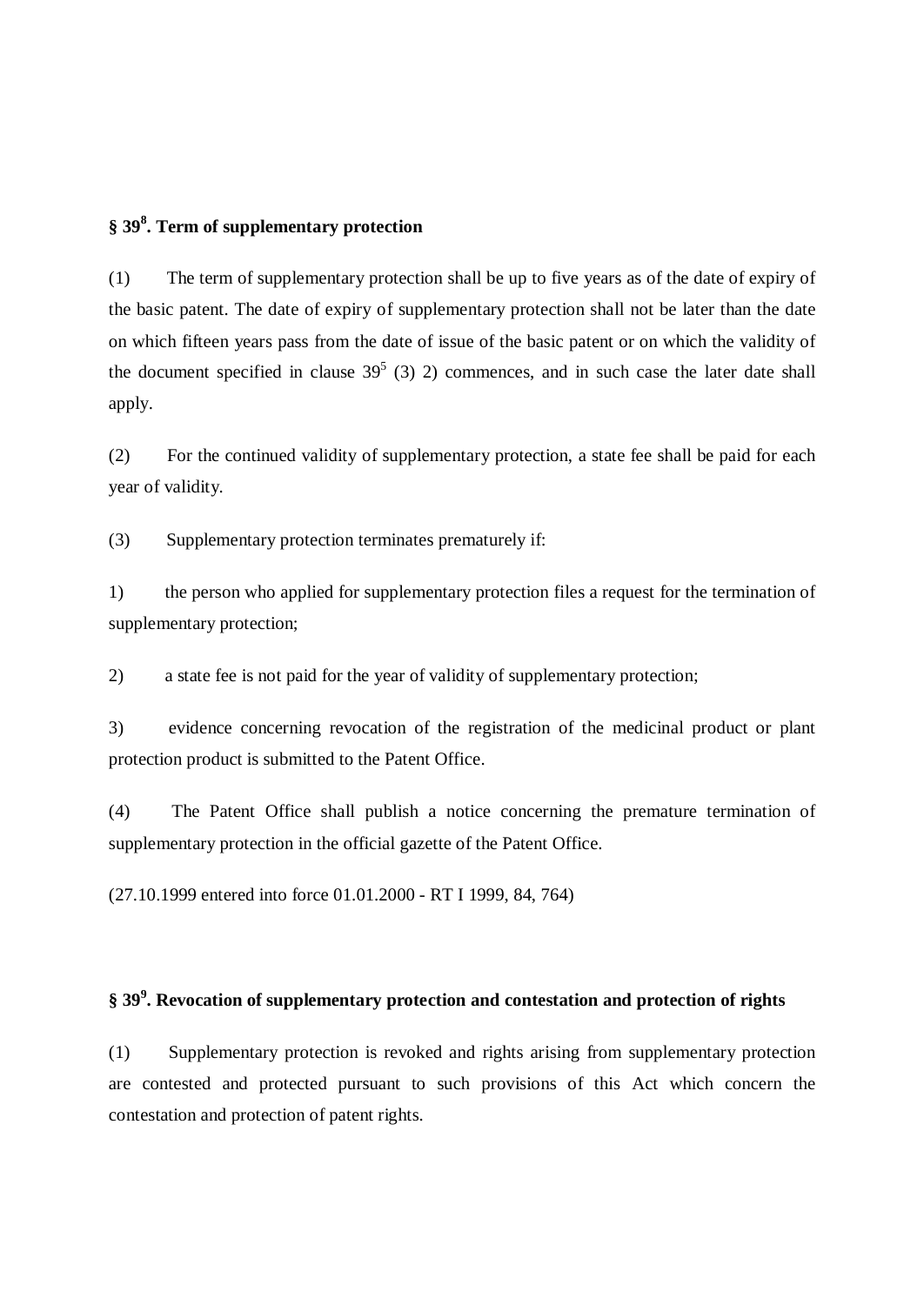(2) Supplementary protection is revoked if:

1) supplementary protection has been granted contrary to the provisions of clauses  $39^4$  (2) 1)-3) of this Act;

2) the basic patent is invalidated prematurely pursuant to the provisions of § 38 of this Act;

3) the basic patent is revoked pursuant to the provisions of § 49 or 50 of this Act;

4) after the issue of the basic patent, the scope of patent protection has been limited to the extent that the medicinal product or plant protection product is no longer protected by the patent claims;

5) after the basic patent has expired, grounds for revocation exist which would have justified the revocation of patent protection or limitation of the scope of patent protection such that the medicinal product or plant protection product is no longer in compliance with the terms of the patent claims.

(3) The Patent Office shall publish a notice concerning the revocation of supplementary protection in the official gazette of the Patent Office.

(27.10.1999 entered into force 01.01.2000 - RT I 1999, 84, 764)

### **Chapter IX**

### **State Fees**

### **§ 40. State Fees**

In the cases prescribed by this Act, state fees are charged for the performance of acts, issue of documents and the continued validity of patent applications and patents pursuant to the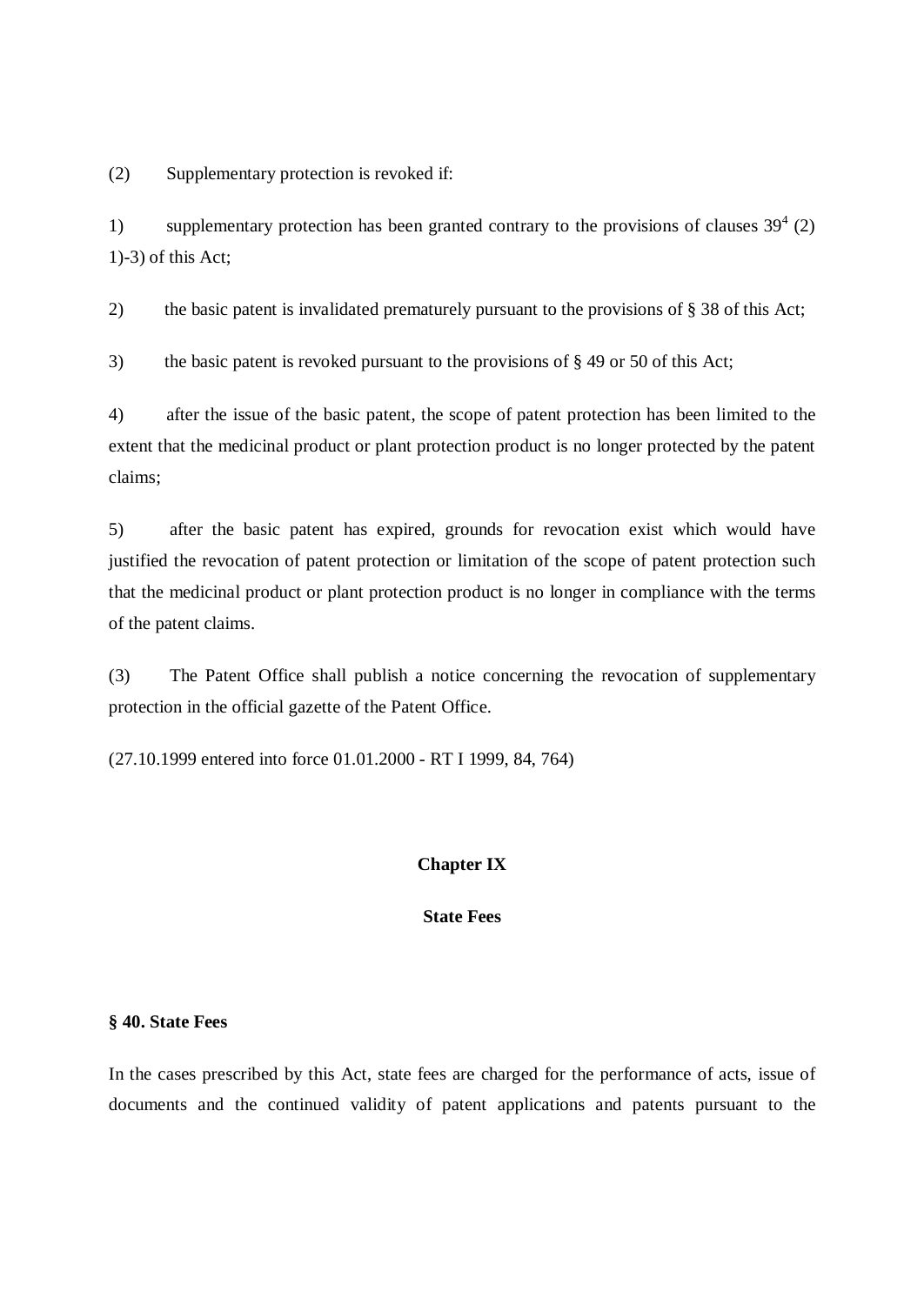provisions of the State Fees Act (RT I 1997, 80, 1344; 2001, 55, 331; 56, 332; 64, 367; 65, 377; 85, 512; 88, 531; 91, 543; 93, 565; 2002, 1, 1; 9, 45; 13, 78; 79; 81; 18, 97; 23, 131; 24, 135; 27, 151; 153; 30, 178; 35, 214; 44, 281; 47, 297; 51, 316; 57, 358; 58, 361; 61, 375; 62, 377; 82, 477; 90, 519; 102, 599; 105, 610; 2003, 4, 20; 13, 68; 15, 84; 85; 20, 118; 21, 128; 23, 146; 25, 153; 154; 26, 156; 160; 51, 352; 66, 449; 68, 461; 71, 471; 78, 527; 79, 530; 81, 545; 88, 589; 591; 2004, 2, 7; 6, 31; 9, 52; 53; 14, 91; 92; 18, 131; 132; 20, 141).

(16.06.98 entered into force 25.07.98 - RT I 1998, 64/65, 1003)

### **§ 41. Payment of state fees**

(1) The state fee shall be paid by an applicant, proprietor of a patent or another party who has an interest in the performance of an act, the issue of a document prescribed in this Act or the continued validity of a patent application or a patent. If the state fee for application for, issue or continued validity of a patent is paid by a another party, the written consent of the applicant or the proprietor of the patent is required.

(2) The state fee is deemed to be paid upon receipt of information by the Patent Office certifying payment of the state fee or, in the case of an appeal, upon receipt of such information by the Board of Appeal.

(10.03.2004 entered into force 01.05.2004 - RT I 2004, 20, 141)

(3) Paid state fees are not refunded, except in the cases provided for in subsections 22 (4) and 30 (4) and (5) of this Act.

(29.01.2003 entered into force 01.04.2003 - RT I 2003, 18, 106)

### **§ 42. Payment of state fee for year of validity**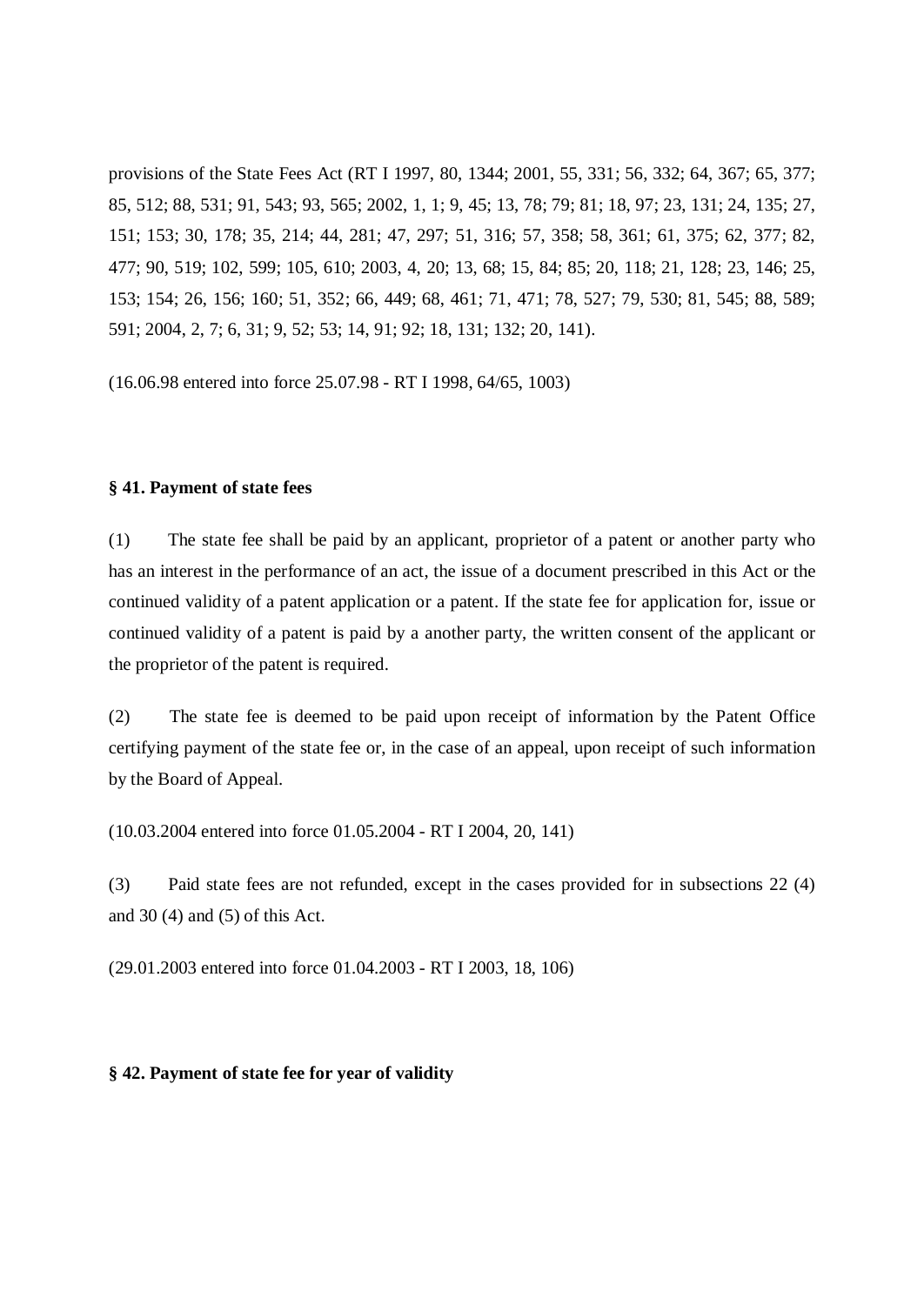(1) The state fee for year of validity shall be paid on the due date of payment or within six months before the due date of payment. The last day of the calendar month during which the year of validity begins is deemed to be the due date of payment.

(2) State fees for the first, second and third year of validity shall be paid at the same time on the due date of payment for the third year of validity or within six months before the due date of payment of the state fee for the third year of validity.

(3) The state fee for a year of validity may be paid within six months after the due date of payment if a supplementary state fee is also paid.

(4) The Patent Office may grant an applicant or a proprietor of a patent, if the applicant or proprietor is also the author and is making serious preparations for the application of the invention in the Republic in Estonia, a period of grace for the payment of the state fee for the first five years of validity. The application for a period of grace and proof of preparations for the application of the invention shall be filed with the Patent Office before the corresponding due date of payment passes. The decision of the Patent Office regarding the grant of a period of grace for the payment of the state fee for a year of validity is final.

(5) If the Patent Office refuses to satisfy an application for a period of grace and the due date for payment has passed, the state fee for the year of validity may be paid without an additional state fee within two months as of the date of the decision of the Patent Office.

(6) The state fee for the first year of validity of supplementary protection shall be paid on the due date of payment or within six months before the due date of payment. The last day of the calendar month during which the term of validity of the basic patent ends is deemed to be the due date of payment.

(7) The state fee for each following year of validity of supplementary protection shall be paid on the due date of payment or within six months before the due date of payment. The last day of the calendar month during which the year of validity of supplementary protection begins is deemed to be the due date of payment.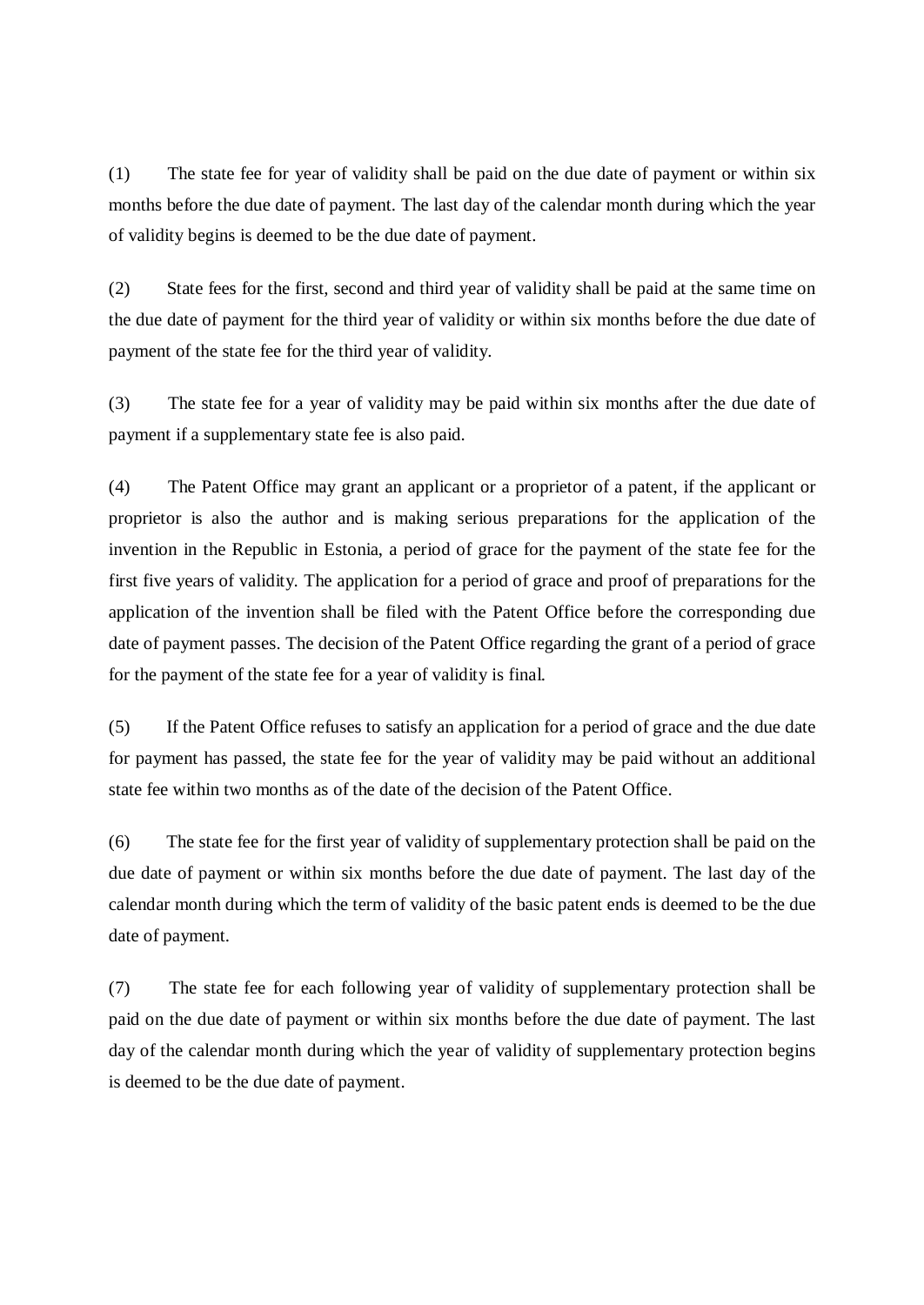(8) The state fee for a year of validity of supplementary protection may be paid within six months after the due date of payment has passed if a supplementary state fee is also paid.

(9) Upon filing an international application for national processing, state fees for the first, second and third year of validity shall be paid without the supplementary state fee specified in subsection (3) of this section if the due date for payment of the state fee has passed by the filing date of the request for acceptance for national processing.

(10) In case a separated patent application is filed on the basis of subsections 9 (2) or (3) of this Act, the applicant shall, within two months as of the actual filing date of the specified application with the Patent Office, pay state fees for all preceding years of validity, taking into account that the filing date of the initial patent application shall be the basis for the calculation of years of validity of a separated patent application. If, in the case of a year of validity the due date of payment for which has passed, the term of six months for the payment of a supplementary state fee specified in subsection (3) of this section has not yet passed, the state fee for such year of validity may be paid without an additional state fee within two months as of the actual filing date of a separated patent application with the Patent Office. If a state fee is not paid for the last year of validity within the specified two months' period, the state fee may be paid until the end of the six months' period provided for in subsection (3), if a supplementary state fee is also paid.

(10.03.2004 entered into force 01.05.2004 - RT I 2004, 20, 141)

### **Chapter X**

#### **Transfer of Patent Rights**

### **§ 43. Transfer of right to apply for patent**

(1) The transfer of the right to apply for a patent from the author to another person shall be performed on the basis of a separate written agreement or on the basis of a contract or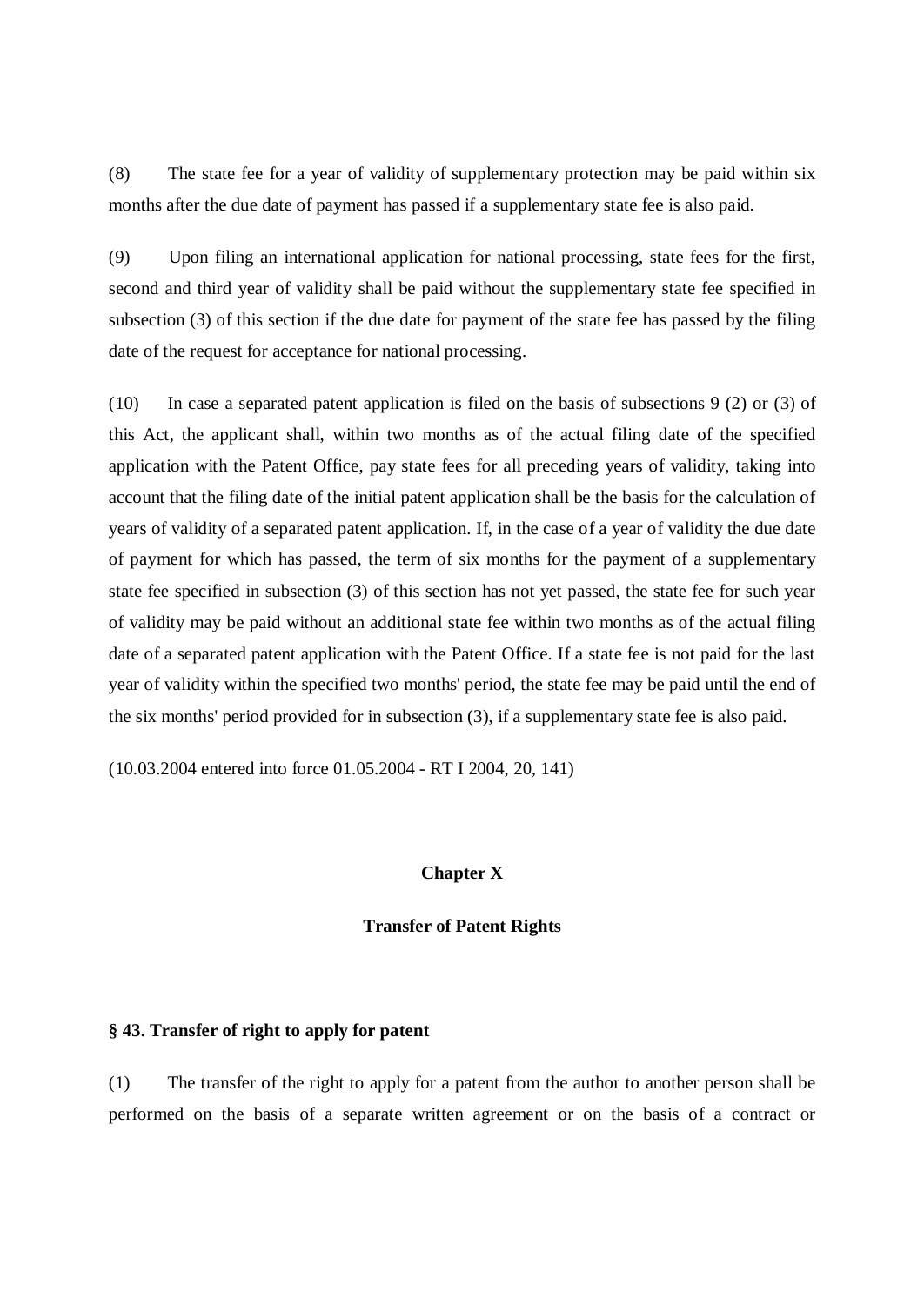employment contract pursuant to subsection 12 (2) of this Act. The specified agreement or contract shall contain provisions which ensure, pursuant to subsection 13 (8), the right of the author to receive fair proceeds from the profit received from the invention during the entire period of validity of the patent.

(2) Upon transfer of the right to apply for a patent on the basis of law, the law of the home country of the applicant applies.

(3) The legal basis of the transfer of the right to apply for a patent pursuant to subsections (1) or (2) of this section and information concerning the author shall be indicated in the patent application. In cases of reasonable doubt, the Patent Office and courts have the right to require the submission of documents certifying the right to apply for a patent and the authorship of the invention.

(10.03.2004 entered into force 01.05.2004 - RT I 2004, 20, 141)

### **§ 44. Transfer of patent application**

(1) An applicant may transfer a patent application which is being processed by the Patent Office to another person.

(2) In the event of the death of an applicant or dissolution of an applicant who is a legal person, a patent application which is being processed by the Patent Office shall transfer to a successor or a legal successor.

(3) In order to amend the data on the applicant in a patent application, the applicant or the person to whom the patent application transfers shall file a request and information certifying payment of the state fee with the Patent Office. If a request is filed by the person to whom the patent application transfers, the request shall be accompanied by a document certifying the transfer or an officially certified copy thereof.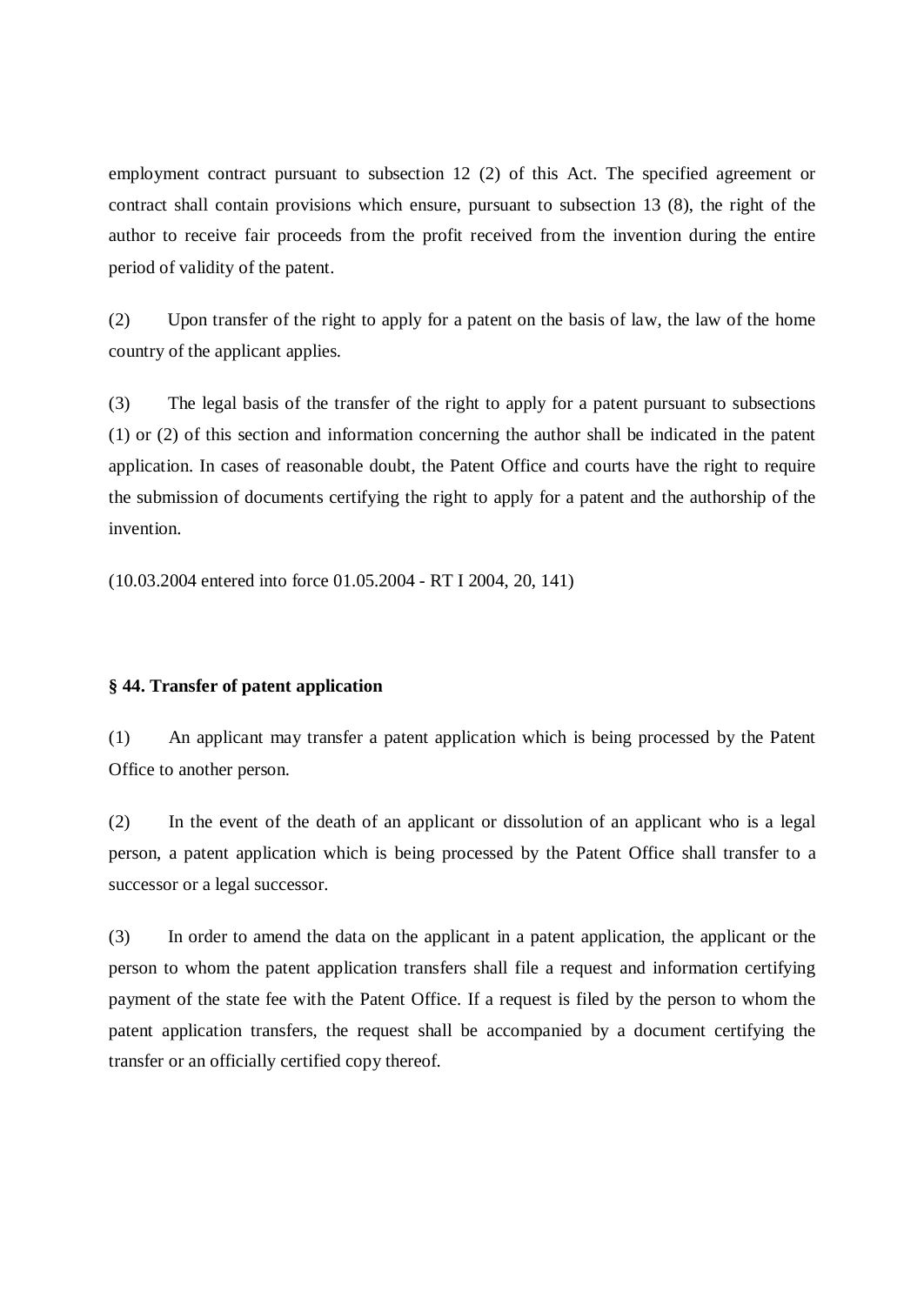(14.11.2001 entered into force 01.02.2002 - RT I 2001, 93, 565; 10.03.2004 entered into force 01.05.2004 - RT I 2004, 20, 141)

(4) The Patent Office shall amend the data on the applicant in the patent application.

(5) A patent application is deemed to be transferred to another person from the date on which the data is amended.

(27.10.1999 entered into force 01.01.2000 - RT I 1999, 84, 764)

### **§ 45. Transfer of patent**

(1) The proprietor of a patent may transfer the patent to another person.

(2) In the event of the death of the proprietor of a patent or dissolution of the proprietor if the proprietor is a legal person, the patent transfers to a successor or a legal successor.

(3) In order to amend the data on the proprietor of a patent in a registration, the proprietor of the patent or the person to whom the patent transfers shall file a request and information certifying payment of the state fee with the Patent Office. If a request is filed by the person to whom the patent transfers, the request shall be accompanied by a document certifying the transfer or an officially certified copy thereof.

(14.11.2001 entered into force 01.02.2002 - RT I 2001, 93, 565; 10.03.2004 entered into force 01.05.2004 - RT I 2004, 20, 141)

(4) The request specified in subsection (3) of this section shall be filed within one year after the date of transfer of the patent determined by the transaction or after the date of legal succession. If a patent is transferred pursuant to a court judgment, the request shall be filed within one month after the date on which the court judgment enters into force.

(5) The Patent Office shall make an entry in the register on amendment of the registration data specified in clause 35 (5) 6) of this Act.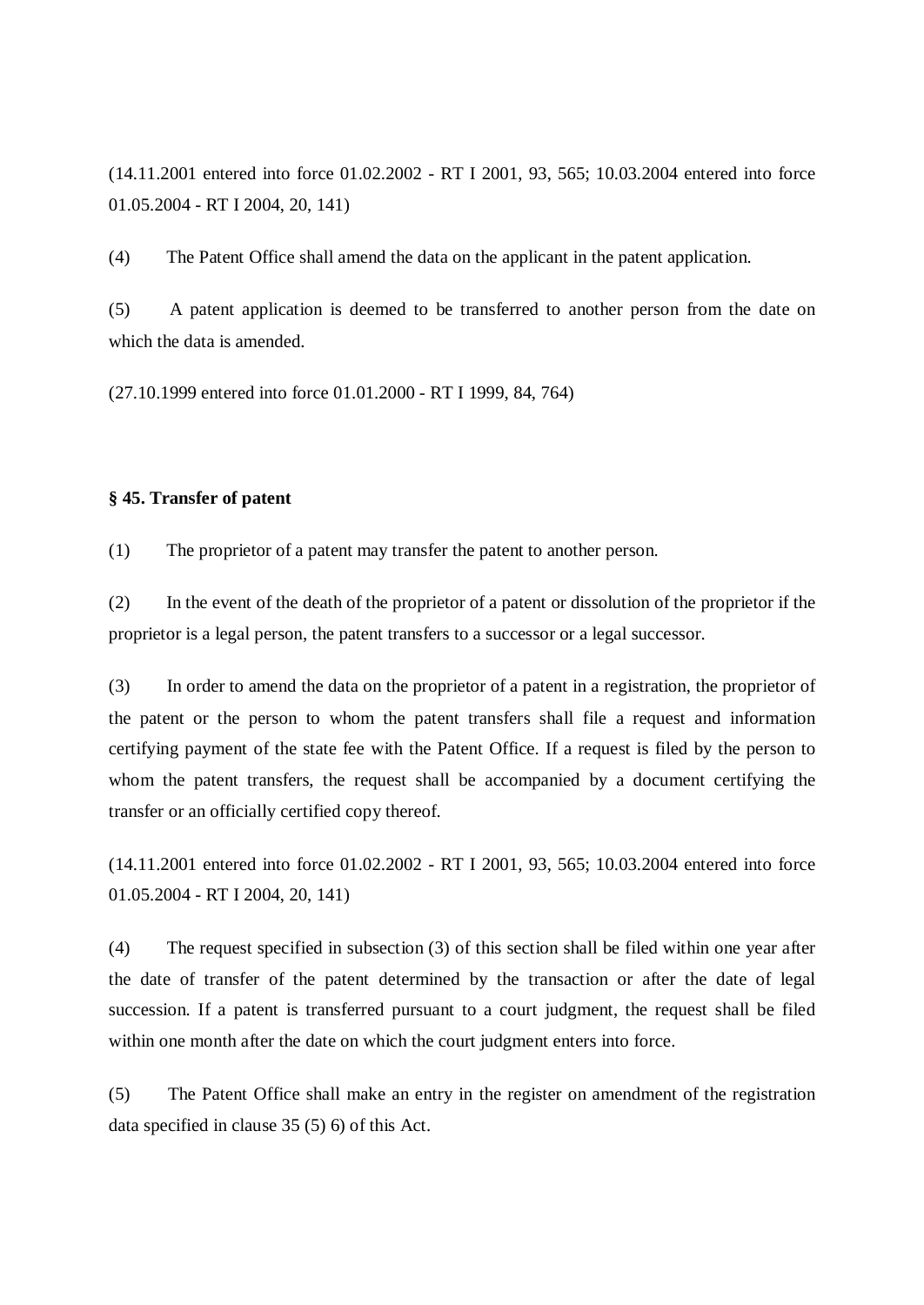(10.03.2004 entered into force 01.05.2004 - RT I 2004, 20, 141)

(6) An entry on amendment of the registration data shall enter into force on the publication date of a notice of the entry to amend the data in the official gazette of the Patent Office.

(7) A patent is deemed to be transferred to another person from the date of transfer pursuant to a transaction or a court order, or from the date of creation of legal succession.

(8) A person to whom a patent is transferred pursuant to the provisions of this section may commence use of the rights of the proprietor of the patent as of the date on which the entry to amend the registration data becomes valid.

(27.10.1999 entered into force 01.01.2000 - RT I 1999, 84, 764)

#### **§ 46. Licence**

(1) The proprietor of a patent (licensor) may, pursuant to a written licence agreement (hereinafter by way of a licence), grant the use of the rights of the proprietor of the patent listed in subsection 15 (1) of this Act to another person or persons (licensee) in part or in full.

(05.06.2002 entered into force 01.07.2002 - RT I 2002, 53, 336)

(2) With the consent of a licensor, a licensee may, by way of a sublicence, transfer the rights deriving from a licence to a third person.

(05.06.2002 entered into force 01.07.2002 - RT I 2002, 53, 336)

(3) The term of a licence shall not be longer than the term of patent protection, in the case of supplementary protection of medicinal products and plant protection products not longer than the term of supplementary protection.

(4) Licences may be registered in the register. A written request of the licensor or the licensee together with a copy of the licence agreement or an extract from the licence agreement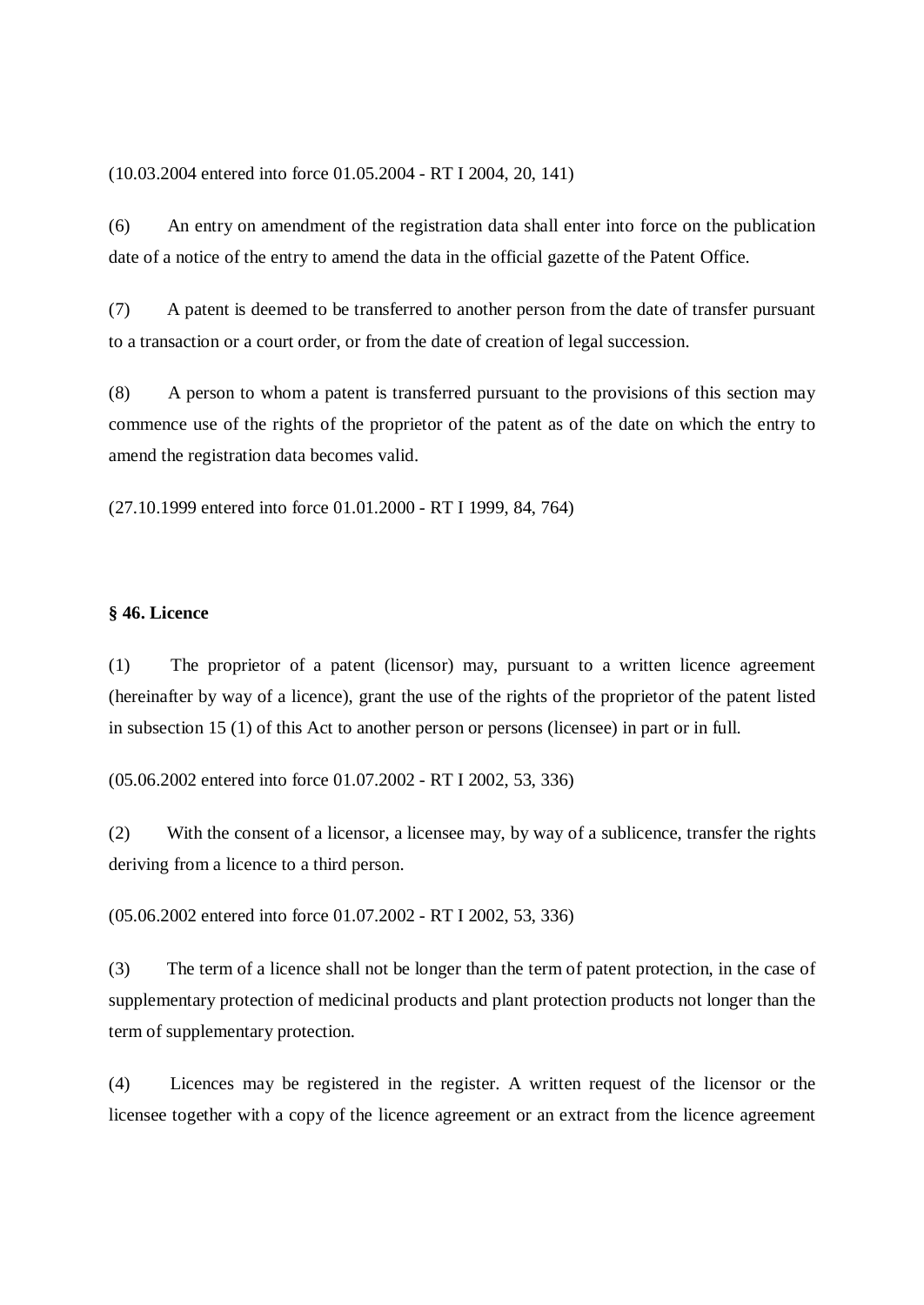which contains information necessary for the registration shall the basis for the making of an entry concerning a licence. A state fee shall be paid for an entry concerning a patent. An unregistered licence has no legal effect with respect to third persons. If there is a conflict of rights granted by different licences to several licensees, preference is given to the licensee whose licence is registered.

(10.03.2004 entered into force 01.05.2004 - RT I 2004, 20, 141)

(5) Upon the transfer of a patent to another person in the cases provided for in § 45 of this Act, the rights and obligations deriving from the licence are also transferred to the said person.

(27.10.1999 entered into force 01.01.2000 - RT I 1999, 84, 764)

#### **§ 47. Compulsory licence**

(1) A person who is interested in using a patented invention and is capable of doing so in the Republic of Estonia, may, upon refusal of the proprietor of the patent to grant a licence, file an action in court for acquiring a compulsory licence if:

1) the proprietor of the patent has not used the invention in the Republic of Estonia within three years after publication of the notice concerning the issue of the patent or within four years after filing a patent application, and in such case the term which ends later shall apply;

(27.10.1999 entered into force 01.01.2000 - RT I 1999, 84, 764)

2) the proprietor of the patent does not use the invention in the extent which would correspond to the needs of the domestic market of the Republic of Estonia;

3) the patent hinders the use of another, technically advanced invention significant for the economy of the Republic of Estonia;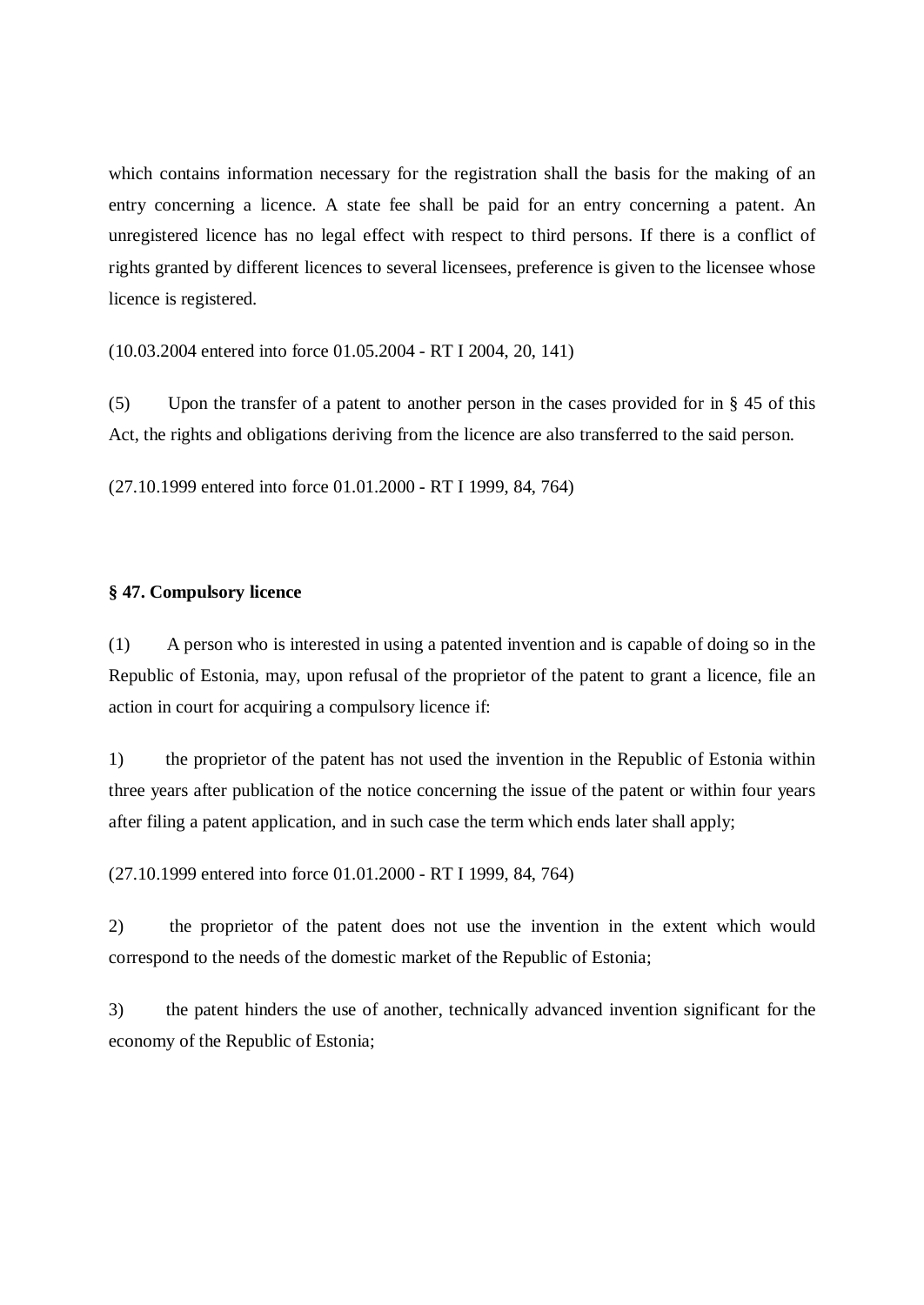4) national defence, environmental protection, public health and other significant national interests of the Republic of Estonia require the use of the invention, including the need to use the invention in connection with a natural disaster or other emergency.

5) the patent hinders the grant of plant variety rights pursuant to the Plant Variety Rights Act (RT I 1998, 36/37, 553; 2000, 10, 56; 2001, 93, 565; 2002, 53, 336; 61, 375; 63, 387) or the use of a plant variety which is granted legal protection.

(27.10.1999 entered into force 01.01.2000 - RT I 1999, 84, 764)

 $(1^1$ ) A compulsory licence shall not be granted if the proprietor of a patent imports the product protected by the patent from any state member of the World Trade Organisation in the extent which corresponds to the needs of the domestic market of the Republic of Estonia.

(16.06.98 entered into force 25.07.98 - RT I 1998, 64/65, 1003)

(2) In the case provided for in clause (1) 3 of this section, the proprietor of a patent has the right to acquire a compulsory licence for another invention, provided that the exchange of licences is not agreed on (cross-licence).

(3) Upon the grant of a compulsory licence, a court shall determine the terms and conditions of the compulsory licence, including the extent and duration of the use of an invention and the amount and procedure for payment of the licence fee. The extent and duration of the use of an invention shall be determined on the basis of the needs of the domestic market of the Republic of Estonia.

(4) The right to use an invention on the basis of a compulsory licence may transfer to another person only together with the enterprise in which the compulsory licence is used or was intended to be used pursuant to the terms of the compulsory licence.

(5) The grant of a compulsory licence does not hinder the proprietor of a patent from using the invention or granting licences to other persons.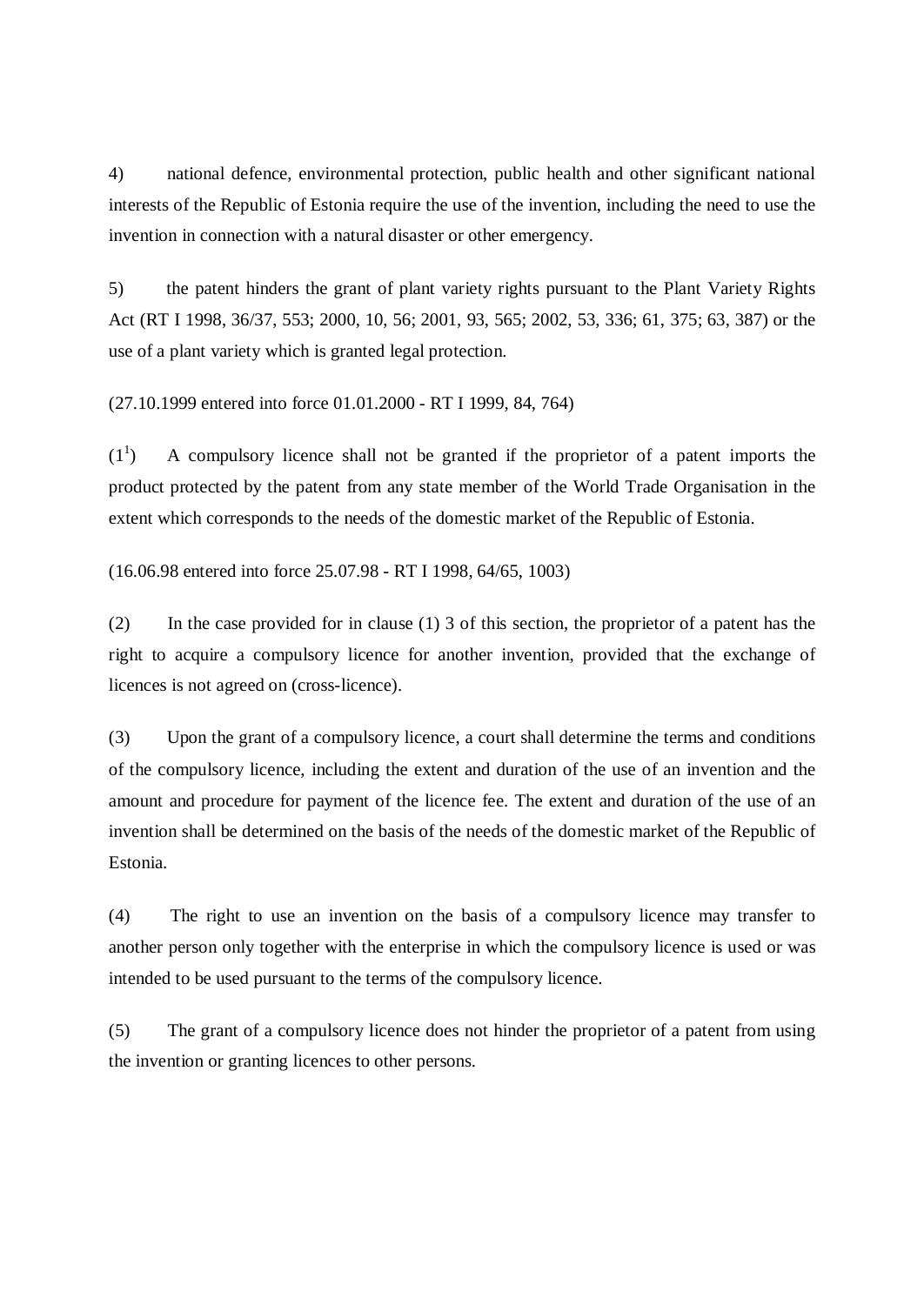(6) A compulsory licence is valid as of the date of making an entry in the register. A request for the making of a register entry together with a copy of the court judgment and information certifying payment of the state fee shall be filed with the Patent Office within one month after entry into force of the court judgment.

(10.03.2004 entered into force 01.05.2004 - RT I 2004, 20, 141)

(7) If circumstances change, both the licensor and the licensee may file an action in court for amendment of the terms of a compulsory licence.

(05.06.2002 entered into force 01.07.2002 - RT I 2002, 53, 336)

### **Chapter XI**

### **Contestation and Protection of Patent Rights**

### **§ 48. Contestation of authorship**

(1) Disputes concerning authorship are resolved in court after the publication of a patent application pursuant to the provisions of § 24 of this Act.

(2) Any natural person who finds that he or she is the author of an invention pursuant to the provisions of subsection 13 (1) or (2) of this Act may file an action in court against the applicant or, after the issue of a patent, the proprietor of the patent for certification of his or her authorship. Authorship may also be contested by the successor of such person.

(27.10.1999 entered into force 01.01.2000 - RT I 1999, 84, 764)

(3) If authorship is certified, the person may, on the basis of § 12 of this Act, contest the applicant or proprietor of the patent pursuant to subsection 49 (1) of this Act in the course of the same case.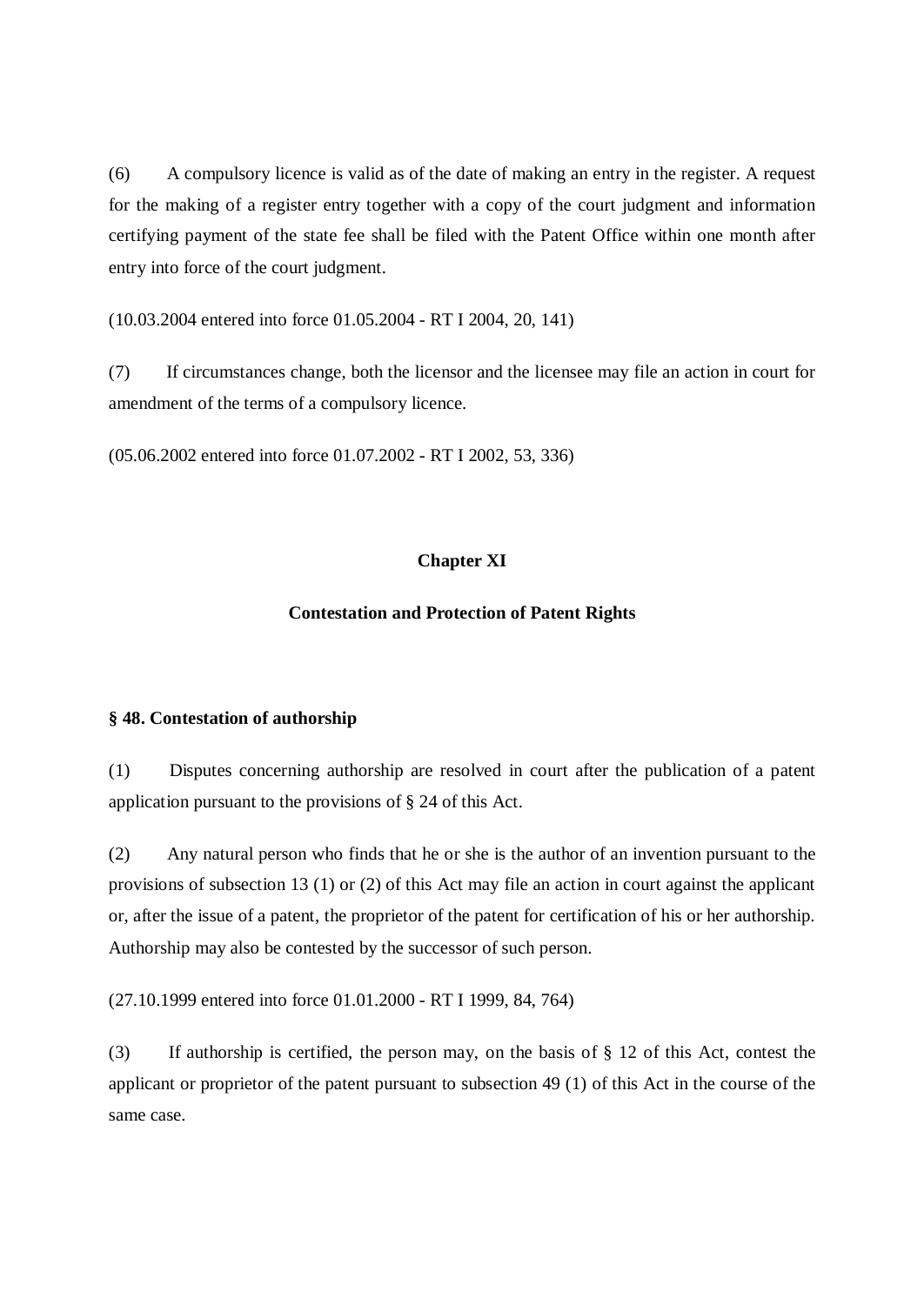(29.01.2003 entered into force 01.04.2003 - RT I 2003, 18, 106)

### **§ 49. Contestation of proprietor of patent and patent**

(1) Any person who finds that the right to a patent belongs to the person pursuant to § 12 of this Act may, after the publication of a patent application pursuant to the provisions of § 24 of this Act, file an action in court against the applicant or proprietor of the patent for recognition of the person's rights. If the action is satisfied in the case of a patent application, the person has the right to continue applying for the patent in the person's name, revoke the patent application and file a new patent application with the same filing date concerning the same invention or revoke the patent application. In the case of a patent, the person has the right to register the patent, unamended or subject to amendments, in the person's name or revoke the patent.

(2) A request stating a choice made pursuant to subsection (1) of this section together with a copy of the court judgment and, in the prescribed cases, information certifying payment of the state fee shall be filed with the Patent Office within one month after entry into force of the court judgment. Upon filing a new patent application or making amendments to the patent, the person must file the documents of the new patent application in accordance with the provisions of subsections 19 (1), (2) and (3) of this Act or, in the case of amendments to the patent, the amended description of the invention and patent claims with the Patent Office and pay the state fee within three months from the date of the court judgment which has entered into force. Upon failure to comply with the abovementioned requirements, the patent application or patent shall be revoked.

(10.03.2004 entered into force 01.05.2004 - RT I 2004, 20, 141)

(3) Upon satisfaction of an action filed pursuant to subsection (1) of this section, the person who has used the invention or made serious preparations therefor may apply to a court for the right to use the invention for a charge or free of charge in the person's economic or professional activities after the transfer of the patent, provided that the invention shall be used for the same purposes.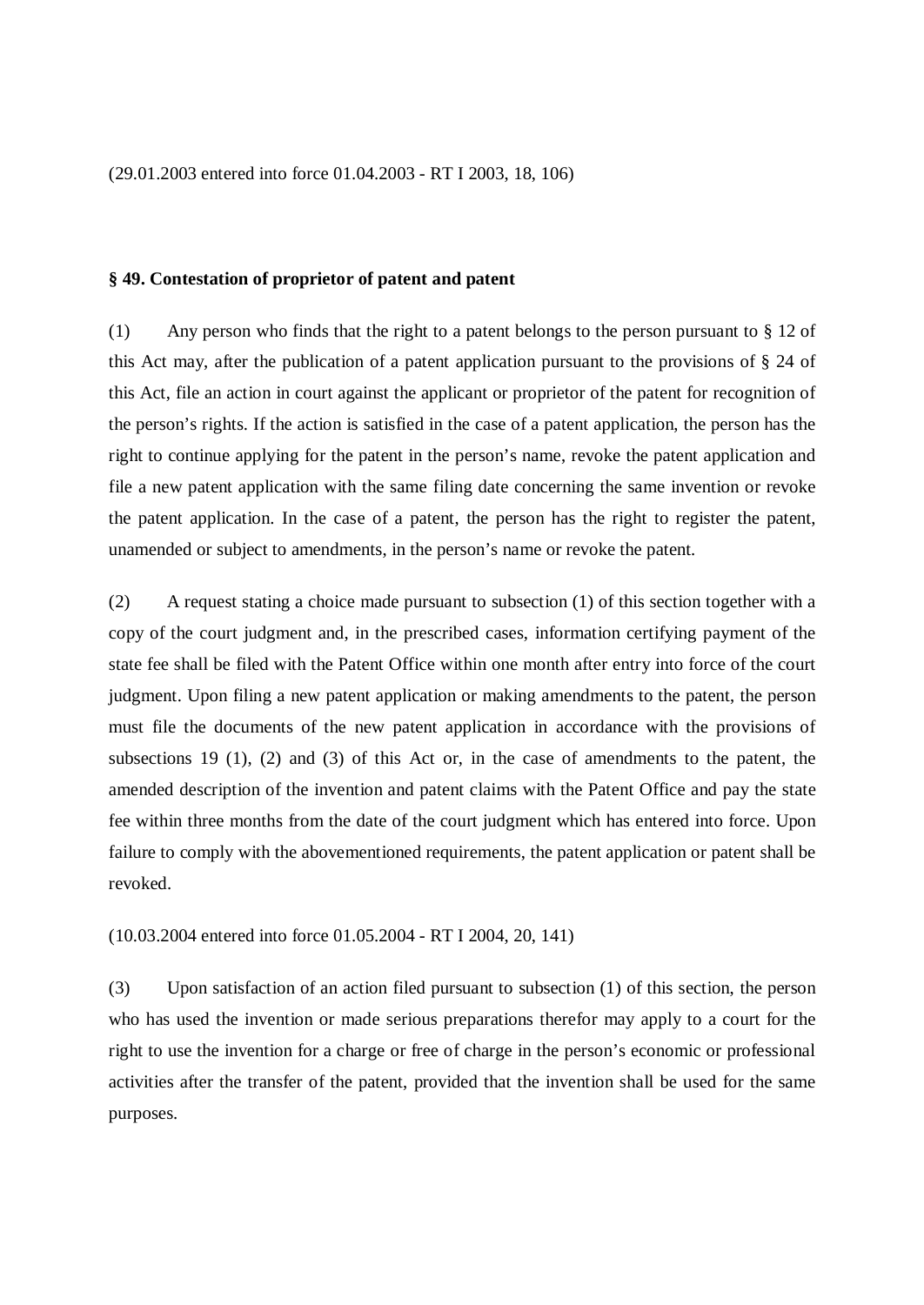(4) Any person who finds that an invention protected by a patent does not comply with the provisions of § 8 of this Act, may file an action in court against the proprietor of the patent for the revocation of the patent in part or in full. The proprietor of the patent may restrict the scope of patent protection in the course of proceedings in respect of the action if this will result in the invention complying with the provisions of § 8. A request for the making of a register entry together with a copy of the court judgment and, in the prescribed cases, information certifying payment of the state fee shall be filed with the Patent Office within one month after entry into force of the court judgment. Upon making amendments to the patent, the proprietor of the patent must file the description of the invention and patent claims amended pursuant to the court judgment with the Patent Office and pay the state fee for the making of amendments within three months from the date of the court judgment which has entered into force.

(10.03.2004 entered into force 01.05.2004 - RT I 2004, 20, 141)

(5) An action specified in subsection (4) of this section can be filed for the full revocation of a patent even after the patent has expired.

(29.01.2003 entered into force 01.04.2003 - RT I 2003, 18, 106)

(6) Revocation of a patent in part or in full shall not be a basis for the annulment of a court judgment made concerning the infringement of the exclusive right of the proprietor of the patent or for the cancellation of a contract, including a licence agreement, before the court judgment on the revocation of the patent in part or in full enters into force. If the performance of a contract is continued, one party has the right to require the other party to change the payments or make recalculations.

(10.03.2004 entered into force 01.05.2004 - RT I 2004, 20, 141)

### **§ 50. Contestation of patent in Board of Appeal**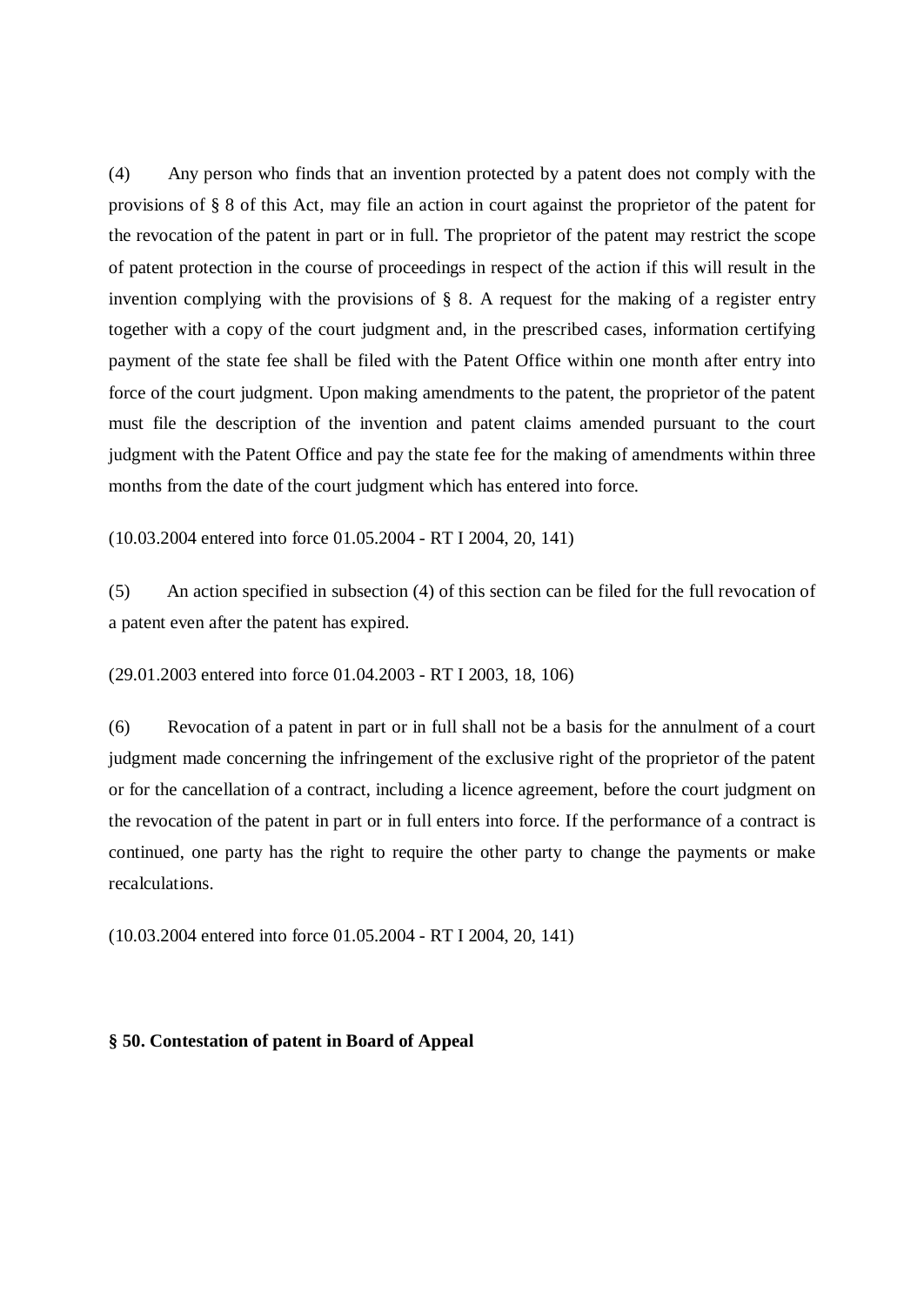(1) Any person may file a revocation application with the Board of Appeal and request the revocation of a patent within nine months after the publication date of the notice of issue of the patent.

(2) A patent maybe contested on the basis of the following allegations:

1) the invention does not comply with the provisions of §§ 6, 7 or 8 of this Act;

2) the invention is not disclosed in the description of the invention in a sufficiently clear and concise manner to enable a person skilled in the art to make the invention;

3) the invention protected by the patent, including an invention separated from an initial patent application pursuant to subsection 9 (2) or (3) of this Act, does not correspond to the subject matter of the invention as disclosed in the initial patent application.

(3) The Board of Appeal has the right:

1) if the revocation application is granted, to require the Patent Office to revoke the patent provided that the facts set out in the revocation application prejudice the maintenance of the patent,

2) to reject the revocation application if the facts set out therein do not prejudice the maintenance of the patent unamended, or

3) if the revocation application is granted in part, to require the Patent Office to maintain the patent as amended provided that, during the processing of the revocation application, the proprietor of the patent files a request for the making of such amendments to the patent which are not contrary to the provisions of this Act and which eliminate the facts set out in the revocation application as prejudicial to the maintenance of the patent.

(4) In the case of a decision specified in clause (3) 3) of this section, the proprietor of the patent must file with the Patent Office the description of the invention and patent claims amended pursuant to the decision and pay the state fee for the making of amendments to the patent within three months from the date of the decision.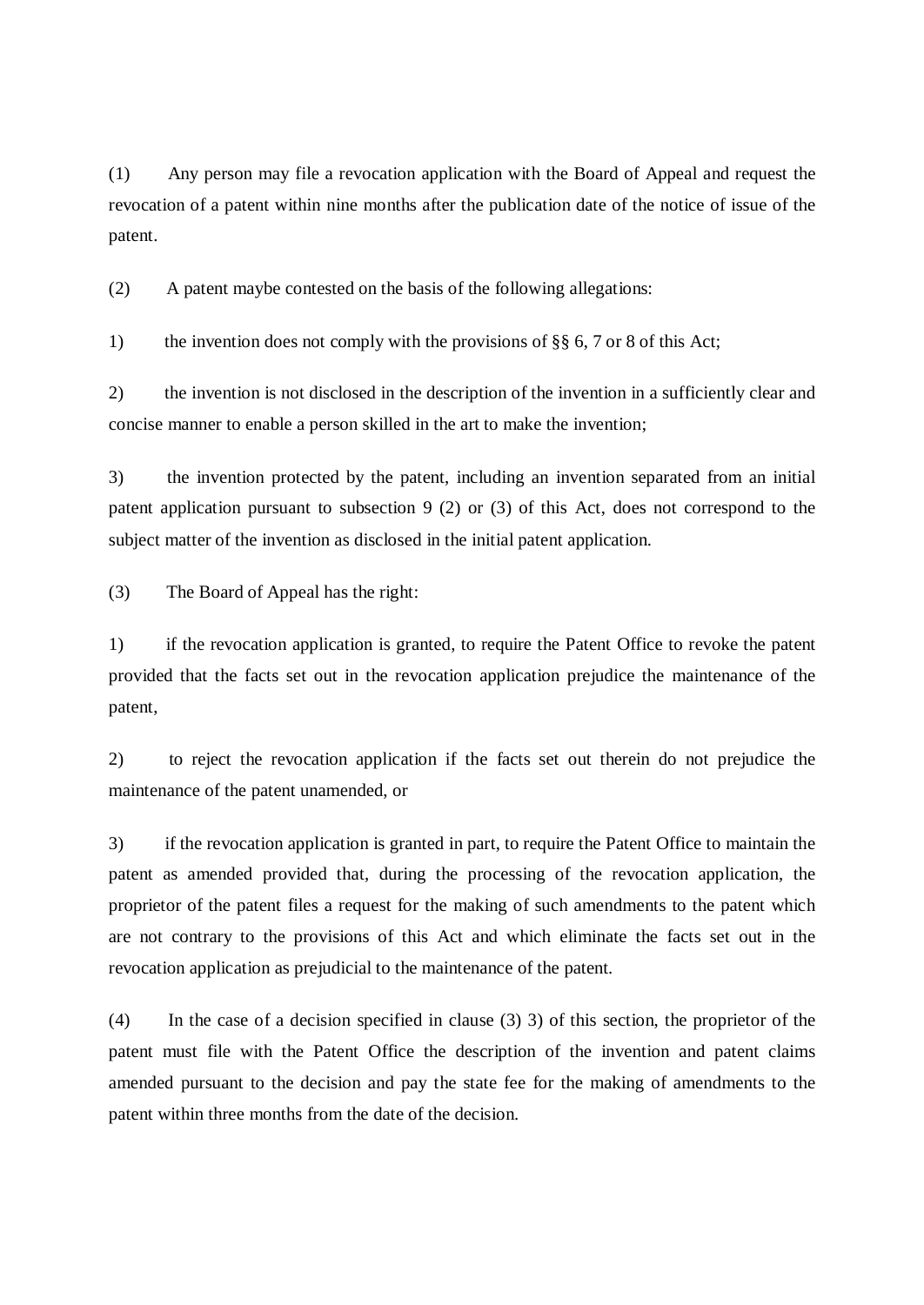(10.03.2004 entered into force 01.05.2004 - RT I 2004, 20, 141)

(5) The Patent Office shall make an entry in the register on the basis of a decision of the Board of Appeal and shall publish a notice concerning the revocation of a patent or making of amendments to a patent in the official gazette of the Patent Office. If, in the case of amendments to a patent, the proprietor of the patent fails to file the prescribed documents or pay the state fee within the term specified in subsection (4) of this section, the patent shall be deemed to be revoked and the invention shall be deleted from the register.

(10.03.2004 entered into force 01.05.2004 - RT I 2004, 20, 141)

(6) The person who filed a revocation application or the proprietor of a patent may contest the decision of the Board of Appeal in proceedings on petition in court within three months from the date on which the decision was made.

(10.03.2004 entered into force 01.05.2004 - RT I 2004, 20, 141)

### **§ 51. Protection of rights of author**

(1) The author of an invention may file, without a limitation period, an action in court upon infringement of the rights provided for in subsection 13 (7) of this Act and for the resolution of other non-proprietary disputes arising from authorship.

(2) An author may file an action in court for the resolution of a proprietary dispute relating to the use of an invention within three years as of the date on which the author becomes or should have become aware of the infringement of the author's right.

### **§ 52. Protection of rights of applicant**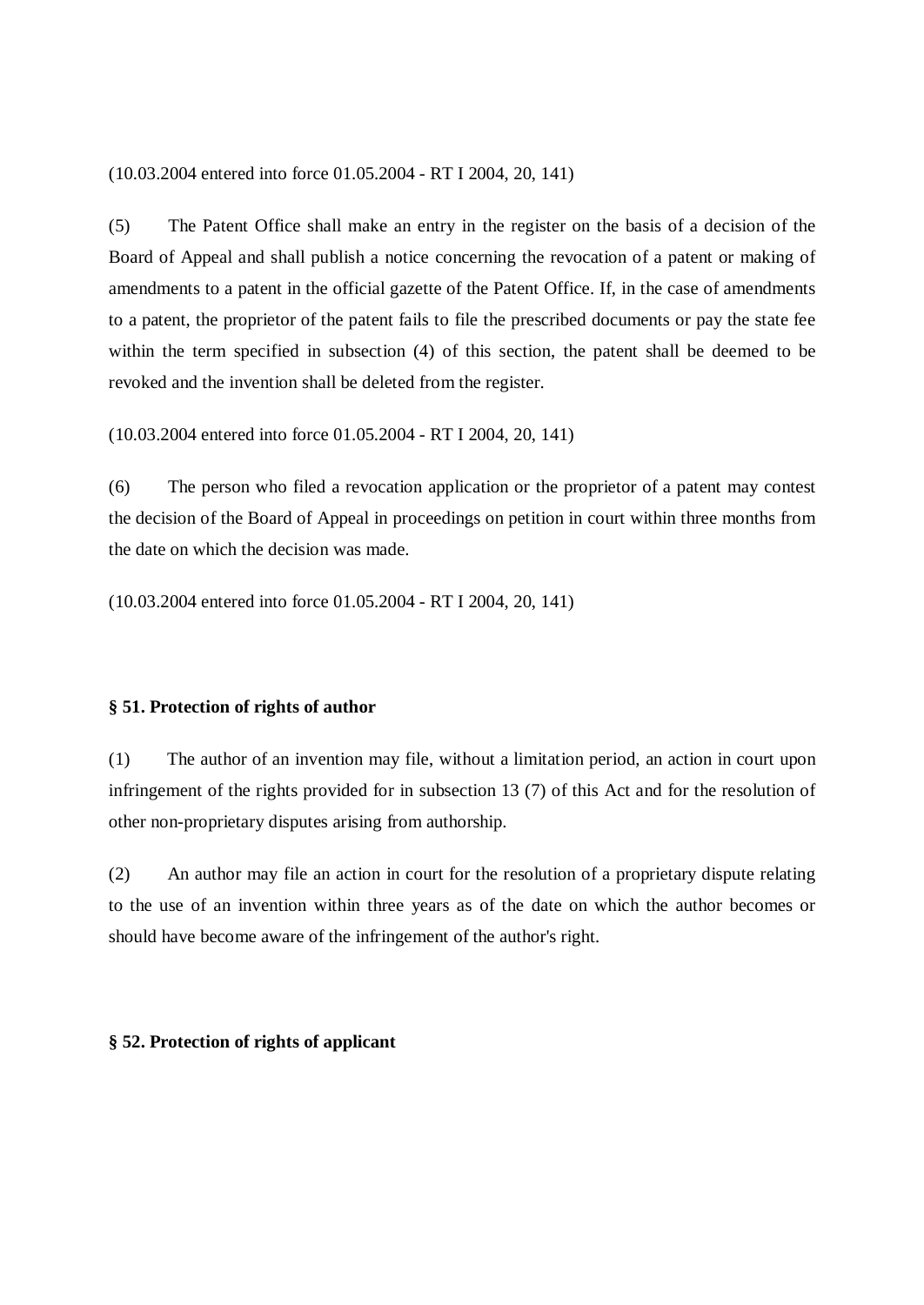(1) Pursuant to § 30 of this Act, an applicant may file an appeal with the Board of Appeal or an administrative court against a decision of the Patent Office within two months as of the date of the decision.

(27.10.1999 entered into force 01.01.2000 - RT I 1999, 84, 764)

(2) Upon disagreement with a decision of the Board of Appeal, an applicant may contest the decision by filing an appeal with an administrative court within three months as of the date on which the decision is made public.

(27.10.1999 entered into force 01.01.2000 - RT I 1999, 84, 764; 10.03.2004 entered into force 01.05.2004 - RT I 2004, 20, 141)

(3) An applicant may file an action in court upon infringement of the exclusive right which took place during the period of provisional protection and may request prevention of the infringement.

## **§ 53. Legal remedies in case of unlawful use of invention protected by patent**

(1) In the case of unlawful use of an invention protected by a patent, the proprietor of the patent may demand:

1) compensation for damage caused by unlawful use of the invention pursuant to § 1043 of the Law of Obligations Act;

2) (Repealed - 29.01.2003 entered into force 01.04.2003 - RT I 2003, 18, 106)

3) the transfer of that which is received as a result of the unlawful use of the patent pursuant to §§ 1037 and 1039 of the Law of Obligations Act;

4) termination of the unlawful use of the patent and refraining from further violation pursuant to § 1055 of the Law of Obligations Act;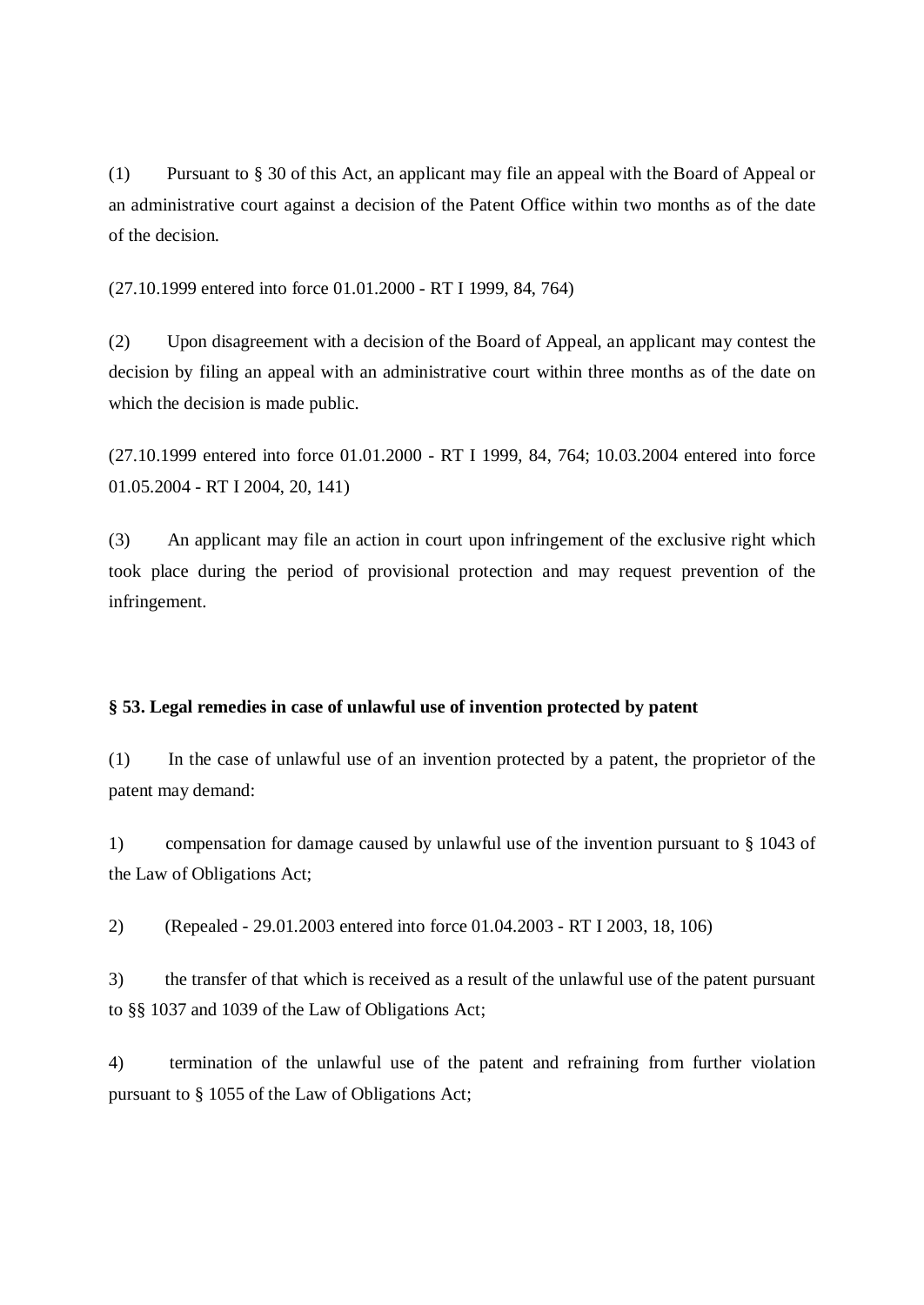(10.03.2004 entered into force 01.05.2004 - RT I 2004, 20, 141)

(2) Upon use of an invention protected by a patent in good faith, a court may order compensation not exceeding the extent of damage caused within five years before the filing of the action.

(05.06.2002 entered into force 01.07.2002 - RT I 2002, 53, 336)

## **§ 54. Protection of rights of other persons**

(1) A person who uses an invention in good faith before a patent application is filed may file an action in court against the proprietor of the patent for certification of the person's right of prior use.

(2) A person who is interested in using a patented invention may file an action in court against the proprietor of the patent for acquiring a compulsory licence in the cases specified in subsection 47 (1) of this Act.

(3) A person who uses an invention on the basis of a licence (licensee) may file an action in court for resolution of a dispute related to the licence.

(05.06.2002 entered into force 01.07.2002 - RT I 2002, 53, 336)

(4) A licensee may also file an action upon violation of the exclusive right of the proprietor of a patent by other persons, unless otherwise provided in the licence agreement. The licensee shall notify the proprietor of a patent of the licensee's wish to file an action beforehand. The obligation to notify is deemed to be performed if the notice is sent to the proprietor of the patent by registered mail to the address indicated in the licence agreement or to the address entered in the register of patents.

(05.06.2002 entered into force 01.07.2002 - RT I 2002, 53, 336)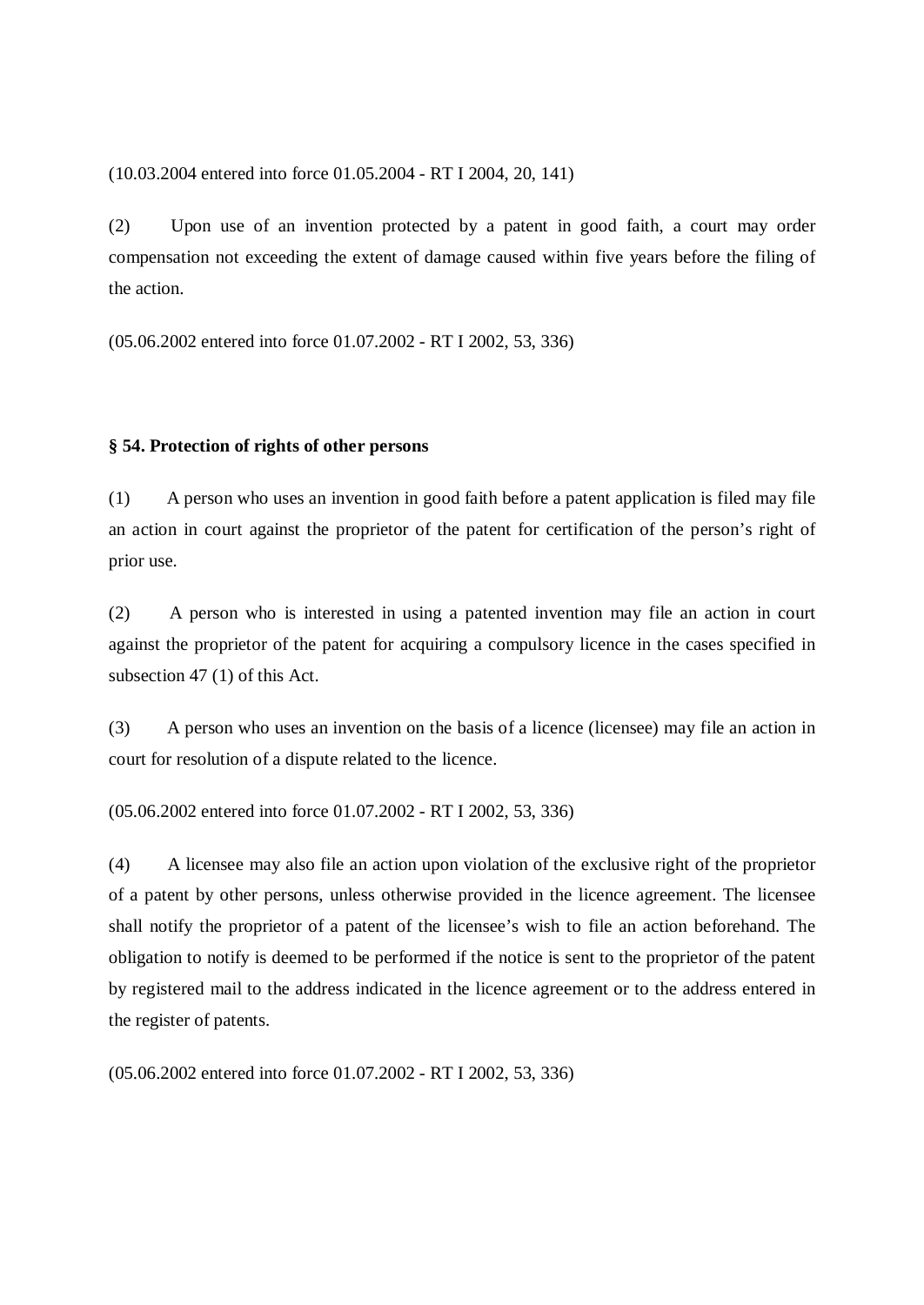(5) Any person may, upon doubt that the person's activities may infringe the exclusive right of the proprietor of a patent, file an action in court against the proprietor of the patent to certify that the existence of the patent does not hinder the person's economic or professional activities.

(05.06.2002 entered into force 01.07.2002 - RT I 2002, 53, 336)

(6) Any person against whom an action has been filed on the basis of § 53 of this Act or misdemeanour proceedings or proceedings relating to a criminal offence have been commenced in connection with an alleged infringement of the exclusive right of the proprietor of a patent, has the right, pursuant to subsection 49 (4) of this Act, to file an action in court against the proprietor of the patent for the revocation of the patent in part or in full. During the proceedings in respect of the action for the revocation of the patent in part or in full, proceedings in respect of the action concerning the infringement of the exclusive right of the proprietor of the patent, misdemeanour or criminal offence shall be suspended.

(29.01.2003 entered into force 01.04.2003 - RT I 2003, 18, 106)

## **§ 55. Procedure for hearing of disputes related to patents**

(1) In the cases provided for in this Act, disputes related to patents shall be heard by the Board of Appeal or in court.

(10.03.2004 entered into force 01.05.2004 - RT I 2004, 20, 141)

(2) Actions referred to in §§ 48, 49 and 51, subsections 54 (1), (2), (3), (5) and (6) of this Act and appeals and actions referred to in §§ 50 and 52 of this Act fall within the competence of the court in the jurisdiction of which the Patent Office is located. Actions referred to in § 53 and subsection 54 (4) and §  $55<sup>1</sup>$  fall within the competence of the county or city court in the jurisdiction of which the offence occurred. Implementation of provisional measures referred to in Article 50 of the Agreement on Trade-Related Aspects of Intellectual Property Rights in Annex 1C to the WTO Agreement (RT II 1999, 22, 123) falls within the competence of the county or city court in the jurisdiction of which the offence occurred.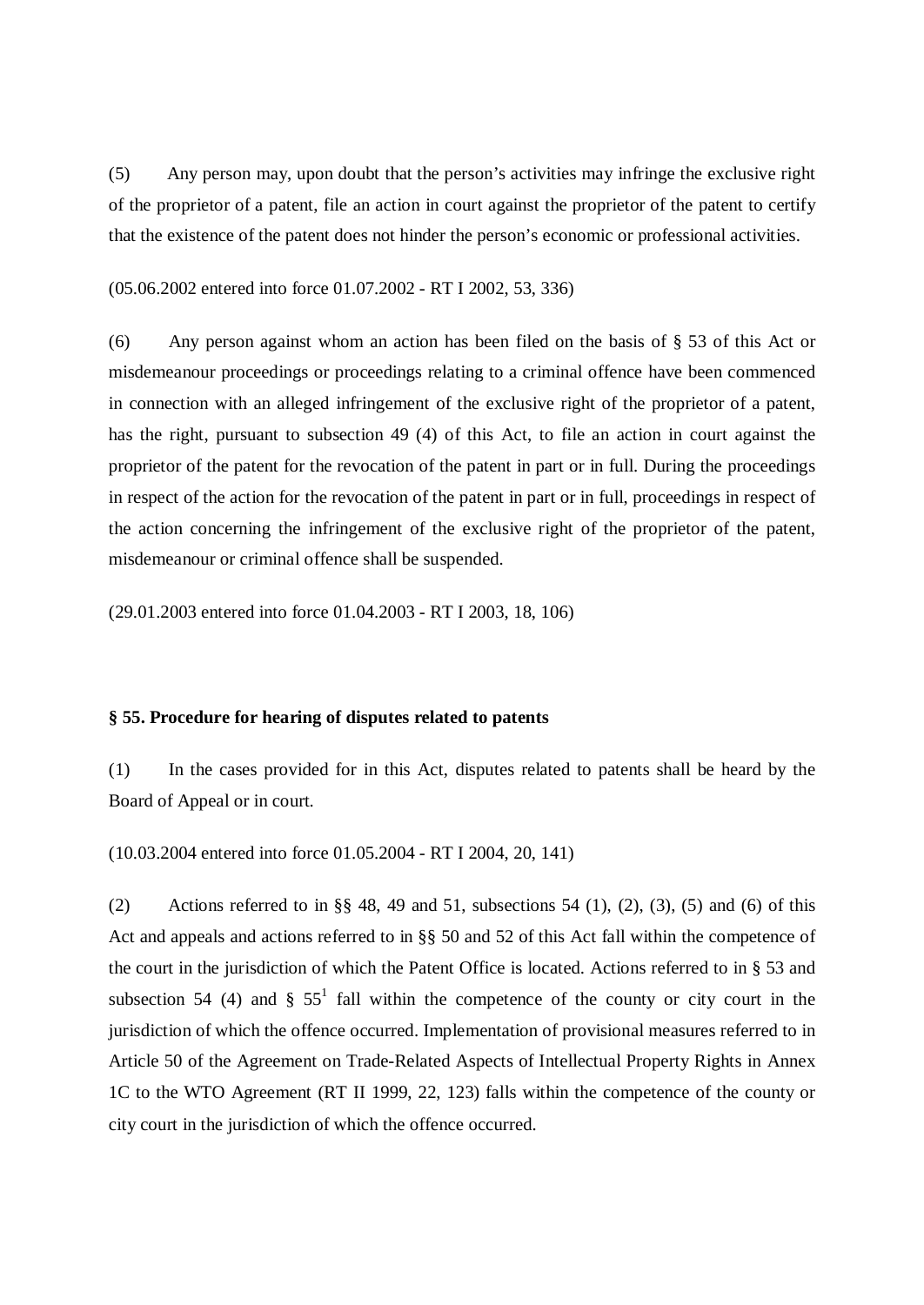(29.01.2003 entered into force 01.04.2003 - RT I 2003, 18, 106)

(3) Courts shall hear disputes related to patents pursuant to the procedure provided for in the Code of Civil Procedure (RT I 1993, 31/32, 538; 1998, 43-45, 666; 1999, 31, 425; 2000, 51, 319; 55, 365; 2001, 21, 113; 34, 186; 53, 313; 93, 565; 2002, 29, 174; 50, 313; 53, 336; 64, 390; 92, 529; 2003, 13, 64; 67; 23, 140; 2004, 30, 208), taking into consideration the specifications established in this Act.

(25.11.98 entered into force 21.12.98 - RT I 1998, 107, 1768)

(4) A court may refuse to hear a statement of claim if it only concerns a complaint which is subject to resolution by the Board of Appeal pursuant to this Act and the complaint has not been reviewed by the Board of Appeal.

(5) The Board of Appeal shall hear complaints filed with the Board of Appeal on the basis of this Act pursuant to the procedure provided for in the Principles of Legal Regulation of Industrial Property Act.

(10.03.2004 entered into force 01.05.2004 - RT I 2004, 20, 141)

## **§ 55 1 . Burden of proof**

(1) If an action is filed on the basis of the provisions of subsection 15 (2) of this Act, the defendant is required to prove that the defendant used a process different from the patented process for manufacturing a similar product.

(2) If the use of a different process cannot be proved, the product shall be deemed to have been manufactured according to the patented process provided that, in spite of reasonable efforts, the proprietor of the patent has not succeeded in determining the process actually used for manufacturing the product and the use of the patented process is likely or if the product manufactured according to the patented process is new.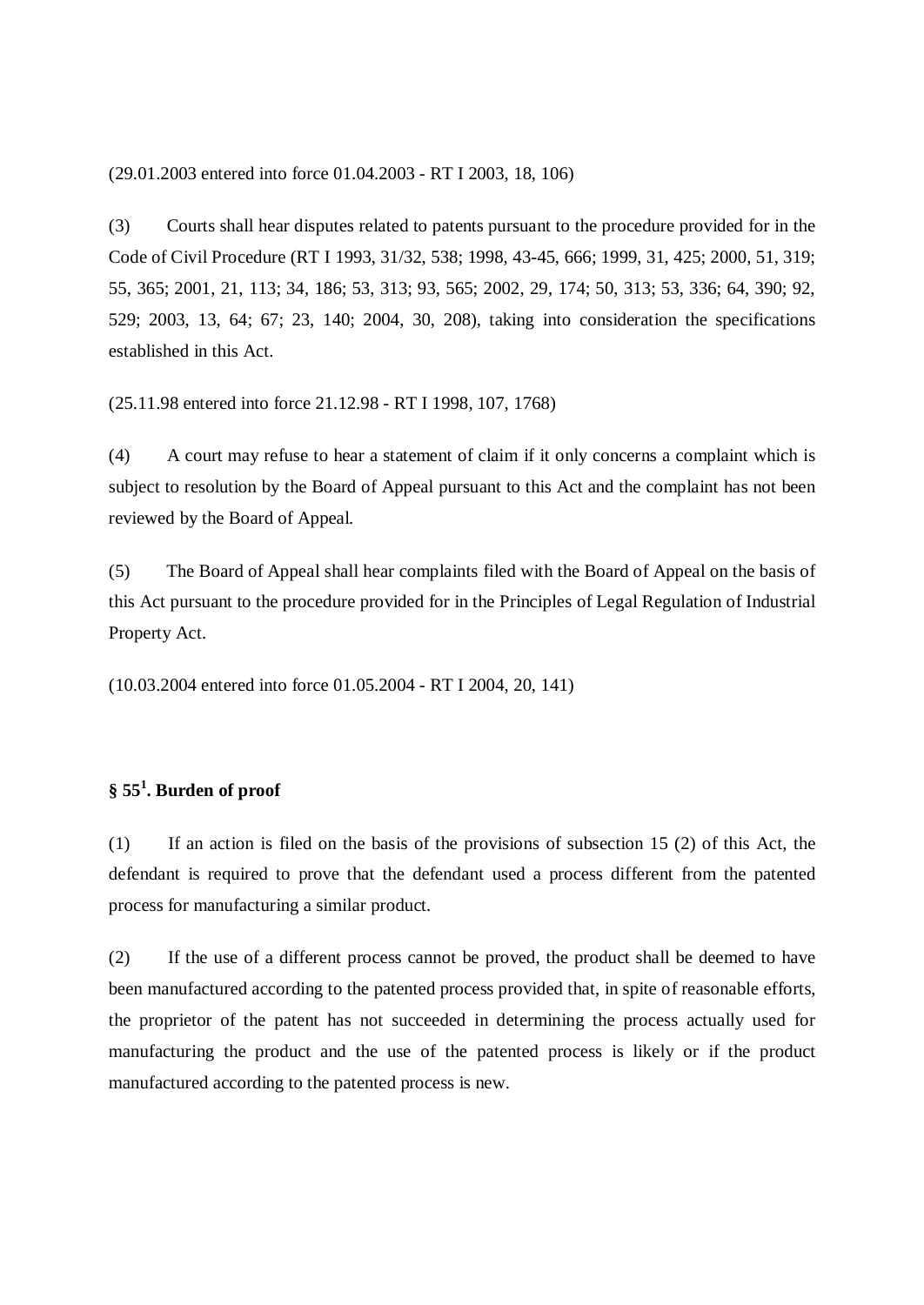(3) Evidence submitted by the defendant containing the defendant's production or business secrets may be disclosed only with the consent of the defendant.

(16.06.98 entered into force 25.07.98 - RT I 1998, 64/65, 1003)

#### **§ 56. Acts of court upon filing of statement of claim**

(1) In the case of an action specified in subsection 54 (4) of this Act, a copy of the notice sent to the proprietor of a patent shall be annexed to the statement of claim. If the copy is missing, the court shall not proceed with the statement of claim and shall determine a term for the plaintiff for the performance of the obligation to notify.

(2) A court may order, at the request of the plaintiff, that the products or objects protected by a patent and manufactured without the permission of the proprietor of the patent, the use of which infringes the exclusive right of the proprietor of the patent, shall be removed from circulation for the time of hearing the action filed for termination of an infringement of the exclusive right. If necessary, the court may demand a security from the plaintiff for compensating for the damage to the defendant upon dismissal of the action.

(3) In the case specified in subsection (2) of this section, a court may, at the request of the defendant, order that the possessor of a product or an object may continue the use of the product or object for a fair fee payable to the proprietor of the patent during the entire or a part of the remaining time of the term of the patent.

#### **§ 57. Participation of Patent Office**

(1) If an appeal against a decision of the Board of Appeal is filed with an administrative court or a decision of the Board of Appeals contested in court, the Patent Office has the right to participate in the proceedings as a third party.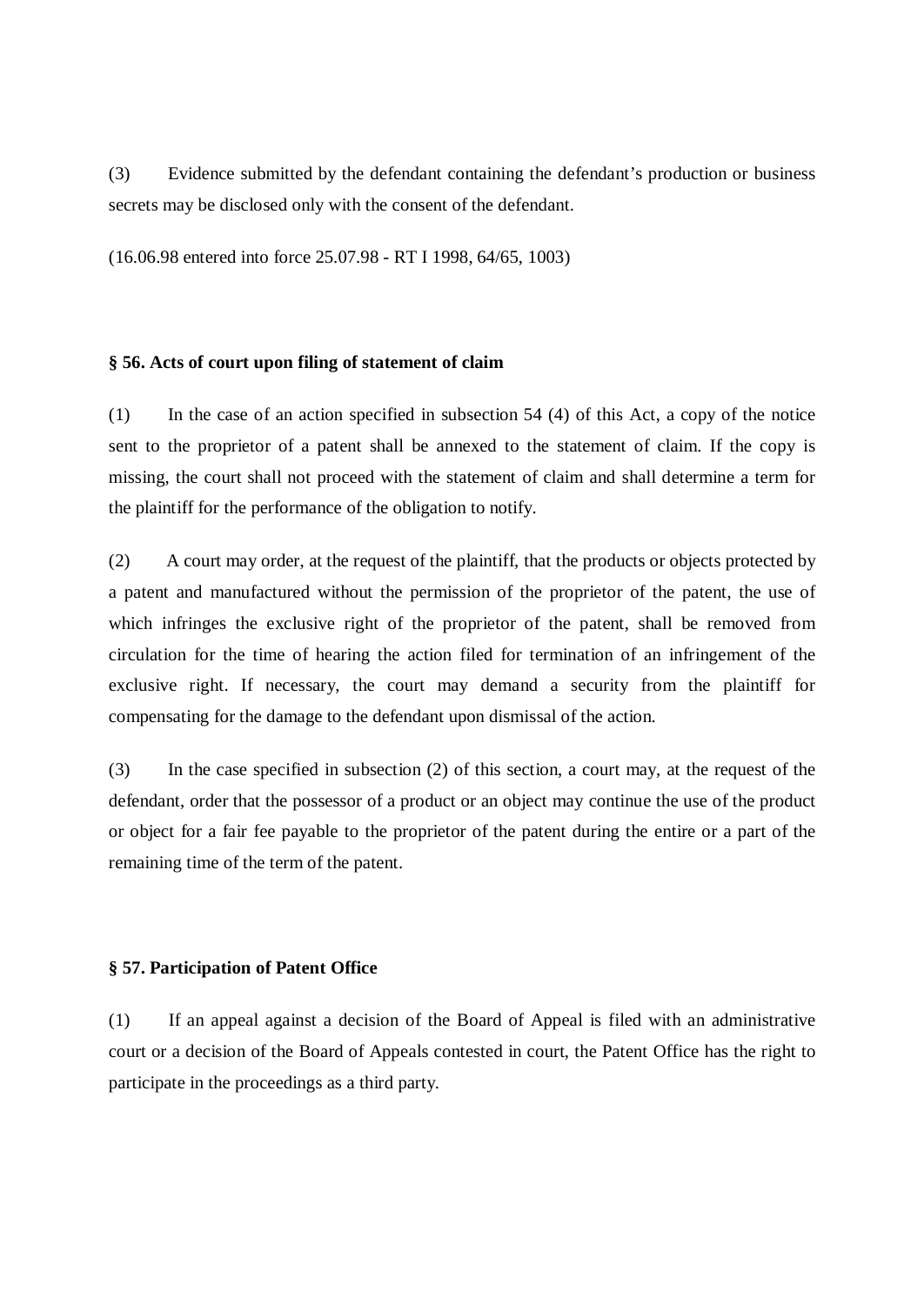(10.03.2004 entered into force 01.05.2004 - RT I 2004, 20, 141)

(2) A court shall send a copy of the court judgment made in a dispute related to a patent to the Patent Office for its information even if the Patent Office has not participated in the proceedings.

## **§ 58. Representative in resolution of disputes related to patents in court**

(1) In resolution of disputes related to patents, in addition to the persons specified in § 85 of the Code of Civil Procedure, patent agents may also act as representatives in court.

(25.11.98 entered into force 21.12.98 - RT I 1998, 107, 1768; 10.03.2004 jõust. 01.05.2004 - RT I 2004, 20, 141)

(2) (Repealed - 10.03.2004 entered into force 01.05.2004 - RT I 2004, 20, 141)

(3) (Repealed - 10.03.2004 entered into force 01.05.2004 - RT I 2004, 20, 141)

## **Chapter XII**

#### **Patenting of Inventions in Foreign States**

#### **§ 59. Procedure for patenting inventions**

(1) Persons whose residence or seat is in the Republic of Estonia may patent their inventions in foreign states regardless of the patenting thereof in the Republic of Estonia.

(2) Persons whose residence or seat is in the Republic of Estonia are responsible for patenting their inventions in foreign states in accordance with the law of the foreign state and international conventions.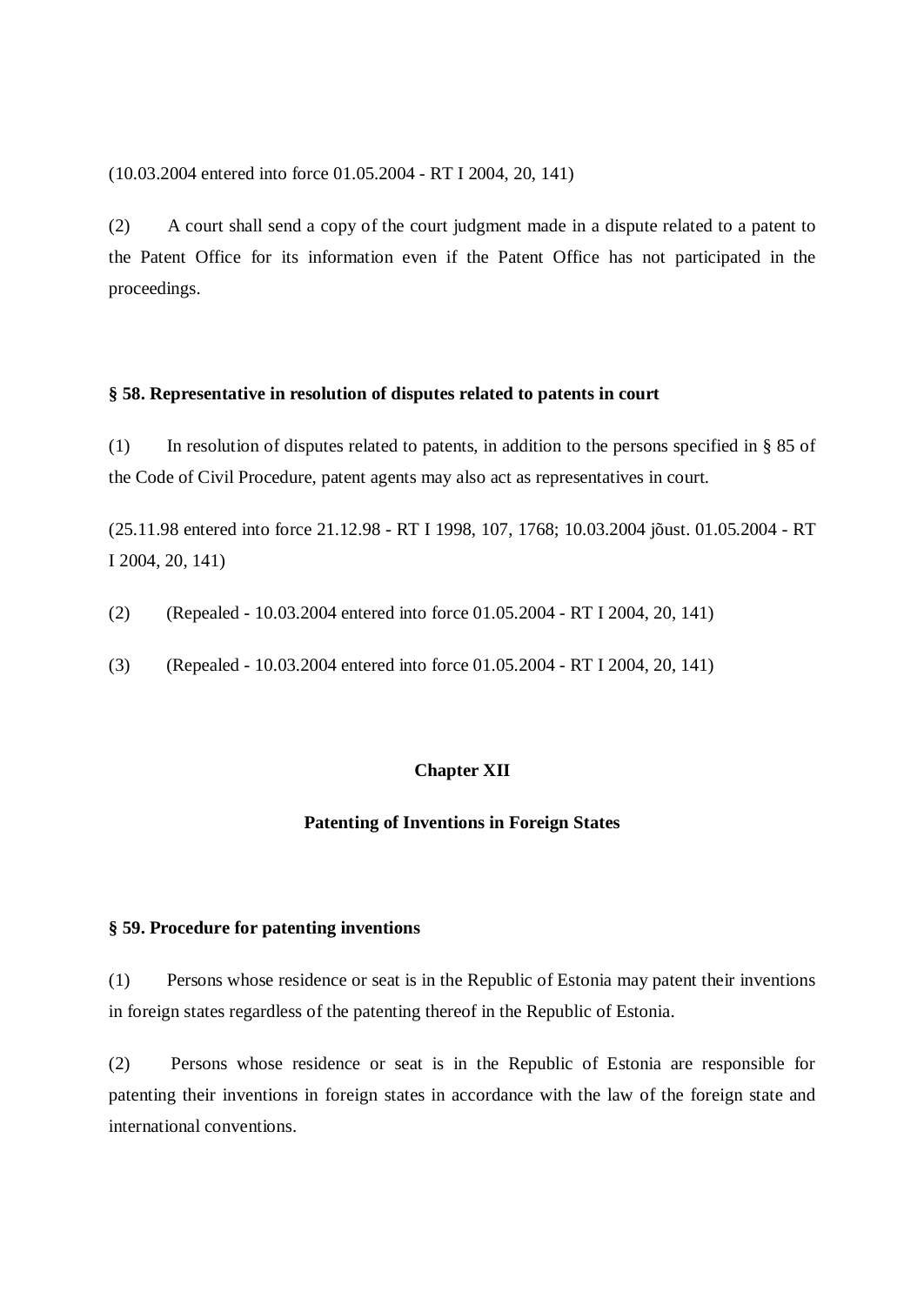#### **§ 60. Filing of international application**

International applications are filed pursuant to subsections 32 (3) and (4) of this Act.

#### **Chapter XIII**

#### **Implementation of Act**

## **§ 61. Entry into force of Act**

(1) The Patents Act enters into force on 23 May 1994.

(2) The provisions of clause 11 (2) 1) of this Act apply after the membership of the Republic of Estonia in the Paris Convention for the Protection of Industrial Property is restored.

(3) The provisions of subsection 23 (2) and Chapter VI of this Act do not apply earlier than three months after the accession of the Republic of Estonia to the Patent Cooperation Treaty entered into on 19 June 1970 in Washington.

(4) Micro-organism strains are protected by patents after the accession of the Republic of Estonia to the Budapest Treaty on the International Recognition of the Deposit of Microorganisms for the Purposes of Patent Procedure of 1977 (RT II 1996, 14/15, 49).

(5) If a patent application is filed within six months after entry into force of this Act, all priorities shall be recognised on the basis of a first patent application or registration application of a utility model which is filed in any State party to the Paris Convention of the Protection of Industrial Property and which is not filed earlier than on 20 August 1990.